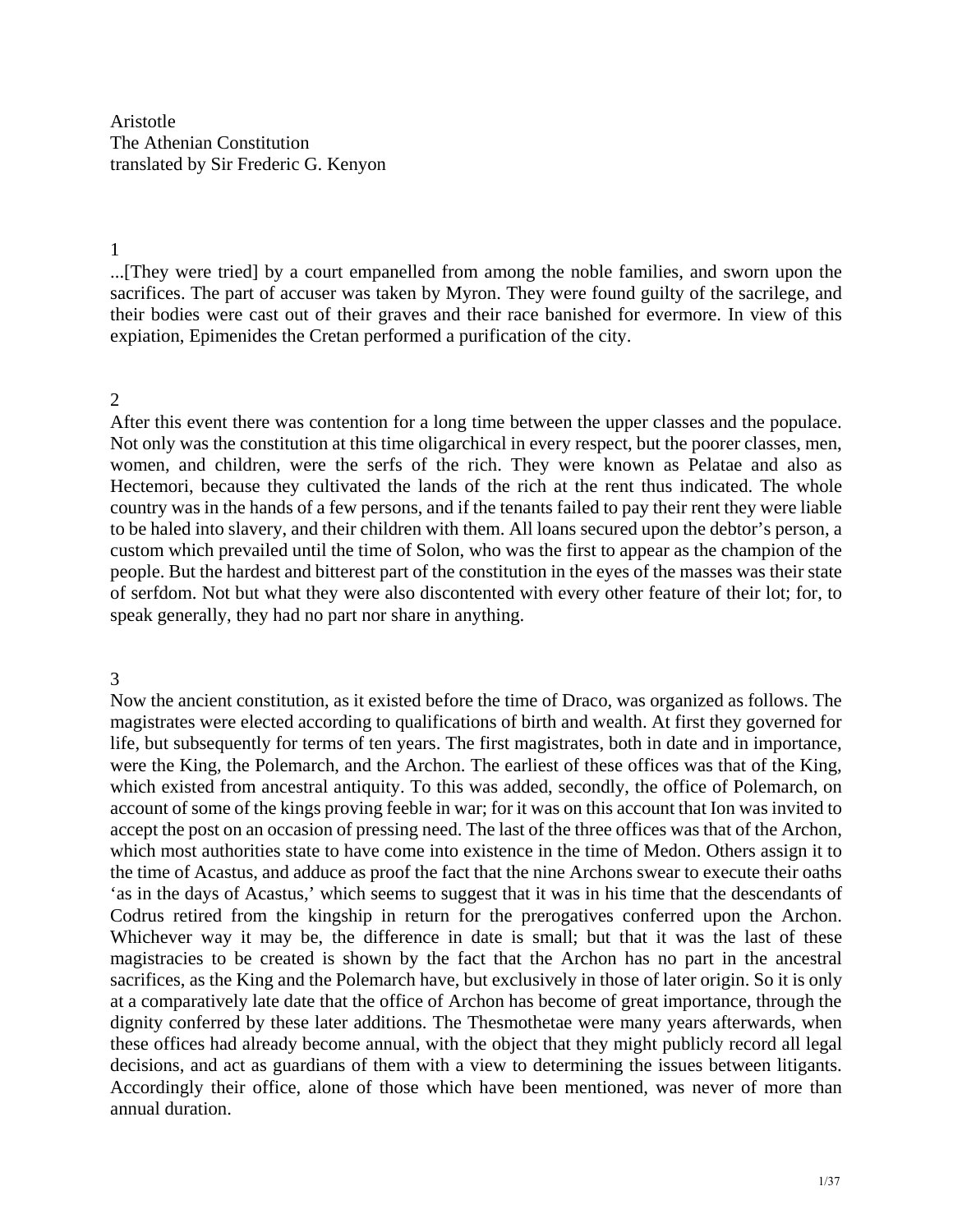Such, then, is the relative chronological precedence of these offices. At that time the nine Archons did not all live together. The King occupied the building now known as the Boculium, near the Prytaneum, as may be seen from the fact that even to the present day the marriage of the King's wife to Dionysus takes place there. The Archon lived in the Prytaneum, the Polemarch in the Epilyceum. The latter building was formerly called the Polemarcheum, but after Epilycus, during his term of office as Polemarch, had rebuilt it and fitted it up, it was called the Epilyceum. The Thesmothetae occupied the Thesmotheteum. In the time of Solon, however, they all came together into the Thesmotheteum. They had power to decide cases finally on their own authority, not, as now, merely to hold a preliminary hearing. Such then was the arrangement of the magistracies. The Council of Areopagus had as its constitutionally assigned duty the protection of the laws; but in point of fact it administered the greater and most important part of the government of the state, and inflicted personal punishments and fines summarily upon all who misbehaved themselves. This was the natural consequence of the facts that the Archons were elected under qualifications of birth and wealth, and that the Areopagus was composed of those who had served as Archons; for which latter reason the membership of the Areopagus is the only office which has continued to be a life-magistracy to the present day.

#### 4

Such was, in outline, the first constitution, but not very long after the events above recorded, in the archonship of Aristaichmus, Draco enacted his ordinances. Now his constitution had the following form. The franchise was given to all who could furnish themselves with a military equipment. The nine Archons and the Treasurers were elected by this body from persons possessing an unencumbered property of not less than ten minas, the less important officials from those who could furnish themselves with a military equipment, and the generals [Strategi] and commanders of the cavalry [Hipparchi] from those who could show an unencumbered property of not less than a hundred minas, and had children born in lawful wedlock over ten years of age. These officers were required to hold to bail the Prytanes, the Strategi, and the Hipparchi of the preceding year until their accounts had been audited, taking four securities of the same class as that to which the Strategi and the Hipparchi belonged. There was also to be a Council, consisting of four hundred and one members, elected by lot from among those who possessed the franchise. Both for this and for the other magistracies the lot was cast among those who were over thirty years of age; and no one might hold office twice until every one else had had his turn, after which they were to cast the lot afresh. If any member of the Council failed to attend when there was a sitting of the Council or of the Assembly, he paid a fine, to the amount of three drachmas if he was a Pentacosiomedimnus, two if he was a Knight, and One if he was a Zeugites. The Council of Areopagus was guardian of the laws, and kept watch over the magistrates to see that they executed their offices in accordance with the laws. Any person who felt himself wronged might lay an information before the Council of Areopagus, on declaring what law was broken by the wrong done to him. But, as has been said before, loans were secured upon the persons of the debtors, and the land was in the hands of a few.

5

Since such, then, was the organization of the constitution, and the many were in slavery to the few, the people rose against the upper class. The strife was keen, and for a long time the two parties were ranged in hostile camps against one another, till at last, by common consent, they appointed Solon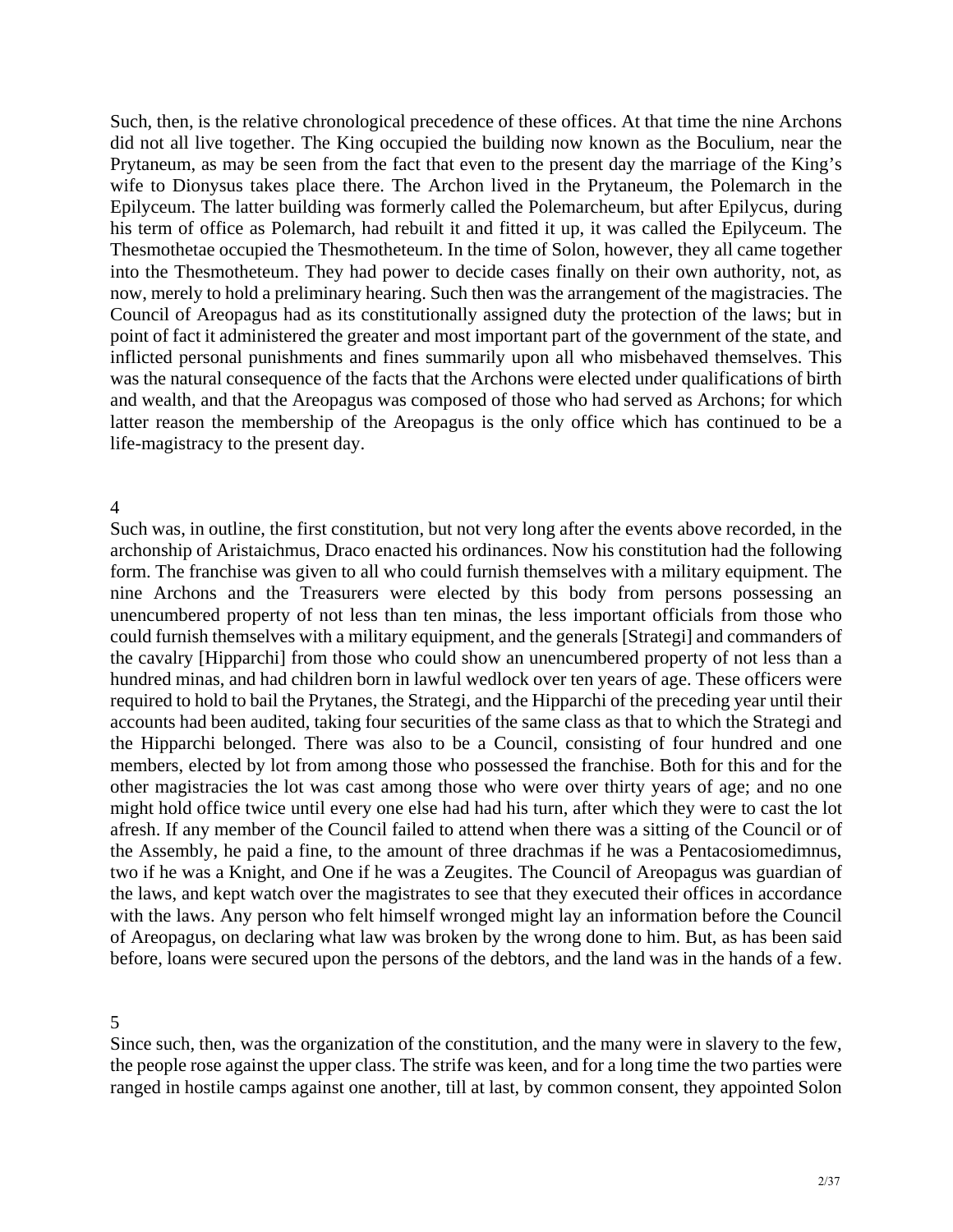to be mediator and Archon, and committed the whole constitution to his hands. The immediate occasion of his appointment was his poem, which begins with the words:

I behold, and within my heart deep sadness has claimed its place,

As I mark the oldest home of the ancient Ionian race

Slain by the sword.

In this poem he fights and disputes on behalf of each party in turn against the other, and finally he advises them to come to terms and put an end to the quarrel existing between them. By birth and reputation Solon was one of the foremost men of the day, but in wealth and position he was of the middle class, as is generally agreed, and is, indeed, established by his own evidence in these poems, where he exhorts the wealthy not to be grasping.

But ye who have store of good, who are sated and overflow,

Restrain your swelling soul, and still it and keep it low:

Let the heart that is great within you he trained a lowlier way;

Ye shall not have all at your will, and we will not for ever obey. Indeed, he constantly fastens the blame of the conflict on the rich; and accordingly at the beginning of the poem he says that he fears' the love of wealth and an overweening mind', evidently meaning that it was through these that the quarrel arose.

6

As soon as he was at the head of affairs, Solon liberated the people once and for all, by prohibiting all loans on the security of the debtor's person: and in addition he made laws by which he cancelled all debts, public and private. This measure is commonly called the Seisachtheia [= removal of burdens], since thereby the people had their loads removed from them. In connexion with it some persons try to traduce the character of Solon. It so happened that, when he was about to enact the Seisachtheia, he communicated his intention to some members of the upper class, whereupon, as the partisans of the popular party say, his friends stole a march on him; while those who wish to attack his character maintain that he too had a share in the fraud himself. For these persons borrowed money and bought up a large amount of land, and so when, a short time afterwards, all debts were cancelled, they became wealthy; and this, they say, was the origin of the families which were afterwards looked on as having been wealthy from primeval times. However, the story of the popular party is by far the most probable. A man who was so moderate and public-spirited in all his other actions, that when it was within his power to put his fellow-citizens beneath his feet and establish himself as tyrant, he preferred instead to incur the hostility of both parties by placing his honour and the general welfare above his personal aggrandisement, is not likely to have consented to defile his hands by such a petty and palpable fraud. That he had this absolute power is, in the first place, indicated by the desperate condition the country; moreover, he mentions it himself repeatedly in his poems, and it is universally admitted. We are therefore bound to consider this accusation to be false.

7

Next Solon drew up a constitution and enacted new laws; and the ordinances of Draco ceased to be used, with the exception of those relating to murder. The laws were inscribed on the wooden stands, and set up in the King's Porch, and all swore to obey them; and the nine Archons made oath upon the stone, declaring that they would dedicate a golden statue if they should transgress any of them. This is the origin of the oath to that effect which they take to the present day. Solon ratified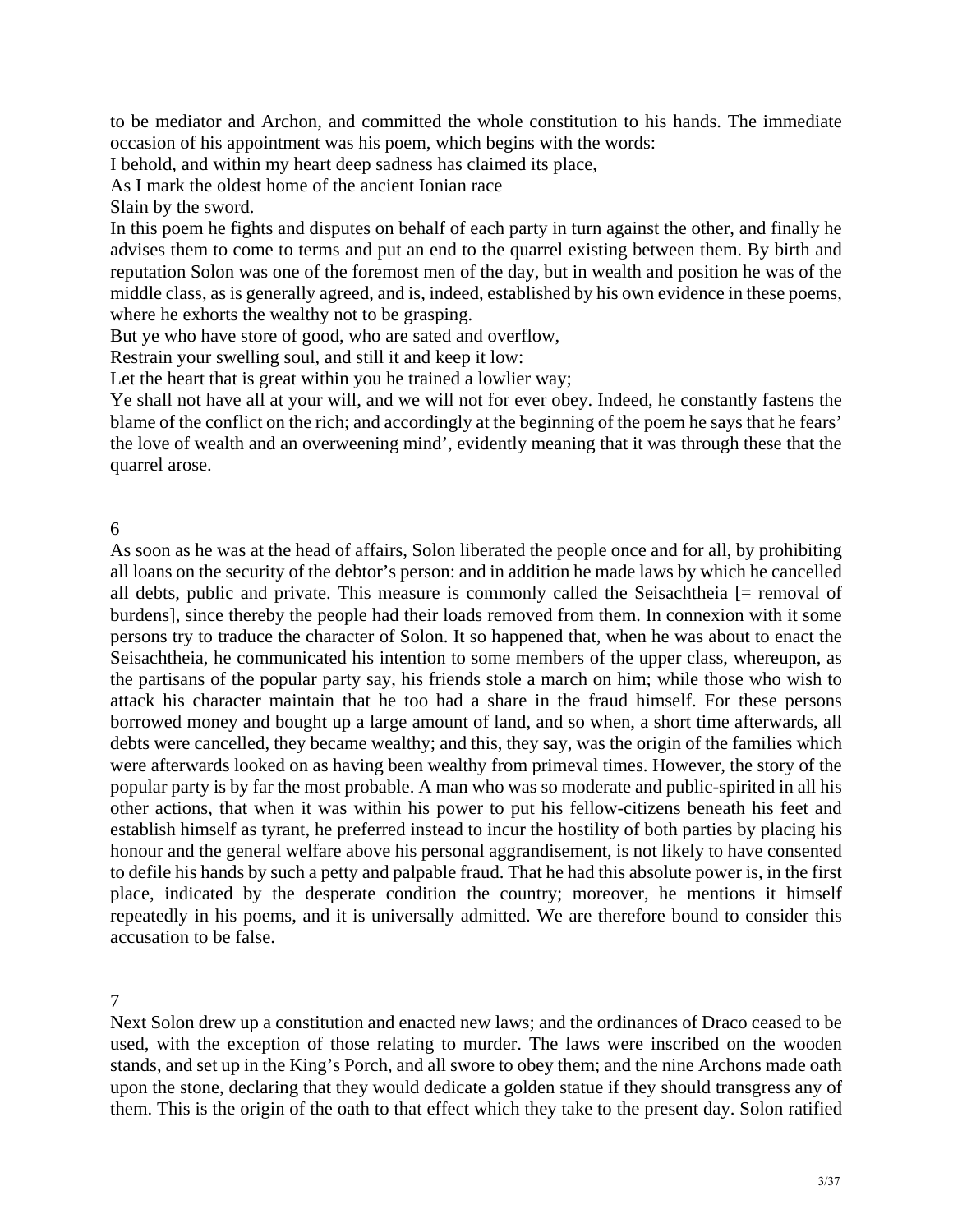his laws for a hundred years; and the following was the fashion in which he organized the constitution. He divided the population according to property into four classes, just as it had been divided before, namely, Pentacosiomedimni, Knights, Zeugitae, and Thetes. The various magistracies, namely, the nine Archons, the Treasurers, the Commissioners for Public Contracts (Poletae), the Eleven, and Clerks (Colacretae), he assigned to the Pentacosiomedimni, the Knights, and the Zeugitae, giving offices to each class in proportion to the value of their rateable property. To who ranked among the Thetes he gave nothing but a place in the Assembly and in the juries. A man had to rank as a Pentacosiomedimnus if he made, from his own land, five hundred measures, whether liquid or solid. Those ranked as Knights who made three hundred measures, or, as some say, those who were able to maintain a horse. In support of the latter definition they adduce the name of the class, which may be supposed to be derived from this fact, and also some votive offerings of early times; for in the Acropolis there is a votive offering, a statue of Diphilus, bearing this inscription:

The son of Diphilus, Athenion hight,

Raised from the Thetes and become a knight,

Did to the gods this sculptured charger bring,

For his promotion a thank-offering. And a horse stands in evidence beside the man, implying that this was what was meant by belonging to the rank of Knight. At the same time it seems reasonable to suppose that this class, like the Pentacosiomedimni, was defined by the possession of an income of a certain number of measures. Those ranked as Zeugitae who made two hundred measures, liquid or solid; and the rest ranked as Thetes, and were not eligible for any office. Hence it is that even at the present day, when a candidate for any office is asked to what class he belongs, no one would think of saying that he belonged to the Thetes.

## 8

The elections to the various offices Solon enacted should be by lot, out of candidates selected by each of the tribes. Each tribe selected ten candidates for the nine archonships, and among these the lot was cast. Hence it is still the custom for each tribe to choose ten candidates by lot, and then the lot is again cast among these. A proof that Solon regulated the elections to office according to the property classes may be found in the law still in force with regard to the Treasurers, which enacts that they shall be chosen from the Pentacosiomedimni. Such was Solon's legislation with respect to the nine Archons; whereas in early times the Council of Areopagus summoned suitable persons according to its own judgement and appointed them for the year to the several offices. There were four tribes, as before, and four tribe-kings. Each tribe was divided into three Trittyes [=Thirds], with twelve Naucraries in each; and the Naucraries had officers of their own, called Naucrari, whose duty it was to superintend the current receipts and expenditure. Hence, among the laws of Solon now obsolete, it is repeatedly written that the Naucrari are to receive and to spend out of the Naucraric fund. Solon also appointed a Council of four hundred, a hundred from each tribe; but he assigned to the Council of the Areopagus the duty of superintending the laws, acting as before as the guardian of the constitution in general. It kept watch over the affairs of the state in most of the more important matters, and corrected offenders, with full powers to inflict either fines or personal punishment. The money received in fines it brought up into the Acropolis, without assigning the reason for the mulct. It also tried those who conspired for the overthrow of the state, Solon having enacted a process of impeachment to deal with such offenders. Further, since he saw the state often engaged in internal disputes, while many of the citizens from sheer indifference accepted whatever might turn up, he made a law with express reference to such persons, enacting that any one who, in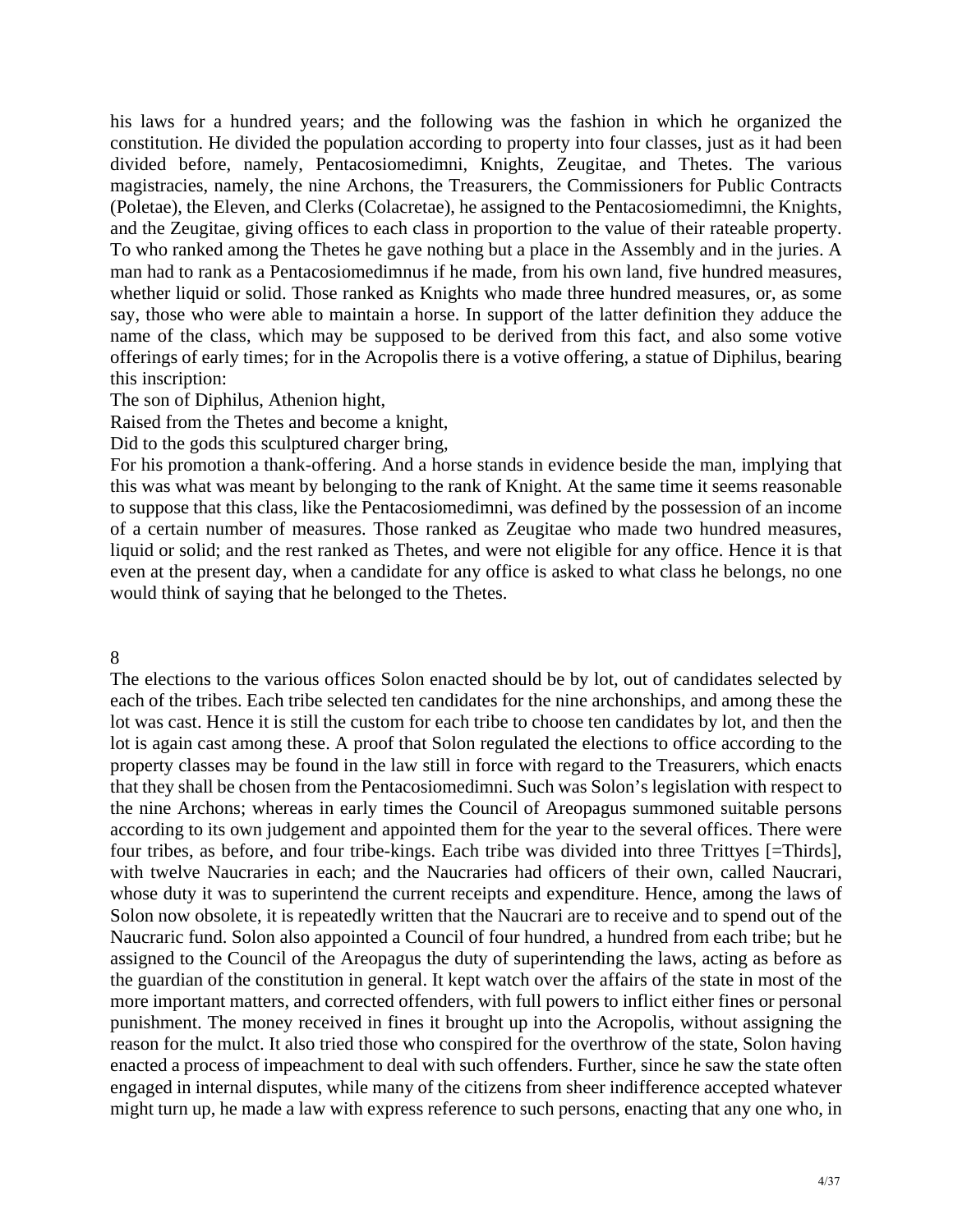a time civil factions, did not take up arms with either party, should lose his rights as a citizen and cease to have any part in the state.

### 9

Such, then, was his legislation concerning the magistracies. There are three points in the constitution of Solon which appear to be its most democratic features: first and most important, the prohibition of loans on the security of the debtor's person; secondly, the right of every person who so willed to claim redress on behalf of any one to whom wrong was being done; thirdly, the institution of the appeal to the jurycourts; and it is to this last, they say, that the masses have owed their strength most of all, since, when the democracy is master of the voting-power, it is master of the constitution. Moreover, since the laws were not drawn up in simple and explicit terms (but like the one concerning inheritances and wards of state), disputes inevitably occurred, and the courts had to decide in every matter, whether public or private. Some persons in fact believe that Solon deliberately made the laws indefinite, in order that the final decision might be in the hands of the people. This, however, is not probable, and the reason no doubt was that it is impossible to attain ideal perfection when framing a law in general terms; for we must judge of his intentions, not from the actual results in the present day, but from the general tenor of the rest of his legislation.

### 0 1

These seem to be the democratic features of his laws; but in addition, before the period of his legislation, he carried through his abolition of debts, and after it his increase in the standards of weights and measures, and of the currency. During his administration the measures were made larger than those of Pheidon, and the mina, which previously had a standard of seventy drachmas, was raised to the full hundred. The standard coin in earlier times was the two-drachma piece. He also made weights corresponding with the coinage, sixty-three minas going to the talent; and the odd three minas were distributed among the staters and the other values.

## 1 1

When he had completed his organization of the constitution in the manner that has been described, he found himself beset by people coming to him and harassing him concerning his laws, criticizing here and questioning there, till, as he wished neither to alter what he had decided on nor yet to be an object of ill will to every one by remaining in Athens, he set off on a journey to Egypt, with the combined objects of trade and travel, giving out that he should not return for ten years. He considered that there was no call for him to expound the laws personally, but that every one should obey them just as they were written. Moreover, his position at this time was unpleasant. Many members of the upper class had been estranged from him on account of his abolition of debts, and both parties were alienated through their disappointment at the condition of things which he had created. The mass of the people had expected him to make a complete redistribution of all property, and the upper class hoped he would restore everything to its former position, or, at any rate, make but a small change. Solon, however, had resisted both classes. He might have made himself a despot by attaching himself to whichever party he chose, but he preferred, though at the cost of incurring the enmity of both, to be the saviour of his country and the ideal lawgiver.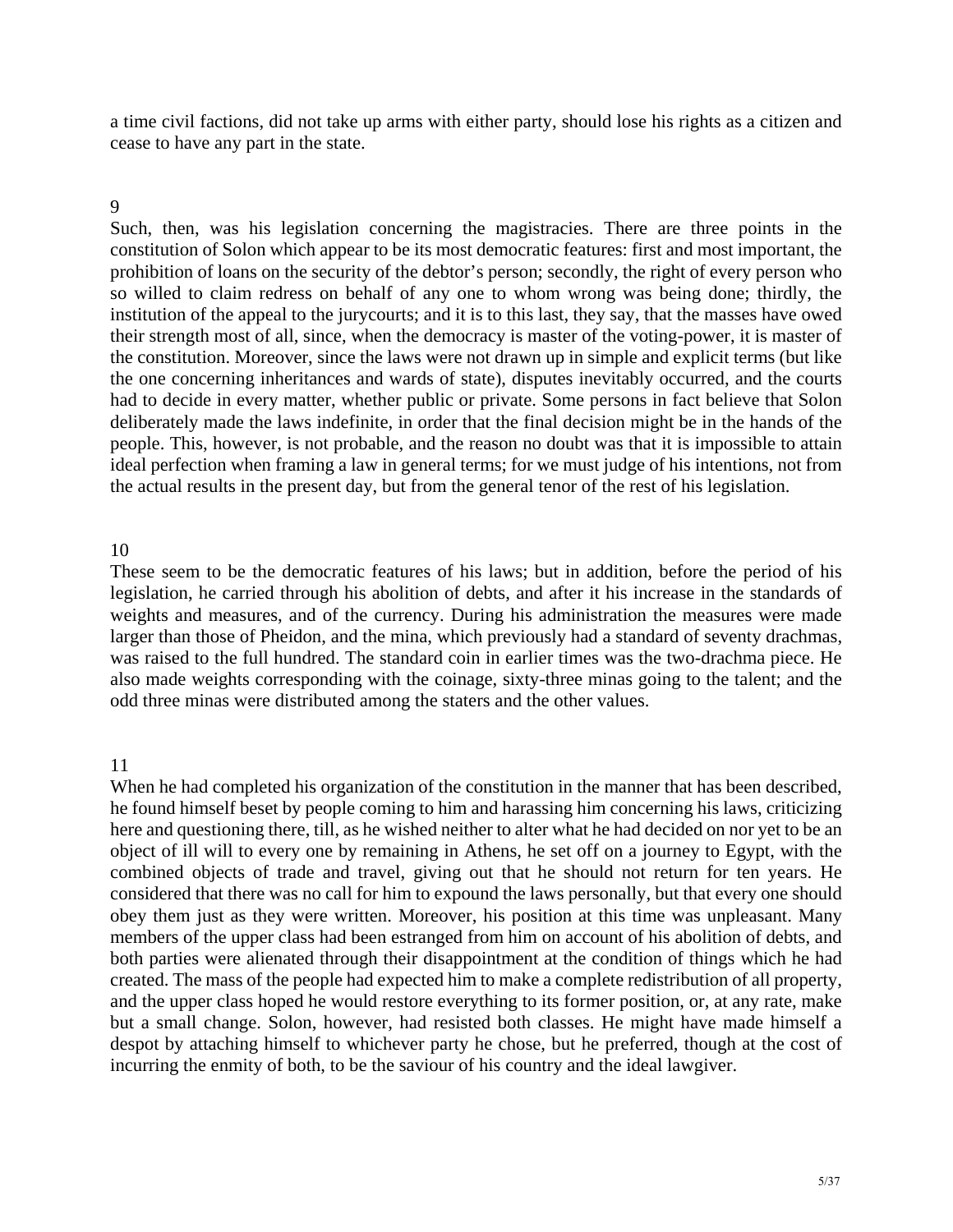# 12

The truth of this view of Solon's policy is established alike by common consent, and by the mention he has himself made of the matter in his poems. Thus:

I gave to the mass of the people such rank as befitted their need,

I took not away their honour, and I granted naught to their greed;

While those who were rich in power, who in wealth were glorious and great,

I bethought me that naught should befall them unworthy their splendour and state;

So I stood with my shield outstretched, and both were sale in its sight,

And I would not that either should triumph, when the triumph was not with right.

Again he declares how the mass of the people ought to be treated: But thus will the people best the voice of their leaders obey, When neither too slack is the rein, nor violence holdeth the sway; For indulgence breedeth a child, the presumption that spurns control,

When riches too great are poured upon men of unbalanced soul.

endless wealth would here be found. And that I with glozing smoothness hid a cruel mind within. Fondly then and vainly dreamt they; now they raise an angry din, And they glare askance in anger, And again elsewhere he speaks about the persons who wished to redistribute the land: So they came in search of plunder, and their cravings knew no hound, Every one among them deeming and the light within their eyes Burns with hostile flames upon me. Yet therein no justice lies. All I promised, fully wrought I with the gods at hand to cheer, Naught beyond in folly ventured. Never to my soul was dear With a tyrant's force to govern, nor to see the good and base Side by side in equal portion share the rich home of our race.

Once more he speaks of the abolition of debts and of those who before were in servitude, but were released owing to the Seisachtheia:

Dark Earth, thou best canst witness, from whose breast And made thee free, who hadst been slave of yore. And many a man whom fraud or law had sold And kept my promise. Equal laws I gave One in whose heart was guile and greediness, He had not kept the people back from strife. For had I granted, now what pleased the one, Of all the aims for which I summoned forth The people, was there one I compassed not? Thou, when slow time brings justice in its train, O mighty mother of the Olympian gods, I swept the pillars broadcast planted there, For from his god-built land, an outcast slave, I brought again to Athens; yea, and some, Exiles from home through debt's oppressive load, Speaking no more the dear Athenian tongue, But wandering far and wide, I brought again; And those that here in vilest slavery Crouched 'neath a master's frown, I set them free. Thus might and right were yoked in harmony, Since by the force of law I won my ends To evil and to good, with even hand Drawing straight justice for the lot of each. But had another held the goad as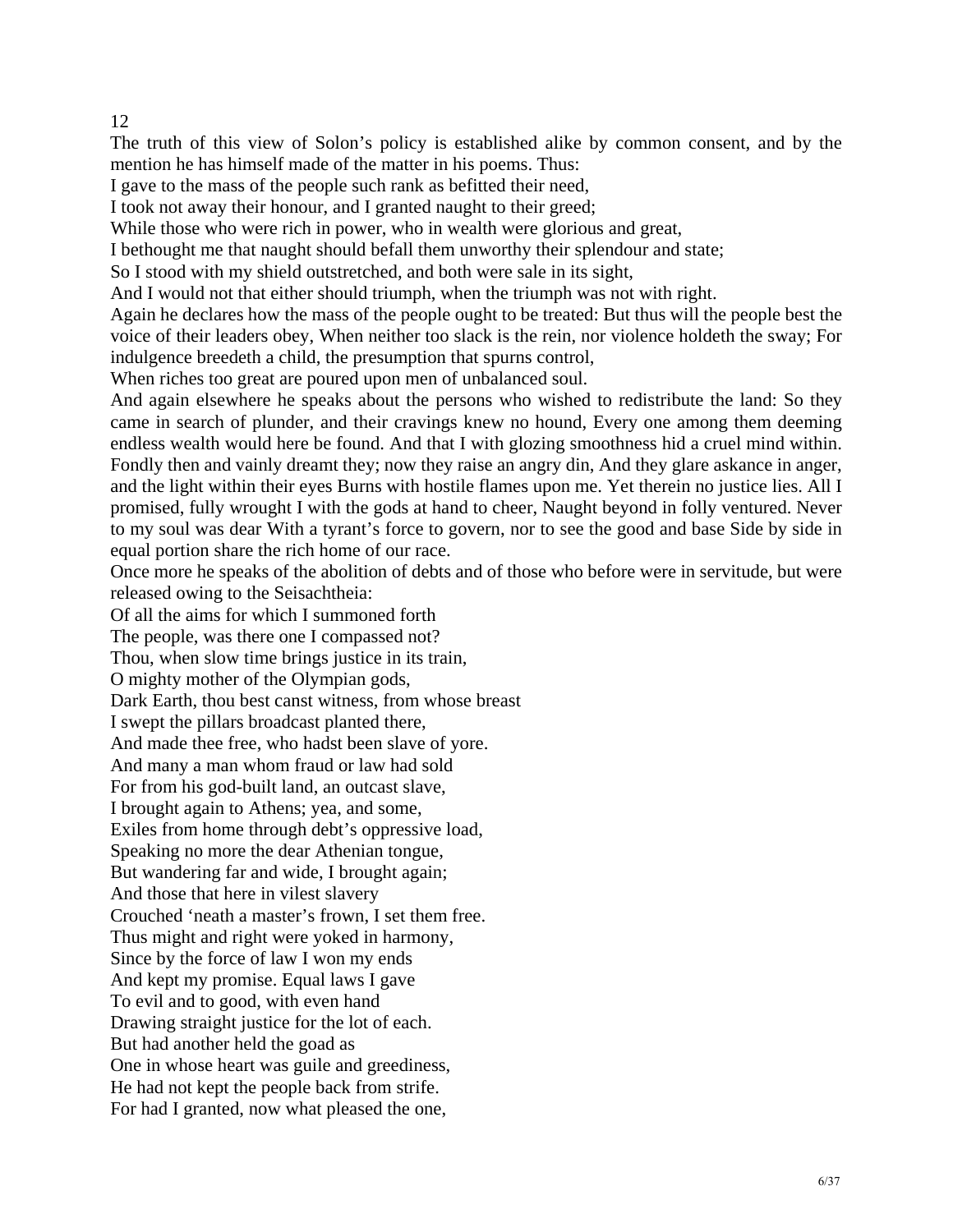Then what their foes devised in counterpoise, And again he reviles both parties for their grumblings in the times that followed: Nay, if one must lay blame where blame is due, Their eyes upon these blessings e'en in dreams: Should praise me and should court me as their friend. For had any other man, he says, received this exalted post, Of many a man this state had been bereft. Therefore I showed my might on every side, Turning at bay like wolf among the hounds. Wer't not for me, the people ne'er had set While greater men, the men of wealthier life, He had not kept the people hack, nor ceased Til he had robbed the richness of the milk. But I stood forth a landmark in the midst, And barred the foes from battle.

### 13

Such then, were Solon's reasons for his departure from the country. After his retirement the city was still torn by divisions. For four years, indeed, they lived in peace; but in the fifth year after Solon's government they were unable to elect an Archon on account of their dissensions, and again four years later they elected no Archon for the same reason. Subsequently, after a similar period had elapsed, Damasias was elected Archon; and he governed for two years and two months, until he was forcibly expelled from his office. After this, it was agreed, as a compromise, to elect ten Archons, five from the Eupatridae, three from the Agroeci, and two from the Demiurgi, and they ruled for the year following Damasias. It is clear from this that the Archon was at the time the magistrate who possessed the greatest power, since it is always in connexion with this office that conflicts are seen to arise. But altogether they were in a continual state of internal disorder. Some found the cause and justification of their discontent in the abolition of debts, because thereby they had been reduced to poverty; others were dissatisfied with the political constitution, because it had undergone a revolutionary change; while with others the motive was found in personal rivalries among themselves. The parties at this time were three in number. First there was the party of the Shore, led by Megacles the son of Alcmeon, which was considered to aim at a moderate form of government; then there were the men of the Plain, who desired an oligarchy and were led by Lycurgus; and thirdly there were the men of the Highlands, at the head of whom was Pisistratus, who was looked on as an extreme democrat. This latter party was reinforced by those who had been deprived of the debts due to them, from motives of poverty, and by those who were not of pure descent, from motives of personal apprehension. A proof of this is seen in the fact that after the tyranny was overthrown a revision was made of the citizen-roll, on the ground that many persons were partaking in the franchise without having a right to it. The names given to the respective parties were derived from the districts in which they held their lands.

## 14

greatly in the war with Megara. Taking advantage of this, he wounded himself, and by representing that his injuries had been inflicted on him by his political rivals, he persuaded the people, through a Pisistratus had the reputation of being an extreme democrat, and he also had distinguished himself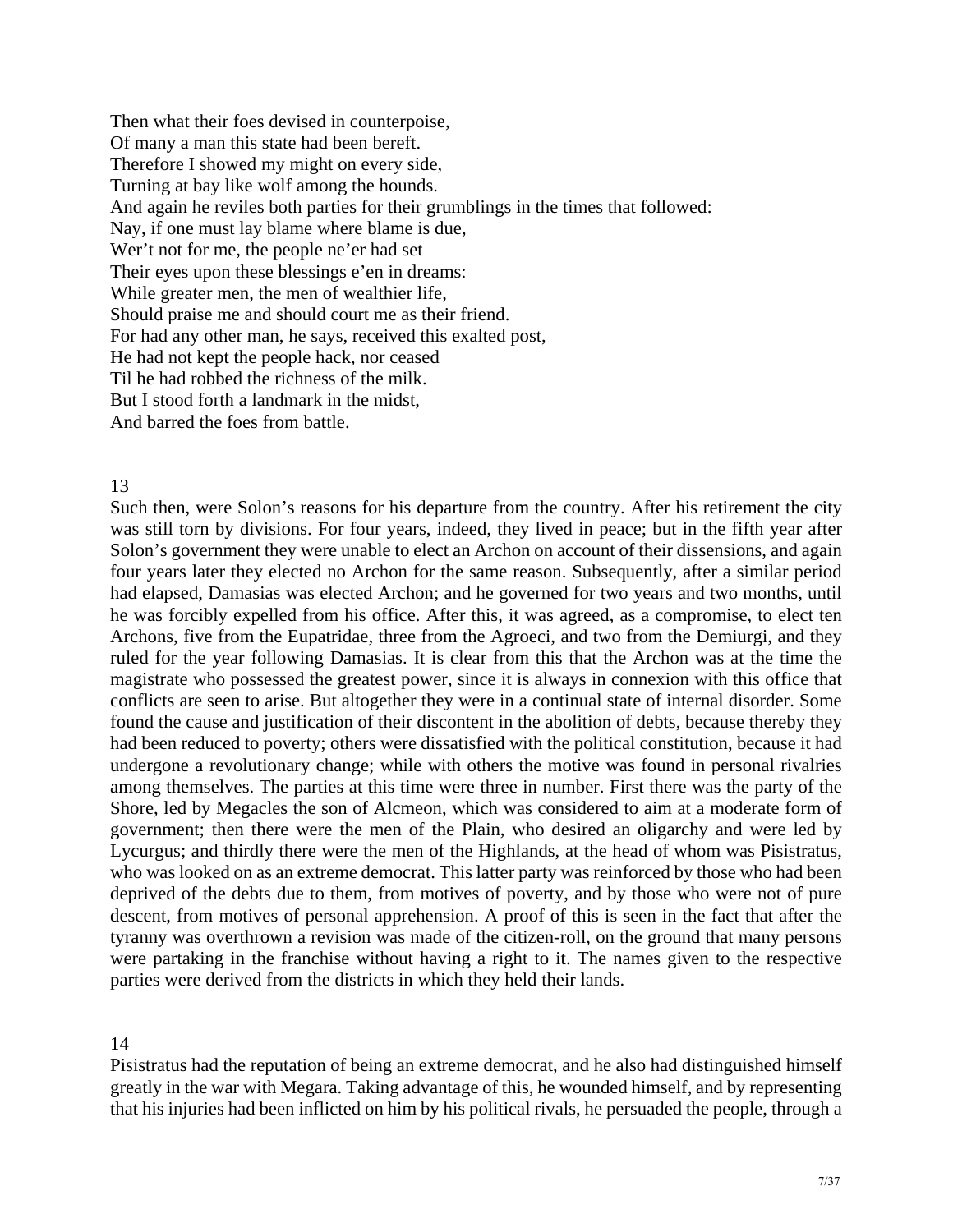motion proposed by Aristion, to grant him a bodyguard. After he had got these 'club-bearers', as they were called, he made an attack with them on the people and seized the Acropolis. This happened in the archonship of Comeas, thirty-one years after the legislation of Solon. It is related that, when Pisistratus asked for his bodyguard, Solon opposed the request, and declared that in so doing he proved himself wiser than half the people and braver than the rest, – wiser than those who did not see that Pisistratus designed to make himself tyrant, and braver than those who saw it and kept silence. But when all his words availed nothing he carried forth his armour and set it up in front of his house, saying that he had helped his country so far as lay in his power (he was already a very old man), and that he called on all others to do the same. Solon's exhortations, however, proved fruitless, and Pisistratus assumed the sovereignty. His administration was more like a constitutional government than the rule of a tyrant; but before his power was firmly established, the adherents of Megacles and Lycurgus made a coalition and drove him out. This took place in the archonship of Hegesias, five years after the first establishment of his rule. Eleven years later Megacles, being in difficulties in a party struggle, again opened-negotiations with Pisistratus, proposing that the latter should marry his daughter; and on these terms he brought him back to Athens, by a very primitive and simple-minded device. He first spread abroad a rumour that Athena was bringing back Pisistratus, and then, having found a woman of great stature and beauty, named Phye (according to Herodotus, of the deme of Paeania, but as others say a Thracian flower-seller of the deme of Collytus), he dressed her in a garb resembling that of the goddess and brought her into the city with Pisistratus. The latter drove in on a chariot with the woman beside him, and the inhabitants of the city, struck with awe, received him with adoration.

#### 15

wife, and being afraid, in consequence, of a combination of the two opposing parties, he retired from the country. First he led a colony to a place called Rhaicelus, in the region of the Thermaic gulf; and thence he passed to the country in the neighbourhood of Mt. Pangaeus. Here he acquired wealth and hired mercenaries; and not till ten years had elapsed did he return to Eretria and make an In this manner did his first return take place. He did not, however, hold his power long, for about six years after his return he was again expelled. He refused to treat the daughter of Megacles as his attempt to recover the government by force. In this he had the assistance of many allies, notably the Thebans and Lygdamis of Naxos, and also the Knights who held the supreme power in the constitution of Eretria. After his victory in the battle at Pallene he captured Athens, and when he had disarmed the people he at last had his tyranny securely established, and was able to take Naxos and set up Lygdamis as ruler there. He effected the disarmament of the people in the following manner. He ordered a parade in full armour in the Theseum, and began to make a speech to the people. He spoke for a short time, until the people called out that they could not hear him, whereupon he bade them come up to the entrance of the Acropolis, in order that his voice might be better heard. Then, while he continued to speak to them at great length, men whom he had appointed for the purpose collected the arms and locked them up in the chambers of the Theseum hard by, and came and made a signal to him that it was done. Pisistratus accordingly, when he had finished the rest of what he had to say, told the people also what had happened to their arms; adding that they were not to be surprised or alarmed, but go home and attend to their private affairs, while he would himself for the future manage all the business of the state.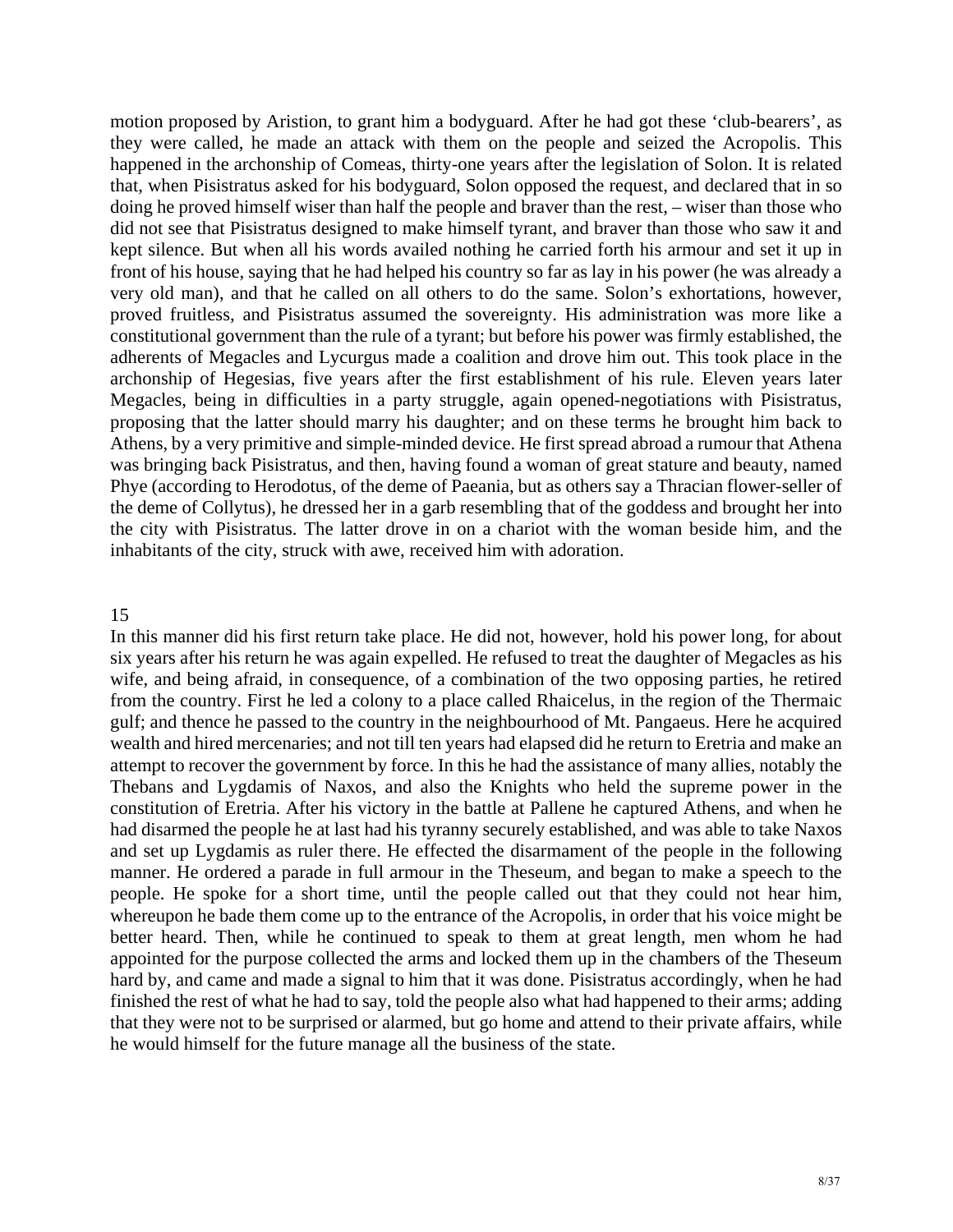#### 16

Such was the origin and such the vicissitudes of the tyranny of Pisistratus. His administration was temperate, as has been said before, and more like constitutional government than a tyranny. Not only was he in every respect humane and mild and ready to forgive those who offended, but, in addition, he advanced money to the poorer people to help them in their labours, so that they might make their living by agriculture. In this he had two objects, first that they might not spend their time in the city but might be scattered over all the face of the country, and secondly that, being moderately well off and occupied with their own business, they might have neither the wish nor the time to attend to public affairs. At the same time his revenues were increased by the thorough cultivation of the country, since he imposed a tax of one tenth on all the produce. For the same reasons he instituted the local justices,' and often made expeditions in person into the country to inspect it and to settle disputes between individuals, that they might not come into the city and neglect their farms. It was in one of these progresses that, as the story goes, Pisistratus had his adventure with the man of Hymettus, who was cultivating the spot afterwards known as 'Tax-free Farm'. He saw a man digging and working at a very stony piece of ground, and being surprised he sent his attendant to ask what he got out of this plot of land. 'Aches and pains', said the man; 'and that's what Pisistratus ought to have his tenth of'. The man spoke without knowing who his questioner was; but Pisistratus was so leased with his frank speech and his industry that he granted him exemption from all taxes. And so in matters in general he burdened the people as little as possible with his government, but always cultivated peace and kept them in all quietness. Hence the tyranny of Pisistratus was often spoken of proverbially as 'the age of gold'; for when his sons succeeded him the government became much harsher. But most important of all in this respect was his popular and kindly disposition. In all things he was accustomed to observe the laws, without giving himself any exceptional privileges. Once he was summoned on a charge of homicide before the Areopagus, and he appeared in person to make his defence; but the prosecutor was afraid to present himself and abandoned the case. For these reasons he held power long, and whenever he was expelled he regained his position easily. The majority alike of the upper class and of the people were in his favour; the former he won by his social intercourse with them, the latter by the assistance which he gave to their private purses, and his nature fitted him to win the hearts of both. Moreover, the laws in reference to tyrants at that time in force at Athens were very mild, especially the one which applies more particularly to the establishment of a tyranny. The law ran as follows: 'These are the ancestral statutes of the ATHENIANs; if any persons shall make an attempt to establish a tyranny, or if any person shall join in setting up a tyranny, he shall lose his civic rights, both himself and his whole house.'

### 17

as tyrant, during nineteen of which he was in possession of power; the rest he spent in exile. It is evident from this that the story is mere gossip which states that Pisistratus was the youthful favourite of Solon and commanded in the war against Megara for the recovery of Salamis. It will not harmonize with their respective ages, as any one may see who will reckon up the years of the Thus did Pisistratus grow old in the possession of power, and he died a natural death in the archonship of Philoneos, three and thirty years from the time at which he first established himself life of each of them, and the dates at which they died. After the death of Pisistratus his sons took up the government, and conducted it on the same system. He had two sons by his first and legitimate wife, Hippias and Hipparchus, and two by his Argive consort, Iophon and Hegesistratus, who was surnamed Thessalus. For Pisistratus took a wife from Argos, Timonassa, the daughter of a man of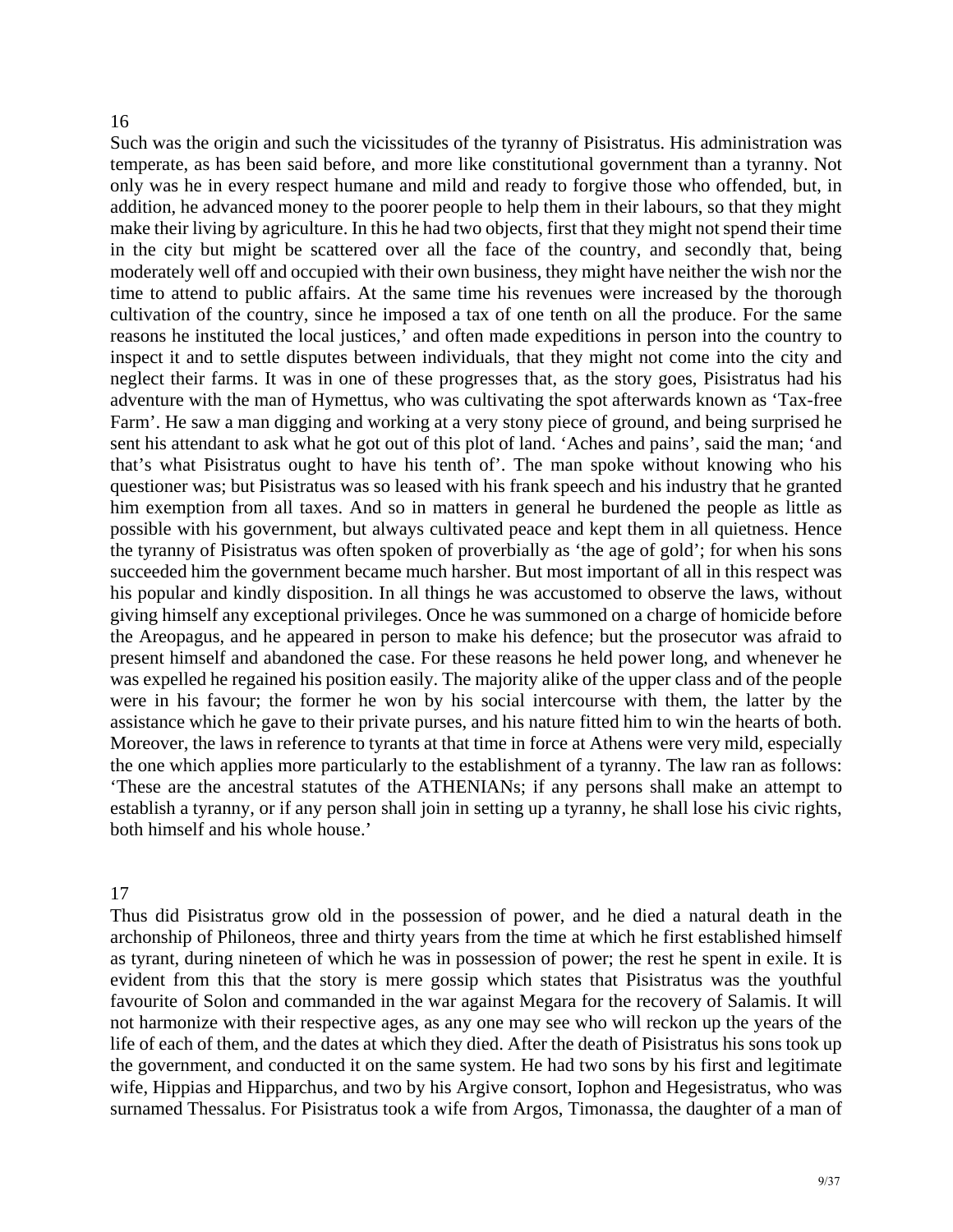Argos, named Gorgilus; she had previously been the wife of Archinus of Ambracia, one of the descendants of Cypselus. This was the origin of his friendship with the Argives, on account of which a thousand of them were brought over by Hegesistratus and fought on his side in the battle at Pallene. Some authorities say that this marriage took place after his first expulsion from Athens, others while he was in possession of the government.

### 18

Hippias and Hipparchus assumed the control of affairs on grounds alike of standing and of age; but Hippias, as being also naturally of a statesmanlike and shrewd disposition, was really the head of the government. Hipparchus was youthful in disposition, amorous, and fond of literature (it was he who invited to Athens Anacreon, Simonides, and the other poets), while Thessalus was much junior in age, and was violent and headstrong in his behaviour. It was from his character that all the evils arose which befell the house. He became enamoured of Harmodius, and, since he failed to win his affection, he lost all restraint upon his passion, and in addition to other exhibitions of rage he finally prevented the sister of Harmodius from taking the part of a basket-bearer in the Panathenaic procession, alleging as his reason that Harmodius was a person of loose life. Thereupon, in a frenzy of wrath, Harmodius and Aristogeiton did their celebrated deed, in conjunction with a number of confederates. But while they were lying in wait for Hippias in the Acropolis at the time of the Panathenaea (Hippias, at this moment, was awaiting the arrival of the procession, while Hipparchus was organizing its dispatch) they saw one of the persons privy to the plot talking familiarly with him. Thinking that he was betraying them, and desiring to do something before they were arrested, they rushed down and made their attempt without waiting for the rest of their confederates. They succeeded in killing Hipparchus near the Leocoreum while he was engaged in arranging the procession, but ruined the design as a whole; of the two leaders, Harmodius was killed on the spot by the guards, while Aristogeiton was arrested, and perished later after suffering long tortures. While under the torture he accused many persons who belonged by birth to the most distinguished families and were also personal friends of the tyrants. At first the government could find no clue to the conspiracy; for the current story, that Hippias made all who were taking part in the procession leave their arms, and then detected those who were carrying secret daggers, cannot be true, since at that time they did not bear arms in the processions, this being a custom instituted at a later period by the democracy. According to the story of the popular party, Aristogeiton accused the friends of the tyrants with the deliberate intention that the latter might commit an impious act, and at the same time weaken themselves, by putting to death innocent men who were their own friends; others say that he told no falsehood, but was betraying the actual accomplices. At last, when for all his efforts he could not obtain release by death, he promised to give further information against a number of other persons; and, having induced Hippias to give him his hand to confirm his word, as soon as he had hold of it he reviled him for giving his hand to the murderer of his brother, till Hippias, in a frenzy of rage, lost control of himself and snatched out his dagger and dispatched him.

19

an embittered man. About three years after the death of Hipparchus, finding his position in the city insecure, he set about fortifying Munichia, with the intention of establishing himself there. While After this event the tyranny became much harsher. In consequence of his vengeance for his brother, and of the execution and banishment of a large number of persons, Hippias became a distrusted and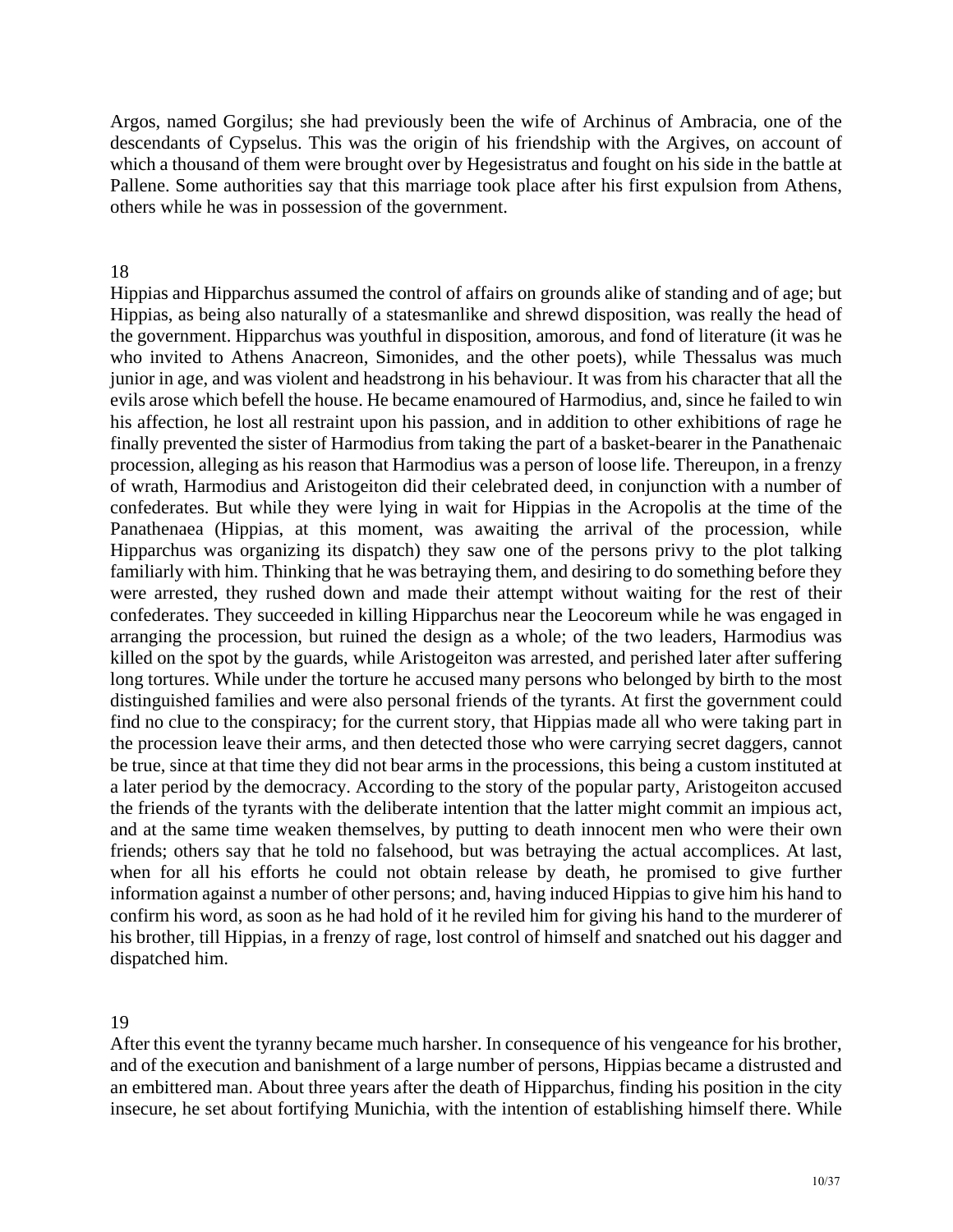he was still engaged on this work, however, he was expelled by Cleomenes, king of Lacedaemon, in consequence of the Spartans being continually incited by oracles to overthrow the tyranny. These oracles were obtained in the following way. The Athenian exiles, headed by the Alcmeonidae, could not by their own power effect their return, but failed continually in their attempts. Among their other failures, they fortified a post in Attica, Lipsydrium, above Mt. Parnes, and were there joined by some partisans from the city; but they were besieged by the tyrants and reduced to surrender. After this disaster the following became a popular drinking song:

Ah! Lipsydrium, faithless friend!

Lo, what heroes to death didst send,

Nobly born and great in deed!

Well did they prove themselves at need

Of noble sires a noble seed.

Delphi, thereby obtaining ample funds, which they employed to secure the help of the Lacedaemonians. All this time the Pythia kept continually enjoining on the Lacedaemonians who came to consult the oracle, that they must free Athens; till finally she succeeded in impelling the Spartans to that step, although the house of Pisistratus was connected with them by ties of hospitality. The resolution of the Lacedaemonians was, however, at least equally due to the friendship which had been formed between the house of Pisistratus and Argos. Accordingly they Having failed, then, in very other method, they took the contract for rebuilding the temple at first sent Anchimolus by sea at the head of an army; but he was defeated and killed, through the arrival of Cineas of Thessaly to support the sons of Pisistratus with a force of a thousand horsemen. Then, being roused to anger by this disaster, they sent their king, Cleomenes, by land at the head of a larger force; and he, after defeating the Thessalian cavalry when they attempted to intercept his march into Attica, shut up Hippias within what was known as the Pelargic wall and blockaded him there with the assistance of the Athenians. While he was sitting down before the place, it so happened that the sons of the Pisistratidae were captured in an attempt to slip out; upon which the tyrants capitulated on condition of the safety of their children, and surrendered the Acropolis to the Athenians, five days being first allowed them to remove their effects. This took place in the archonship of Harpactides, after they had held the tyranny for about seventeen years since their father's death, or in all, including the period of their father's rule, for nine-and-forty years.

20

united to him by ties of hospitality, to return to Athens, and persuaded him to 'drive out the pollution', a plea derived from the fact that the Alcmeonidae were suppposed to be under the curse of pollution. On this Cleisthenes retired from the country, and Cleomenes, entering Attica with a small force, expelled, as polluted, seven hundred Athenian families. Having effected this, he next After the overthrow of the tyranny, the rival leaders in the state were Isagoras son of Tisander, a partisan of the tyrants, and Cleisthenes, who belonged to the family of the Alcmeonidae. Cleisthenes, being beaten in the political clubs, called in the people by giving the franchise to the masses. Thereupon Isagoras, finding himself left inferior in power, invited Cleomenes, who was attempted to dissolve the Council, and to set up Isagoras and three hundred of his partisans as the supreme power in the state. The Council, however, resisted, the populace flocked together, and Cleomenes and Isagoras, with their adherents, took refuge in the Acropolis. Here the people sat down and besieged them for two days; and on the third they agreed to let Cleomenes and all his followers de art, while they summoned Cleisthenes and the other exiles back to Athens. When the people had thus obtained the command of affairs, Cleisthenes was their chief and popular leader.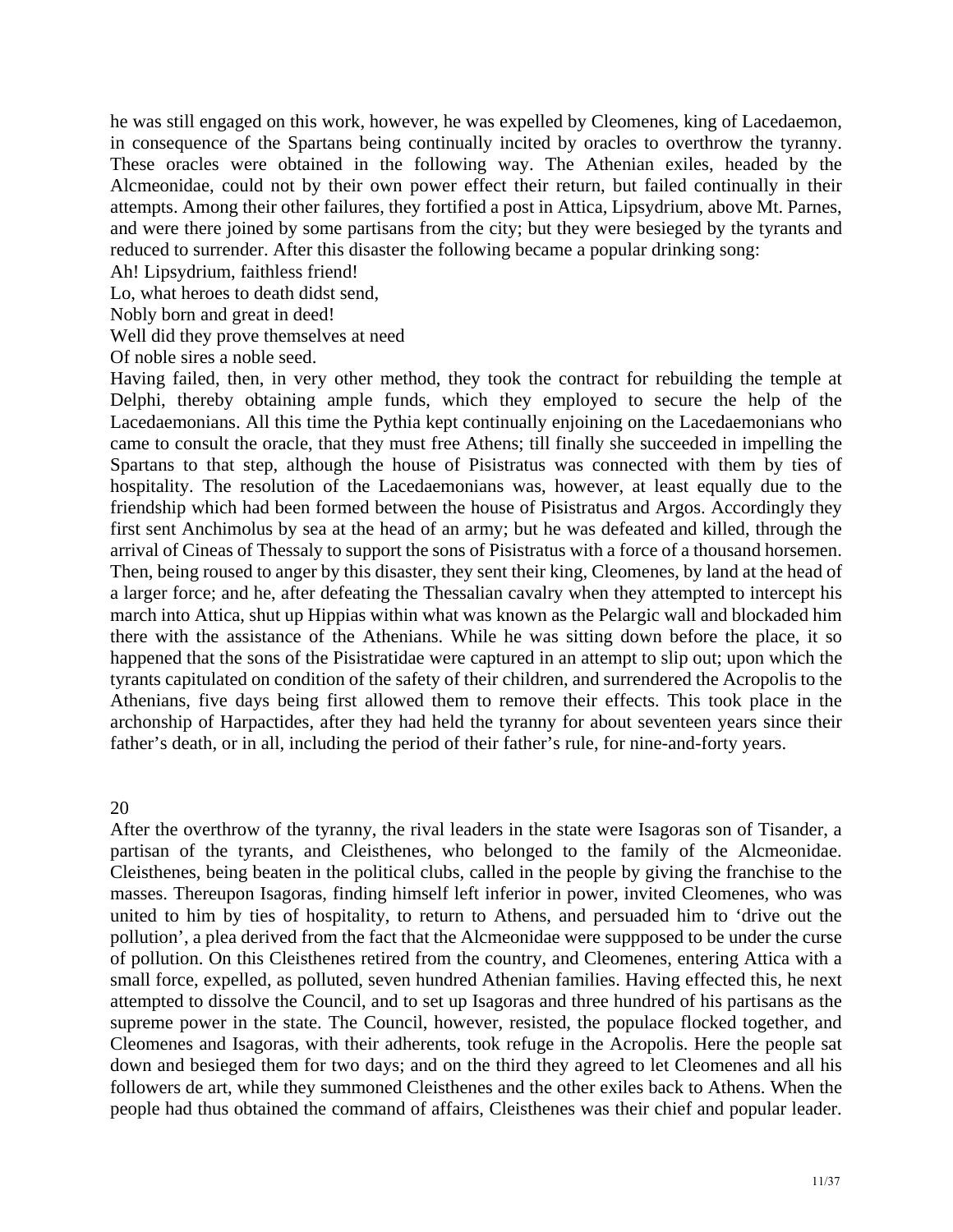And this was natural; for the Alcmeonidae were perhaps the chief cause of the expulsion of the tyrants, and for the greater part of their rule were at perpetual war with them. But even earlier than the attempts of the Alcmeonidae, one Cedon made an attack on the tyrants; when there came another popular drinking song, addressed to him:

Pour a health yet again, boy, to Cedon; forget not this duty to do,

If a health is an honour befitting the name of a good man and true.

### 21

The people, therefore, had good reason to place confidence in Cleisthenes. Accordingly, now that he was the popular leader, three years after the expulsion of the tyrants, in the archonship of Isagoras, his first step was to distribute the whole population into ten tribes in place of the existing four, with the object of intermixing the members of the different tribes, and so securing that more persons might have a share in the franchise. From this arose the saying 'Do not look at the tribes', ddressed to those who wished to scrutinize the lists of the old families. Next he made the Council a to consist of five hundred members instead of four hundred, each tribe now contributing fifty, whereas formerly each had sent a hundred. The reason why he did not organize the people into twelve tribes was that he might not have to use the existing division into trittyes; for the four tribes had twelve trittyes, so that he would not have achieved his object of redistributing the population in fresh combinations. Further, he divided the country into thirty groups of demes, ten from the districts about the city, ten from the coast, and ten from the interior. These he called trittyes; and he assigned three of them by lot to each tribe, in such a way that each should have one portion in each of these three localities. All who lived in any given deme he declared fellow-demesmen, to the end that the new citizens might not be exposed by the habitual use of family names, but that men might be officially described by the names of their demes; and accordingly it is by the names of their demes that the Athenians speak of one another. He also instituted Demarchs, who had the same duties as the previously existing Naucrari, – the demes being made to take the place of the naucraries. He gave names to the demes, some from the localities to which they belonged, some from the persons who founded them, since some of the areas no longer corresponded to localities possessing names. On the other hand he allowed every one to retain his family and clan and religious rites according to ancestral custom. The names given to the tribes were the ten which the Pythia appointed out of the hundred selected national heroes.

## 22

present day. Next they began to elect the generals by tribes, one from each tribe, while the Polemarch was the commander of the whole army. Then, eleven years later, in the archonship of Phaenippus they won the battle of Marathon; and two years after this victory, when the people had now gained self-confidence, they for the first time made use of the law of ostracism. This had By these reforms the constitution became much more democratic than that of Solon. The laws of Solon had been obliterated by disuse during the period of the tyranny, while Cleisthenes substituted new ones with the object of securing the goodwill of the masses. Among these was the law concerning ostracism. Four year after the establishment of this system, in the archonship of Hermocreon, they first imposed upon the Council of Five Hundred the oath which they take to the originally been passed as a precaution against men in high office, because Pisistratus took advantage of his position as a popular leader and general to make himself tyrant; and the first person ostracized was one of his relatives, Hipparchus son of Charmus, of the deme of Collytus, the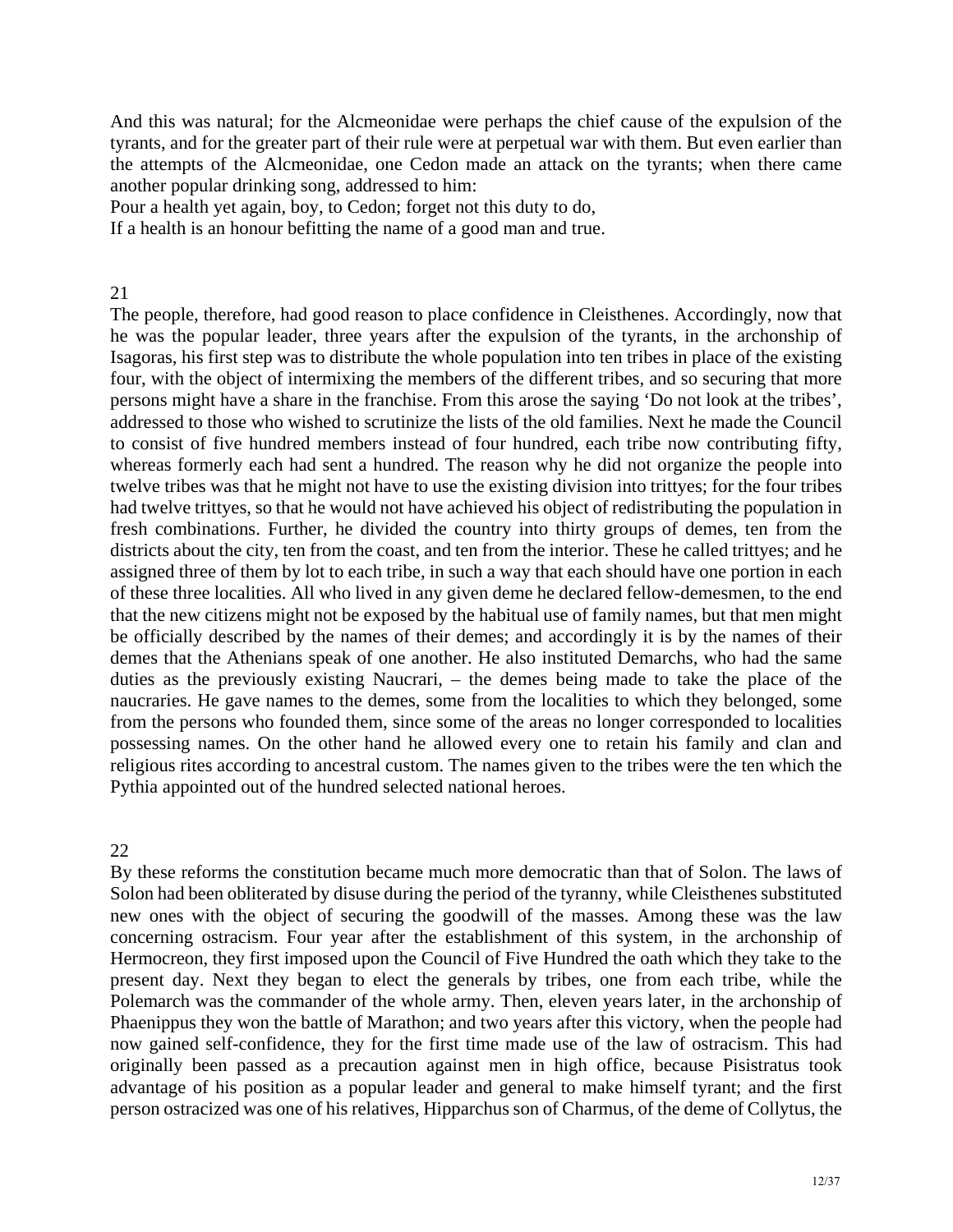very person on whose account especially Cleisthenes had enacted the law, as he wished to get rid of him. Hitherto, however, he had escaped; for the Athenians, with the usual leniency of the democracy, allowed all the partisans of the tyrants, who had not joined in their evil deeds in the time of the troubles to remain in the city; and the chief and leader of these was Hipparchus. Then in the very next year, in the archonship of Telesinus, they for the first time since the tyranny elected, tribe by tribe, the nine Archons by lot out of the five hundred candidates selected by the demes, all the earlier ones having been elected by vote; and in the same year Megacles son of Hippocrates, of the deme of Alopece, was ostracized. Thus for three years they continued to ostracize the friends of the tyrants, on whose account the law had been passed; but in the following year they began to remove others as well, including any one who seemed to be more powerful than was expedient. The first person unconnected with the tyrants who was ostracized was Xanthippus son of Ariphron. Two years later, in the archonship of Nicodemus, the mines of Maroneia were discovered, and the state made a profit of a hundred talents from the working of them. Some persons advised the people to make a distribution of the money among themselves, but this was prevented by Themistocles. He refused to say on what he proposed to spend the money, but he bade them lend it to the hundred richest men in Athens, one talent to each, and then, if the manner in which it was employed pleased the people, the expenditure should be charged to the state, but otherwise the state should receive the sum back from those to whom it was lent. On these terms he received the money and with it he had a hundred triremes built, each of the hundred individuals building one; and it was with these ships that they fought the battle of Salamis against the barbarians. About this time Aristides the son of Lysimachus was ostracized. Three years later, however, in the archonship of Hypsichides, all the ostracized persons were recalled, on account of the advance of the army of Xerxes; and it was laid down for the future that persons under sentence of ostracism must live between Geraestus and Scyllaeum, on pain of losing their civic rights irrevocably.

### 23

So far, then, had the city progressed by this time, growing gradually with the growth of the democracy; but after the Persian wars the Council of Areopagus once more developed strength and assumed the control of the state. It did not acquire this supremacy by virtue of any formal decree, but because it had been the cause of the battle of Salamis being fought. When the generals were utterly at a loss how to meet the crisis and made proclamation that every one should see to his own safety, the Areopagus provided a donation of money, distributing eight drachmas to each member of the ships' crews, and so prevailed on them to go on board. On these grounds people bowed to its prestige; and during this period Athens was well administered. At this time they devoted themselves to the prosecution of the war and were in high repute among the Greeks, so that the command by sea was conferred upon them, in spite of the opposition of the Lacedaemonians. The leaders of the people during this period were Aristides, of Lysimachus, and Themistocles, son of Lysimachus, and Themistocles, son of Neocles, of whom the latter appeared to devote himself to the conduct of war, while the former had the reputation of being a clever statesman and the most upright man of his time. Accordingly the one was usually employed as general, the other as political adviser. The rebuilding of the fortifications they conducted in combination, although they were political opponents; but it was Aristides who, seizing the opportunity afforded by the discredit brought upon the Lacedaemonians by Pausanias, guided the public policy in the matter of the defection of the Ionian states from the alliance with Sparta. It follows that it was he who made the first assessment of tribute from the various allied states, two years after the battle of Salamis, in the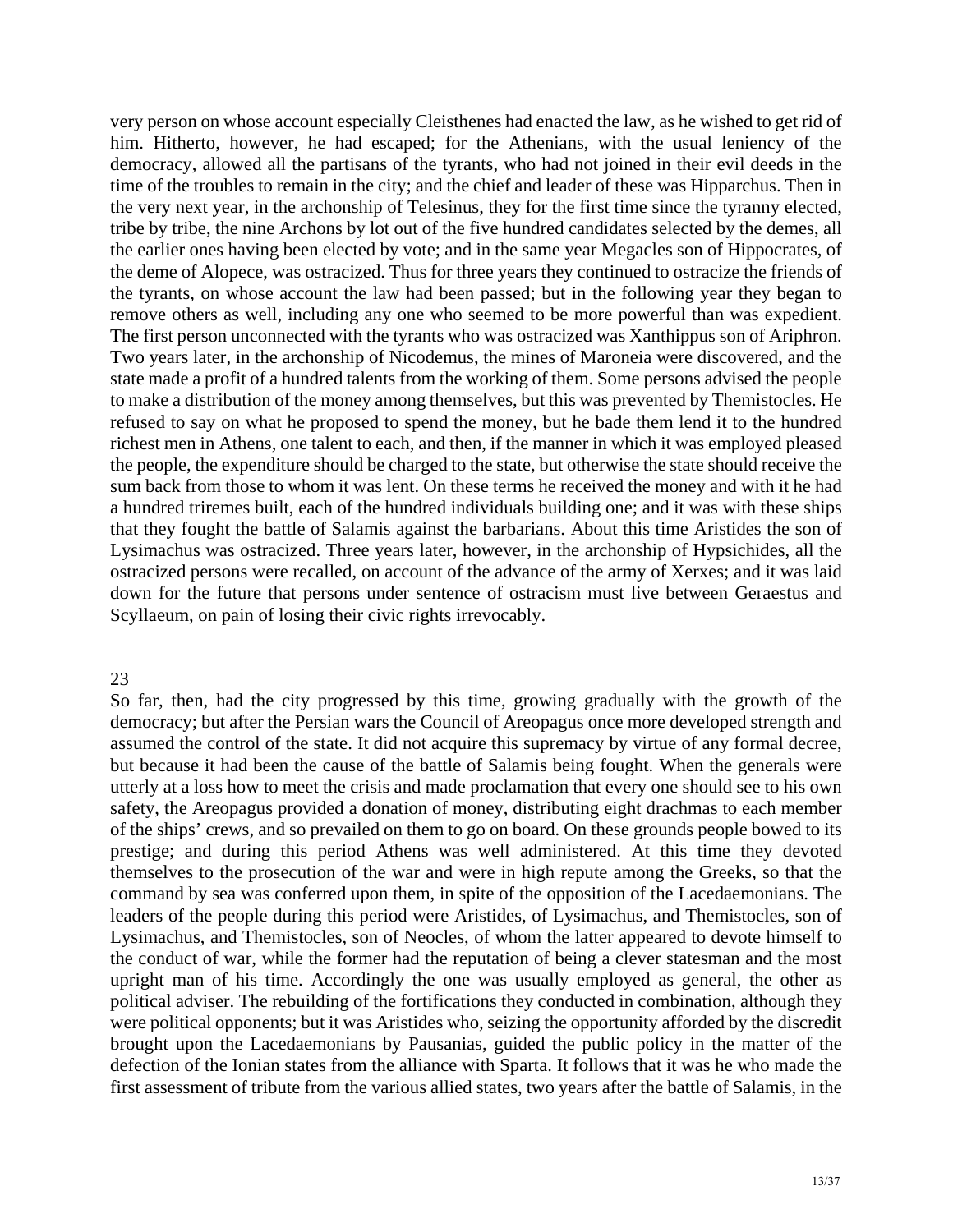archonship of Timosthenes; and it was he who took the oath of offensive and defensive alliance with the Ionians, on which occasion they cast the masses of iron into the sea.

### 24

After this, seeing the state growing in confidence and much wealth accumulated, he advised the people to lay hold of the leadership of the league, and to quit the country districts and settle in the city. He pointed out to them that all would be able to gain a living there, some by service in the army, others in the garrisons, others by taking a part in public affairs; and in this way they would secure the leadership. This advice was taken; and when the people had assumed the supreme control they proceeded to treat their allies in a more imperious fashion, with the exception of the Chians, Lesbians, and Samians. These they maintained to protect their empire, leaving their onstitutions untouched, and allowing them to retain whatever dominion they then possessed. They c also secured an ample maintenance for the mass of the population in the way which Aristides had pointed out to them. Out of the proceeds of the tributes and the taxes and the contributions of the allies more than twenty thousand persons were maintained. There were 6,000 jurymen, 1,600 bowmen, 1,200 Knights, 500 members of the Council, 500 guards of the dockyards, besides fifty guards in the Acropolis. There were some 700 magistrates at home, and some 700 abroad. Further, when they subsequently went to war, there were in addition 2,500 heavy-armed troops, twenty guard-ships, and other ships which collected the tributes, with crews amounting to 2,000 men, selected by lot; and besides these there were the persons maintained at the Prytaneum, and orphans, and gaolers, since all these were supported by the state.

### 25

the acquired prerogatives from which it derived its guardianship of the constitution, and assigned some of them to the Council of Five Hundred, and others to the Assembly and the law-courts. In this revolution he was assisted by Themistocles, who was himself a member of the Areopagus, but was expecting to be tried before it on a charge of treasonable dealings with Persia. This made him Such was the way in which the people earned their livelihood. The supremacy of the Areopagus lasted for about seventeen years after the Persian wars, although gradually declining. But as the strength of the masses increased, Ephialtes, son of Sophonides, a man with a reputation for incorruptibility and public virtue, who had become the leader of the people, made an attack upon that Council. First of all he ruined many of its members by bringing actions against them with reference to their administration. Then, in the archonship of Conon, he stripped the Council of all anxious that it should be overthrown, and accordingly he warned Ephialtes that the Council intended to arrest him, while at the same time he informed the Areopagites that he would reveal to them certain persons who were conspiring to subvert the constitution. He then conducted the representatives delegated by the Council to the residence of Ephialtes, promising to show them the conspirators who assembled there, and proceeded to converse with them in an earnest manner. Ephialtes, seeing this, was seized with alarm and took refuge in suppliant guise at the altar. Every one was astounded at the occurrence, and presently, when the Council of Five Hundred met, Ephialtes and Themistocles together proceeded to denounce the Areopagus to them. This they repeated in similar fashion in the Assembly, until they succeeded in depriving it of its power. Not long afterwards, however, Ephialtes was assassinated by Aristodicus of Tanagra. In this way was the Council of Areopagus deprived of its guardianship of the state.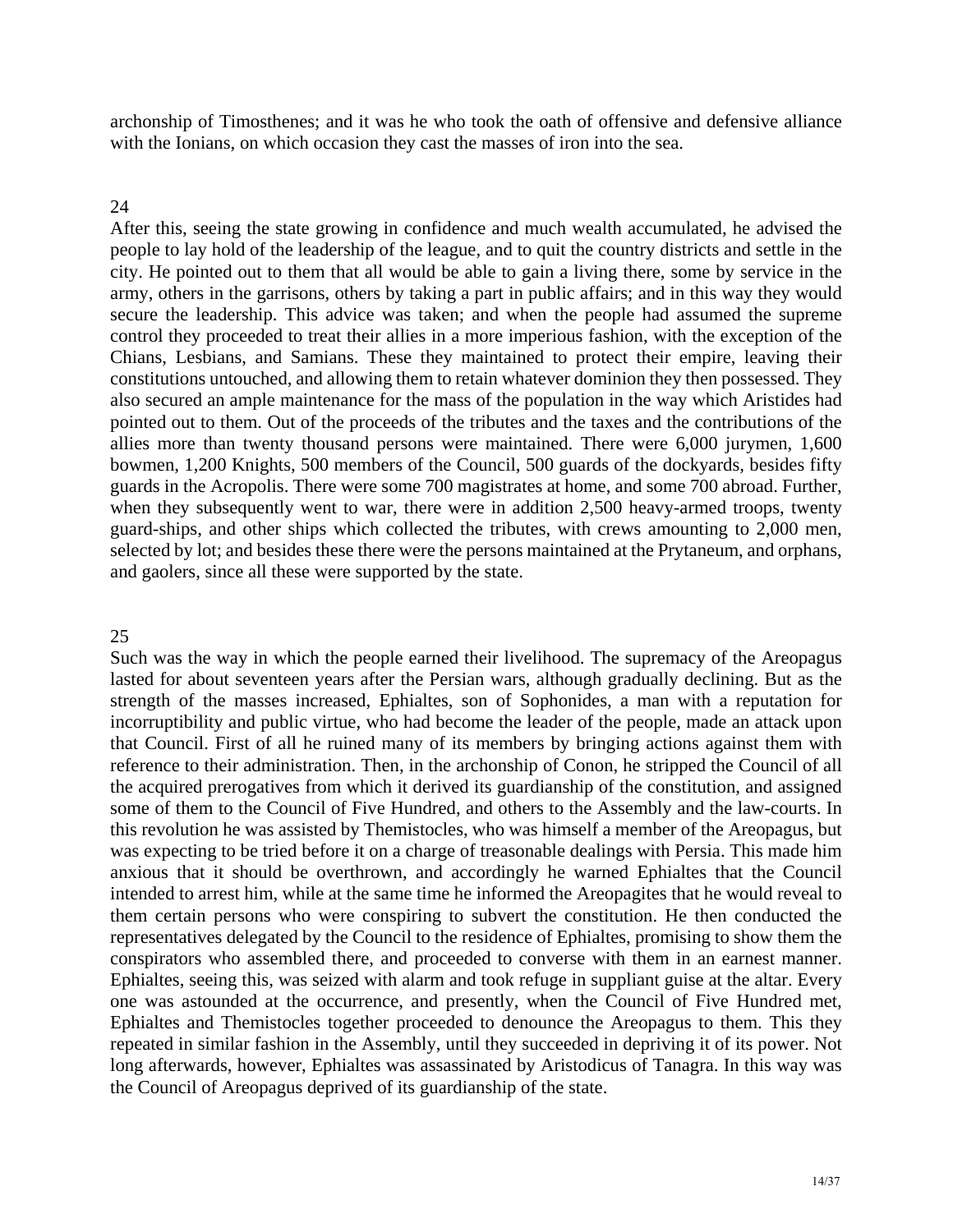#### 26

After this revolution the administration of the state became more and more lax, in consequence of the eager rivalry of candidates for popular favour. During this period the moderate party, as it happened, had no real chief, their leader being Cimon son of Miltiades, who was a comparatively young man, and had been late in entering public life; and at the same time the general populace suffered great losses by war. The soldiers for active service were selected at that time from the roll of citizens, and as the generals were men of no military experience, who owed their position solely to their family standing, it continually happened that some two or three thousand of the troops perished on an expedition; and in this way the best men alike of the lower and the upper classes were exhausted. Consequently in most matters of administration less heed was paid to the laws had formerly been the case. No alteration, however, was made in the method of election of the than nine Archons, except that five years after the death of Ephialtes it was decided that the candidates to be submitted to the lot for that office might be selected from the Zeugitae as well as from the higher classes. The first Archon from that class was Mnesitheides. Up to this time all the Archons had been taken from the Pentacosiomedimni and Knights, while the Zeugitae were confined to the ordinary magistracies, save where an evasion of the law was overlooked. Four years later, in the archonship of Lysicrates, thirty 'local justices', as they as they were called, were re-established; and two years afterwards, in the archonship of Antidotus, consequence of the great increase in the number of citizens, it was resolved, on the motion of Pericles, that no one should admitted to the franchise who was not of citizen birth by both parents.

#### 27

shut up in the city and became accustomed to gain its livelihood by military service, and so, partly voluntarily and partly involuntarily, determined to assume the administration of the state itself. Pericles was also the first to institute pay for service in the law-courts, as a bid for popular favour to counterbalance the wealth of Cimon. The latter, having private possessions on a regal scale, not After this Pericles came forward as popular leader, having first distinguished himself while still a young man by prosecuting Cimon on the audit of his official accounts as general. Under his auspices the constitution became still more democratic. He took away some of the privileges of the Areopagus, and, above all, he turned the policy of the state in the direction of sea power, which caused the masses to acquire confidence in themselves and consequently to take the conduct of affairs more and more into their own hands. Moreover, forty-eight years after the battle of Salamis, in the archonship of Pythodorus, the Peloponnesian war broke out, during which the populace was only performed the regular public services magnificently, but also maintained a large number of his fellow-demesmen. Any member of the deme of Laciadae could go every day to Cimon's house and there receive a reasonable provision; while his estate was guarded by no fences, so that any one who liked might help himself to the fruit from it. Pericles' private property was quite unequal to this magnificence and accordingly he took the advice of Damonides of Oia (who was commonly supposed to be the person who prompted Pericles in most of his measures, and was therefore subsequently ostracized), which was that, as he was beaten in the matter of private possessions, he should make gifts to the people from their own property; and accordingly he instituted pay for the members of the juries. Some critics accuse him of thereby causing a deterioration in the character of the juries, since it was always the common people who put themselves forward for selection as jurors, rather than the men of better position. Moreover, bribery came into existence after this, the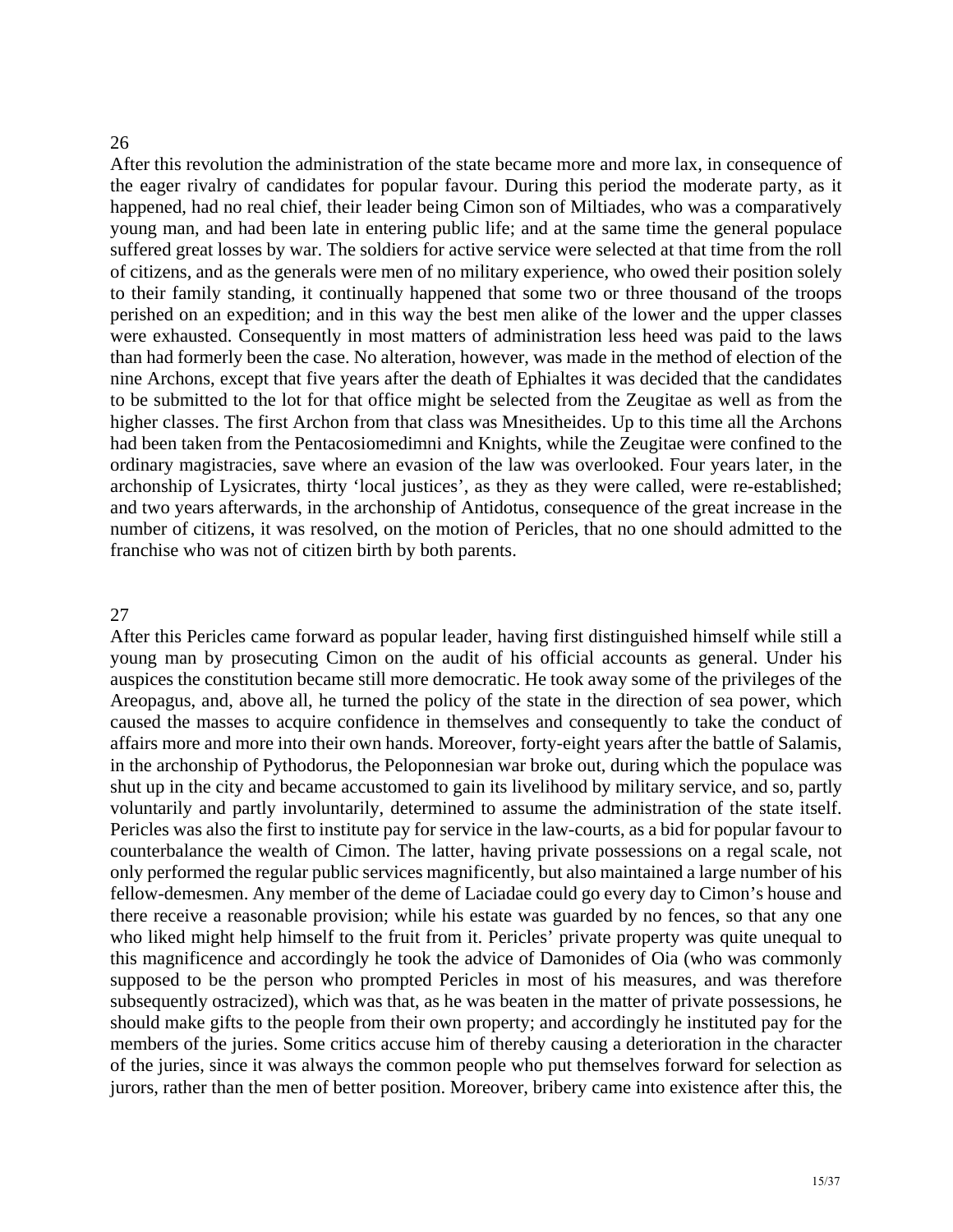first person to introduce it being Anytus, after his command at Pylos. He was prosecuted by certain individuals on account of his loss of Pylos, but escaped by bribing the jury.

### 28

So long, however, as Pericles was leader of the people, things went tolerably well with the state; but when he was dead there was a great change for the worse. Then for the first time did the people choose a leader who was of no reputation among men of good standing, whereas up to this time such men had always been found as leaders of the democracy. The first leader of the people, in the very beginning of things, was Solon, and the second was Pisistratus, both of them men of birth and position. After the overthrow of the tyrants there was Cleisthenes, a member of the house of the Alcmeonidae; and he had no rival opposed to him after the expulsion of the party of Isagoras. After this Xanthippus was the leader of the people, and Miltiades of the upper class. Then came Themistocles and Aristides, and after them Ephialtes as leader of the people, and Cimon son of Miltiades of the wealthier class. Pericles followed as leader of the people, and Thucydides, who was connected by marriage with Cimon, of the opposition. After the death of Pericles, Nicias, who subsequently fell in Sicily, appeared as leader of the aristocracy, and Cleon son of Cleaenetus of the people. The latter seems, more than any one else, to have been the cause of the corruption of the democracy by his wild undertakings; and he was the first to use unseemly shouting and coarse abuse on the Bema, and to harangue the people with his cloak girt up short about him, whereas all his predecessors had spoken decently and in order. These were succeeded by Theramenes son of Hagnon as leader of the one party, and the lyre-maker Cleophon of the people. It was Cleophon who first granted the twoobol donation for the theatrical performances, and for some time it continued to be given; but then Callicrates of Paeania ousted him by promising to add a third obol to the sum. Both of these persons were subsequently condemned to death; for the people, even if they are deceived for a time, in the end generally come to detest those who have beguiled them into any unworthy action. After Cleophon the popular leadership was occupied successively by the men who chose to talk the biggest and pander the most to the tastes of the majority, with their eyes fixed only on the interests of the moment. The best statesmen at Athens, after those of early times, seem to have been Nicias, Thucydides, and Theramenes. As to Nicias and Thucydides, nearly every one agrees that they were not merely men of birth and character, but also statesmen, and that they ruled the state with paternal care. On the merits of Theramenes opinion is divided, because it so happened that in his time public affairs were in a very stormy state. But those who give their opinion deliberately find him, not, as his critics falsely assert, overthrowing every kind of constitution, but supporting every kind so long as it did not transgress laws; thus showing that he was able, as every good citizen should be, to live under any form of constitution, while he refused to countenance illegality and was its constant enemy.

29

So long as the fortune of the war continued even, the Athenians preserved the democracy; but after the disaster in Sicily, when the Lacedaemonians had gained the upper hand through their alliance with the king of Persia, they were compelled to abolish the democracy and establish in its place the constitution of the Four Hundred. The speech recommending this course before the vote was made by Melobius, and the motion was proposed by Pythodorus of Anaphlystus; but the real argument which persuaded the majority was the belief that the king of Persia was more likely to form an alliance with them if the constitution were on an oligarchical basis. The motion of Pythodorus was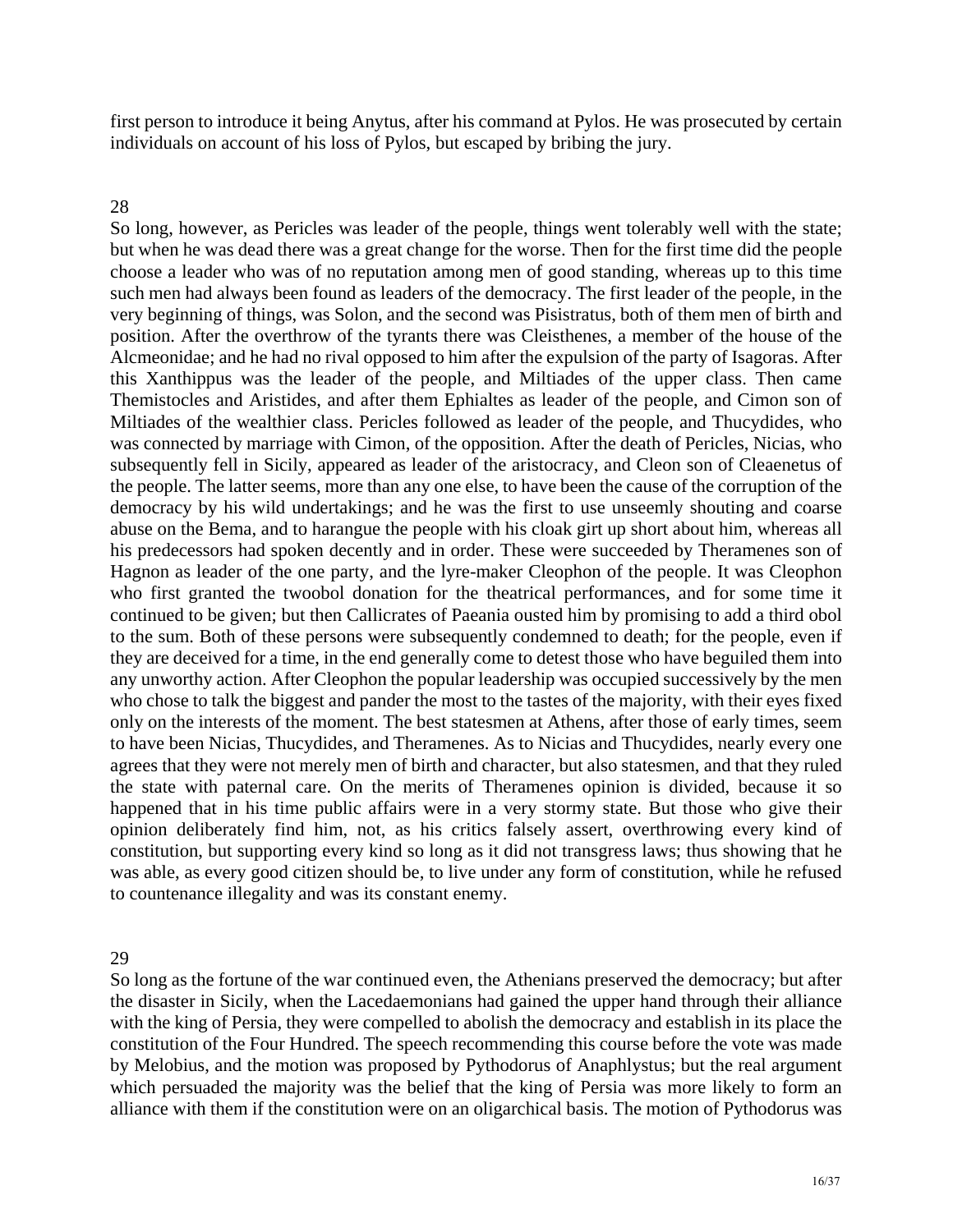to the following effect. The popular Assembly was to elect twenty persons, over forty years of age, who, in conjunction with the existing ten members of the Committee of Public Safety, after taking n oath that they would frame such measures as they thought best for the state, should then prepare a proposals for the public. safety. In addition, any other person might make proposals, so that of all the schemes before them the people might choose the best. Cleitophon concurred with the motion of Pythodorus, but moved that the committee should also investigate the ancient laws enacted by Cleisthenes when he created the democracy, in order that they might have these too before them and so be in a position to decide wisely; his suggestion being that the constitution of Cleisthenes was not really democratic, but closely akin to that of Solon. When the committee was elected, their first proposal was that the Prytanes should be compelled to put to the vote any motion that was offered on behalf of the public safety. Next they abolished all indictments for illegal proposals, all impeachments and pubic prosecutions, in order that every Athenian should be free to give his counsel on the situation, if he chose; and they decreed that if any person imposed a fine on any other for his acts in this respect, or prosecuted him or summoned him before the courts, he should, on an information being laid against him, be summarily arrested and brought before the generals, who should deliver him to the Eleven to be put to death. After these preliminary measures, they drew up the constitution in the following manner. The revenues of the state were not to be spent on any purpose except the war. All magistrates should serve without remuneration for the period of the war, except the nine Archons and the Prytanes for the time being, who should each receive three obols a day. The whole of the rest of the administration was to be committed, for the period of the war, to those Athenians who were most capable of serving the state personally or pecuniarily, to the number of not less than five thousand. This body was to have full powers, to the extent even of making treaties with whomsoever they willed; and ten representatives, over forty years of age, were to be elected from each tribe to draw up the list of the Five Thousand, after taking an oath on a full and perfect sacrifice.

### 30

by the Council from a larger number of selected candidates, chosen from its members for the time being. The other offices were all to be filled by lot, and not from the members of the Council. The Hellenic Treasurers who actually administered the funds should not sit with the Council. As regards the future, four Councils were to be created, of men of the age already mentioned, and one These were the recommendations of the committee; and when they had been ratified the Five Thousand elected from their own number a hundred commissioners to draw up the constitution. They, on their appointment, drew up and produced the following recommendations. There should be a Council, holding office for a year, consisting of men over thirty years of age, serving without pay. To this body should belong the Generals, the nine Archons, the Amphictyonic Registrar (Hieromnemon), the Taxiarchs, the Hipparchs, the Phylarch, the commanders of garrisons, the Treasurers of Athena and the other gods, ten in number, the Hellenic Treasurers (Hellenotamiae), the Treasurers of the other non-sacred moneys, to the number of twenty, the ten Commissioners of Sacrifices (Hieropoei), and the ten Superintendents of the mysteries. All these were to be appointed of these was to be chosen by lot to take office at once, while the others were to receive it in turn, in the order decided by the lot. For this purpose the hundred commissioners were to distribute themselves and all the rest as equally as possible into four parts, and cast lots for precedence, and the selected body should hold office for a year. They were to administer that office as seemed to them best, both with reference to the safe custody and due expenditure of the finances, and generally with regard to all other matters to the best of their ability. If they desired to take a larger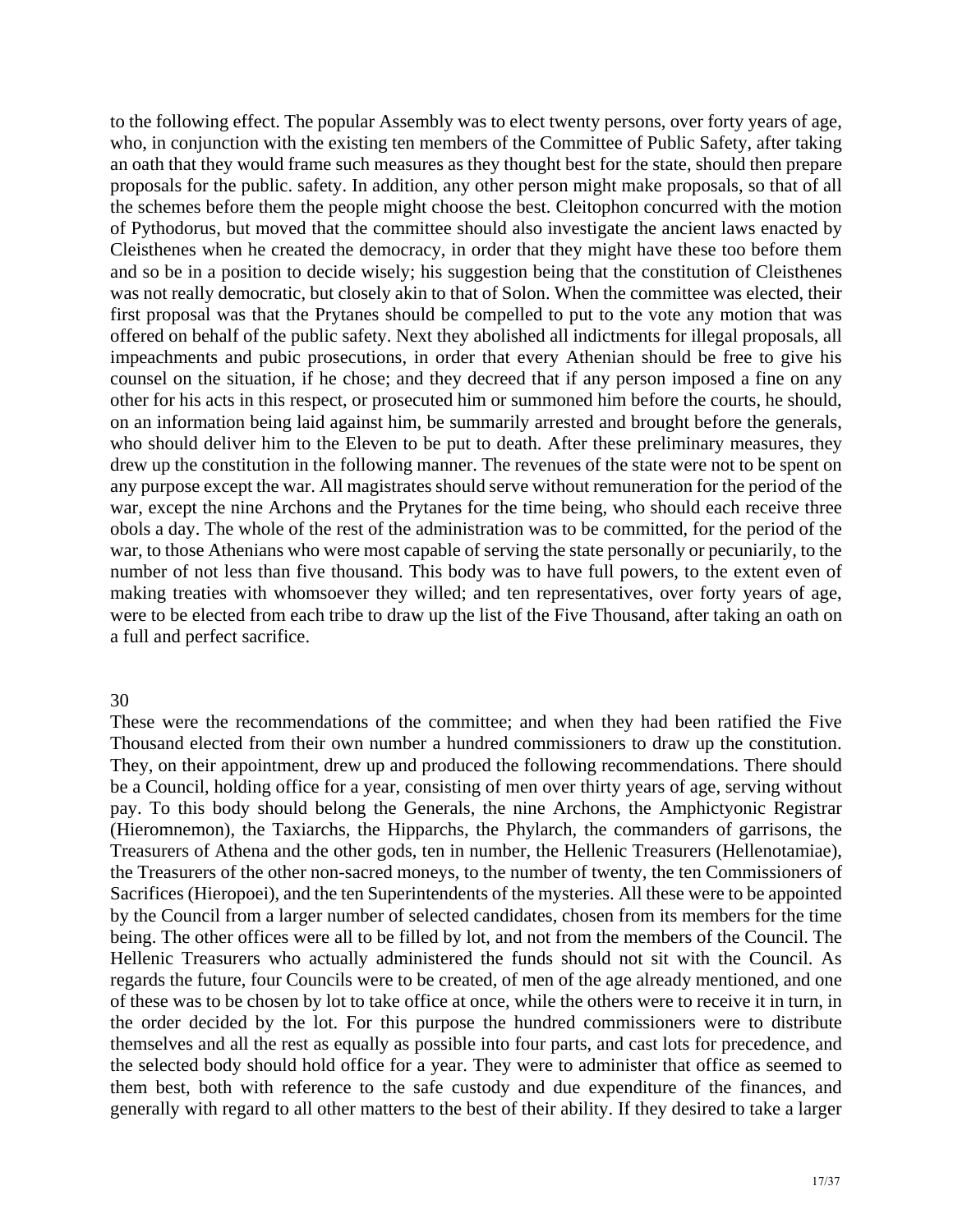number of persons into counsel, each member might call in one assistant of his own choice, subject to the same qualification of age. The Council was to sit once every five days, unless there was any special need for more frequent sittings. The casting of the lot for the Council was to be held by the nine Archons; votes on divisions were to be counted by five tellers chosen by lot from the members of the Council, and of these one was to be selected by lot every day to act as president. These five persons were to cast lots for precedence between the parties wishing to appear before the Council, giving the first place to sacred matters, the second to heralds, the third to embassies, and the fourth to all other subjects; but matters concerning the war might be dealt with, on the motion of the generals, whenever there was need, without balloting. Any member of the Council who did not enter the Council-house at the time named should be fined a drachma for each day, unless he was away on leave of absence from the Council.

### 31

Such was the constitution which they drew up for the time to come, but for the immediate present they devised the following scheme. There should be a Council of Four Hundred, as in the ancient constitution, forty from each tribe, chosen out of candidates of more than thirty years of age, selected by the members of the tribes. This Council should appoint the magistrates and draw up the form of oath which they were to take; and in all that concerned the laws, in the examination of official accounts, and in other matters generally, they might act according to their discretion. They must, however, observe the laws that might be enacted with reference to the constitution of the state, and had no power to alter them nor to pass others. The generals should be provisionally elected from the whole body of the Five Thousand, but so soon as the Council came into existence it was to hold an examination of military equipments, and thereon elect ten persons, together with a secretary, and the persons thus elected should hold office during the coming year with full powers, and should have the right, whenever they desired it, of joining in the deliberations of the Council. The Five thousand was also to elect a single Hipparch and ten Phylarchs; but for the future the Council was to elect these officers according to the regulations above laid down. No office, except those of member of the Council and of general, might be held more than once, either by the first occupants or by their successors. With reference to the future distribution of the Four Hundred into the four successive sections, the hundred commissioners must divide them whenever the time comes for the citizens to join in the Council along with the rest.

### 32

with the ten officers on whom full powers had been conferred, occupied the Council-house and really administered the government. They began by sending ambassadors to the Lacedaemonians The hundred commissioners appointed by the Five Thousand drew up the constitution as just stated; and after it had been ratified by the people, under the presidency of Aristomachus, the existing Council, that of the year of Callias, was dissolved before it had completed its term of office. It was dissolved on the fourteenth day of the month Thargelion, and the Four Hundred entered into office on the twenty-first; whereas the regular Council, elected by lot, ought to have entered into office on the fourteenth of Scirophorion. Thus was the oligarchy established, in the archonship of Callias, just about a hundred years after the expulsion of the tyrants. The chief promoters of the revolution were Pisander, Antiphon, and Theramenes, all of them men of good birth and with high reputations for ability and judgement. When, however, this constitution had been established, the Five Thousand were only nominally selected, and the Four Hundred, together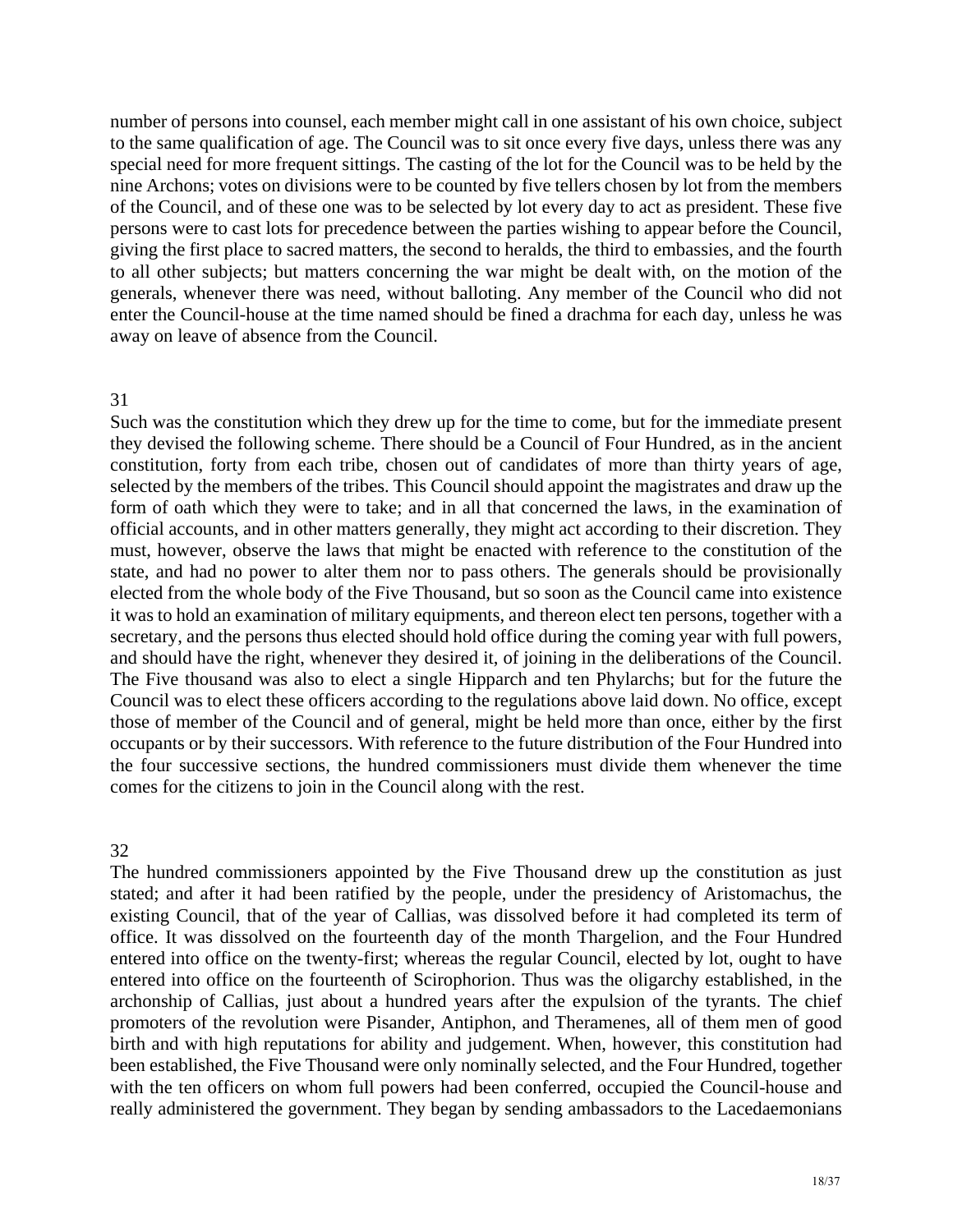proposing a cessation of the war on the basis of the existing Position; but as the Lacedaemonians refused to listen to them unless they would also abandon the command of the sea, they broke off the negotiations.

### 33

this period the constitution of the state seems to have been admirable, since it was a time of war and the franchise was in the hands of those who possessed a military equipment. For about four months the constitution of the Four Hundred lasted, and Mnasilochus held office as Archon of their nomination for two months of the year of Theopompus, who was Archon for the remaining ten. On the loss of the naval battle of Eretria, however, and the revolt of the whole of Euboea except Oreum, the indignation of the people was greater than at any of the earlier disasters, since they drew far more supplies at this time from Euboea than from Attica itself. Accordingly they deposed the Four Hundred and committed the management of affairs to the Five Thousand, consisting of persons Possessing a military equipment. At the same time they voted that pay should not be given for any public office. The persons chiefly responsible for the revolution were Aristocrates and Theramenes, who disapproved of the action of the Four Hundred in retaining the direction of affairs entirely in their own hands, and referring nothing to the Five Thousand. During

### 34

mismanaged their opportunity then, and in a very short time they learnt their mistake. The next year, in the archonship of Alexias, they suffered the disaster of Aegospotami, the consequence of which was that Lysander became master of the city, and set up the Thirty as its governors. He did so in the following manner. One of the terms of peace stipulated that the state should be governed The people, however, in a very short time deprived the Five Thousand of their monopoly of the government. Then, six years after the overthrow of the Four Hundred, in the archonship of Callias of Angele, battle of Arginusae took place, of which the results were, first, that the ten generals who had gained the victory were all condemned by a single decision, owing to the people being led astray by persons who aroused their indignation; though, as a matter of fact, some of the generals had actually taken no part in the battle, and others were themselves picked up by other vessels. Secondly, when the Lacedaemonians proposed to evacuate Decelea and make peace on the basis of the existing position, although some of the Athenians supported this proposal, the majority refused to listen to them. In this they were led astray by Cleophon, who appeared in the Assembly drunk and wearing his breastplate, and prevented peace being made, declaring that he would never accept peace unless the Lacedaemonians abandoned their claims on all the cities allied with them. They according to 'the ancient constitution'. Accordingly the popular party tried to preserve the democracy, while that part of the upper class which belonged to the political clubs, together with the exiles who had returned since the peace, aimed at an oligarchy, and those who were not members of any club, though in other respects they considered themselves as good as any other citizens, were anxious to restore the ancient constitution. The latter class included Archinus, Anytus, Cleitophon, Phormisius, and many others, but their most prominent leader was Theramenes. Lysander, however, threw his influence on the side of the oligarchical party, and the popular Assembly was compelled by sheer intimidation to pass a vote establishing the oligarchy. The motion to this effect was proposed by Dracontides of Aphidna.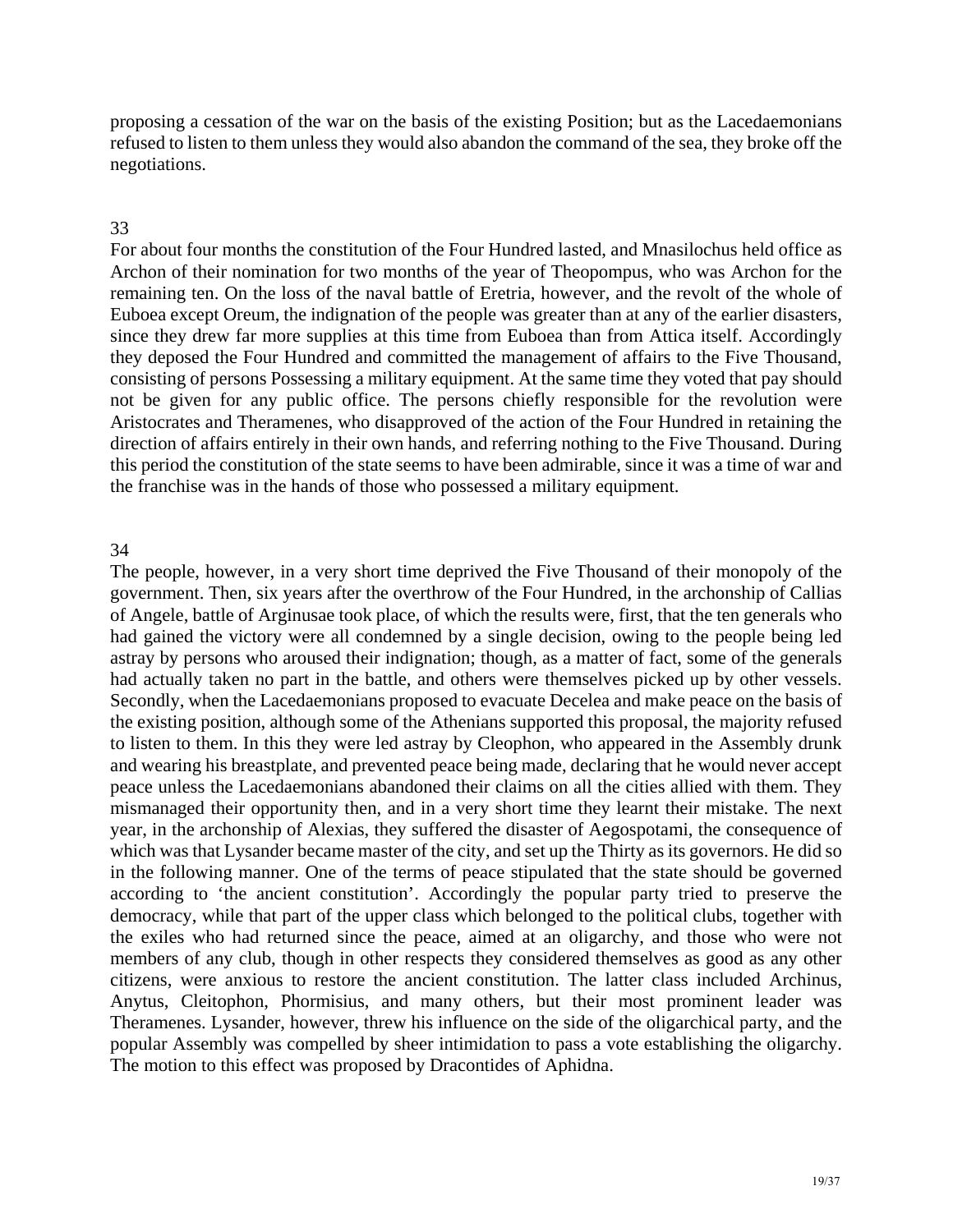### 35

In this way were the Thirty established in power, in the archonship of Pythodorus. As soon, however, as they were masters of the city, they ignored all the resolutions which had been passed relating to the organization of the constitution, but after appointing a Council of Five Hundred and the other magistrates out of a thousand selected candidates, and associating with themselves ten Archons in Piraeus, eleven superintendents of the prison, and three hundred 'lash-bearers' as attendants, with the help of these they kept the city under their own control. At first, indeed, they behaved with moderation towards the citizens and pretended to administer the state according to the ancient constitution. In pursuance of this policy they took down from the hill of Areopagus the laws of Ephialtes and Archestratus relating to the Areopagite Council; they also repealed such of the statutes of Solon as were obscure, and abolished the supreme power of the law-courts. In this they claimed to be restoring the constitution and freeing it from obscurities; as, for instance, by making the testator free once for all to leave his property as he pleased, and abolishing the existing limitations in cases of insanity, old age, and undue female influence, in order that no opening might be left for professional accusers. In other matters also their conduct was similar. At first, then, they acted on these lines, and they destroyed the professional accusers and those mischievous and evil-minded persons who, to the great detriment of the democracy, had attached themselves to it in order to curry favour with it. With all of this the city was much pleased, and thought that the Thirty were doing it with the best of motives. But so soon as they had got a firmer hold on the city, they spared no class of citizens, but put to death any persons who were eminent for wealth or birth or character. Herein they aimed at removing all whom they had reason to fear, while they also wished to lay hands on their possessions; and in a short time they put to death not less than fifteen hundred persons.

### 36

and kept to themselves the names of those who had been placed upon it; and every time they did decide to publish it they proceeded to strike out some of those who had been included in it, and insert others who had been omitted. Theramenes, however, seeing the city thus falling into ruin, was displeased with their proceedings, and counselled them to cease such unprincipled conduct and let the better classes have a share in the government. At first they resisted his advice, but when his proposals came to be known abroad, and the masses began to associate themselves with him, they were seized with alarm lest he should make himself the leader of the people and destroy their despotic power. Accordingly they drew up a list of three thousand citizens, to whom they announced that they would give a share in the constitution. Theramenes, however, criticized this scheme also, first on the ground that, while proposing to give all respectable citizens a share in the constitution, they were actually giving it only to three thousand persons, as though all merit were confined within that number; and secondly because they were doing two inconsistent things, since they made the government rest on the basis of force, and yet made the governors inferior in strength to the governed. However, they took no notice of his criticisms, and for a long time put off the publication of the list of the Three Thousand

### 37

Now when winter had set in, Thrasybulus and the exiles occupied Phyle, and the force which the Thirty led out to attack them met with a reverse. Thereupon the Thirty decided to disarm the bulk of the population and to get rid of Theramenes; which they did in the following way. They introduced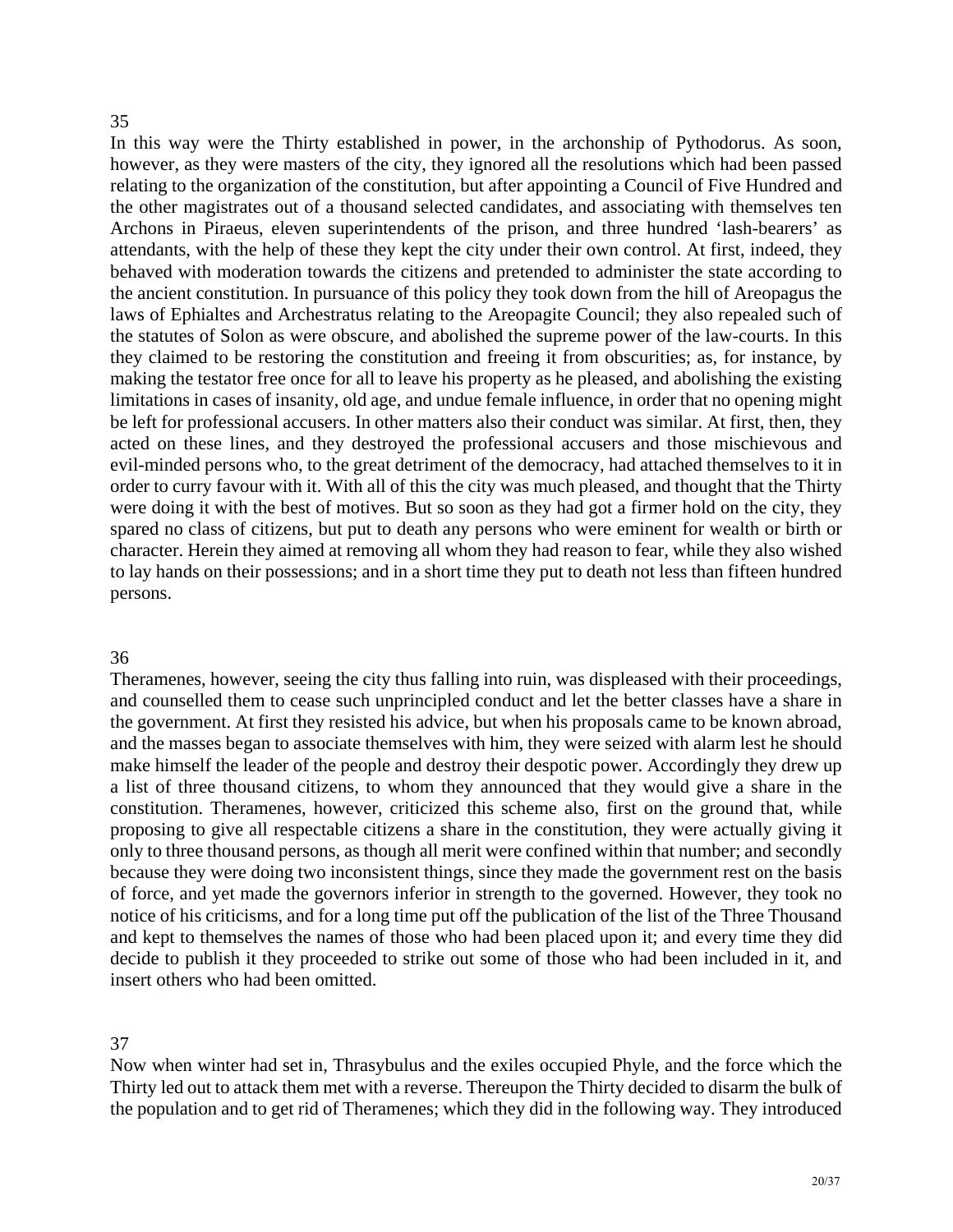two laws into the Council, which they commanded it to pass; the first of them gave the Thirty absolute power to put to death any citizen who was not included in the list of the Three Thousand, while the second disqualified all persons from participation in the franchise who should have assisted in the demolition of the fort of Eetioneia, or have acted in any way against the Four Hundred who had organized the previous oligarchy. Theramenes had done both, and accordingly, when these laws were ratified, he became excluded from the franchise and the Thirty had full power to put him to death. Theramenes having been thus removed, they disarmed all the people except the Three Thousand, and in every respect showed a great advance in cruelty and crime. They also sent ambassadors to Lacedaemonian to blacken the character of Theramenes and to ask for help; and the Lacedaemonians, in answer to their appeal, sent Callibius as military governor with about seven hundred troops, who came and occupied the Acropolis.

### 38

populace to them, the party in the city deposed the original Ten, and elected another Ten, consisting of men of the highest repute. Under their administration, and with their active and zealous ooperation, the treaty of reconciliation was made and the populace returned to the city. The most c prominent members of this board were Rhinon of Paeania and Phayllus of Acherdus, who, even These events were followed by the occupation of Munichia by the exiles from Phyle, and their victory over the Thirty and their partisans. After the fight the party of the city retreated, and next day they held a meeting in the marketplace and deposed the Thirty, and elected ten citizens with full powers to bring the war to a termination. When, however, the Ten had taken over the government they did nothing towards the object for which they were elected, but sent envoys to Lacedaemonian to ask for help and to borrow money. Further, finding that the citizens who possessed the franchise were displeased at their proceedings, they were afraid lest they should be deposed, and consequently, in order to strike terror into them (in which design they succeeded), they arrested Demaretus, one of the most eminent citizens, and put him to death. This gave them a firm hold on the government, and they also had the support of Callibius and his Peloponnesians, together with several of the Knights; for some of the members of this class were the most zealous among the citizens to prevent the return of the exiles from Phyle. When, however, the party in Piraeus and Munichia began to gain the upper hand in the war, through the defection of the whole before the arrival of Pausanias, opened negotiations with the party in Piraeus, and after his arrival seconded his efforts to bring about the return of the exiles. For it was Pausanias, the king of the Lacedaemonians, who brought the peace and reconciliation to a fulfillment, in conjunction with the ten commissioners of arbitration who arrived later from Lacedaemonian, at his own earnest request. Rhinon and his colleagues received a vote of thanks for the goodwill shown by them to the people, and though they received their charge under an oligarchy and handed in their accounts under a democracy, no one, either of the party that had stayed in the city or of the exiles that had returned from the Piraeus, brought any complaint against them. On the contrary, Rhinon was immediately elected general on account of his conduct in this office.

39

This reconciliation was effected in the archonship of Eucleides, on the following terms. All persons who, having remained in the city during the troubles, were now anxious to leave it, were to be free to settle at Eleusis, retaining their civil rights and possessing full and independent powers of self-government, and with the free enjoyment of their own personal property. The temple at Eleusis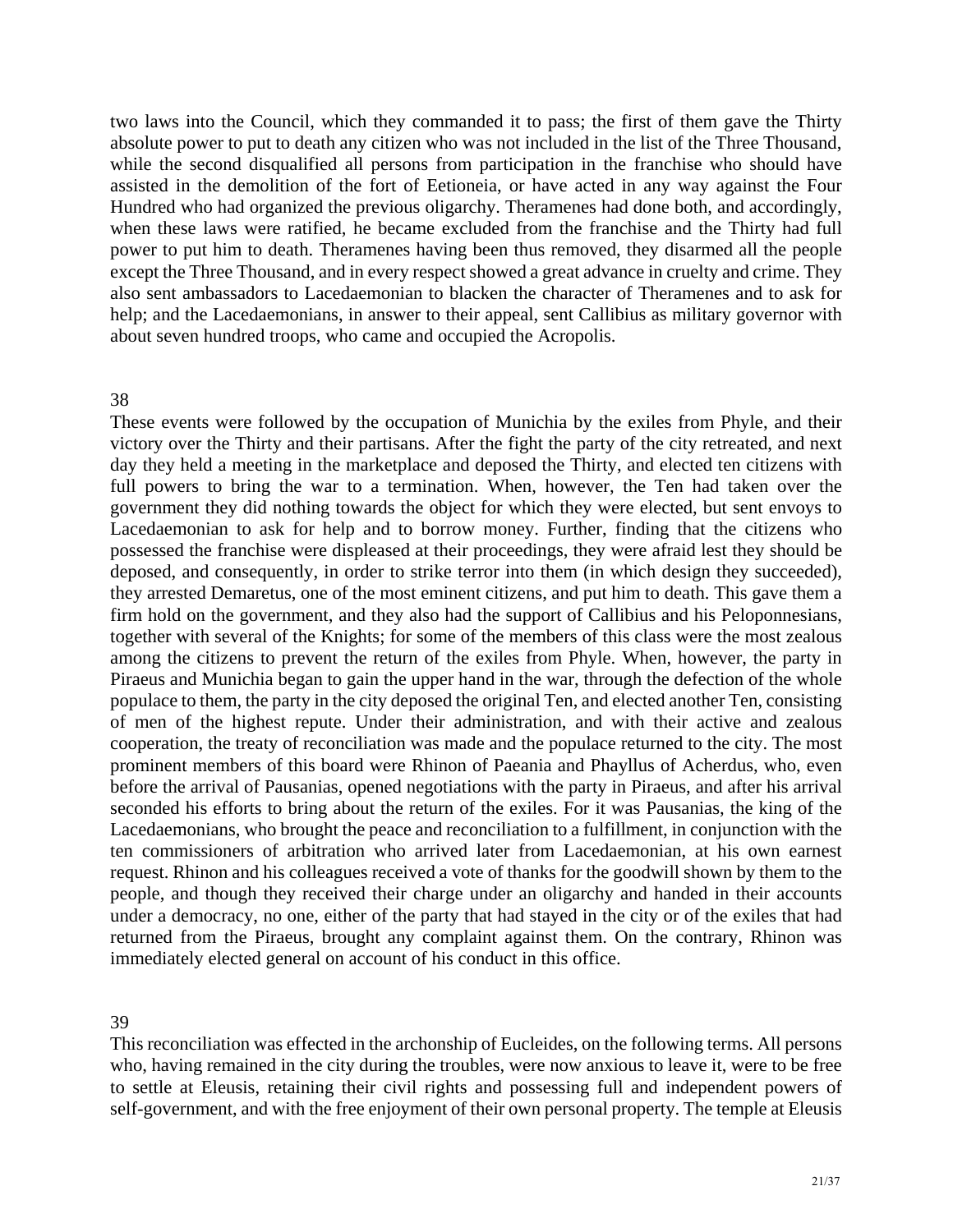should be common ground for both parties, and should be under the superintendence of the Ceryces, and the Eumolpidae, according to primitive custom. The settlers at Eleusis should not be allowed to enter Athens, nor the people of Athens to enter Eleusis, except at the season of the mysteries, when both parties should be free from these restrictions. The secessionists should pay their share to the fund for the common defence out of their revenues, just like all the other Athenians. If any of the seceding party wished to take a house in Eleusis, the people would help them to obtain the consent of the owner; but if they could not come to terms, they should appoint three valuers on either side, and the owner should receive whatever price they should appoint. Of the inhabitants of Eleusis, those whom the secessionists wished to remain should be allowed to do so. The list of those who desired to secede should be made up within ten days after the taking of the oaths in the case of persons already in the country, and their actual departure should take place within twenty days; persons at present out of the country should have the same terms allowed to them after their return. No one who settled at Eleusis should be capable of holding any office in Athens until he should again register himself on the roll as a resident in the city. Trials for homicide, including all cases in which one party had either killed or wounded another, should be conducted according to ancestral practice. There should be a general amnesty concerning past events towards all persons except the Thirty, the Ten, the Eleven, and the magistrates in Piraeus; and these too should be included if they should submit their accounts in the usual way. Such accounts should be given by the magistrates in Piraeus before a court of citizens rated in Piraeus, and by the magistrates in the city before a court of those rated in the city. On these terms those who wished to do so might secede. Each party was to repay separately the money which it had borrowed for the war.

### 40

encourage others to imitate him, while if they executed him they would make an example for all to learn by. And this was exactly what happened; for after this man had been put to death no one ever again broke the amnesty. On the contrary, the Athenians seem, both in public and in private, to have behaved in the most unprecedentedly admirable and public-spirited way with reference to the When the reconciliation had taken place on these terms, those who had fought on the side of the Thirty felt considerable apprehensions, and a large number intended to secede. But as they put off entering their names till the last moment, as people will do, Archinus, observing their numbers, and being anxious to retain them as citizens, cut off the remaining days during which the list should have remained open; and in this way many persons were compelled to remain, though they did so very unwillingly until they recovered confidence. This is one point in which Archinus appears to have acted in a most statesmanlike manner, and another was his subsequent prosecution of Thrasybulus on the charge of illegality, for a motion by which he proposed to confer the franchise on all who had taken part in the return from Piraeus, although some of them were notoriously slaves. And yet a third such action was when one of the returned exiles began to violate the amnesty, whereupon Archinus haled him to the Council and persuaded them to execute him without trial, telling them that now they would have to show whether they wished to preserve the democracy and abide by the oaths they had taken; for if they let this man escape they would preceding troubles. Not only did they blot out all memory of former offences, but they even repaid to the Lacedaemonians out of the public purse the money which the Thirty had borrowed for the war, although the treaty required each party, the party of the city and the party of Piraeus, to pay its own debts separately. This they did because they thought it was a necessary first step in the direction of restoring harmony; but in other states, so far from the democratic parties making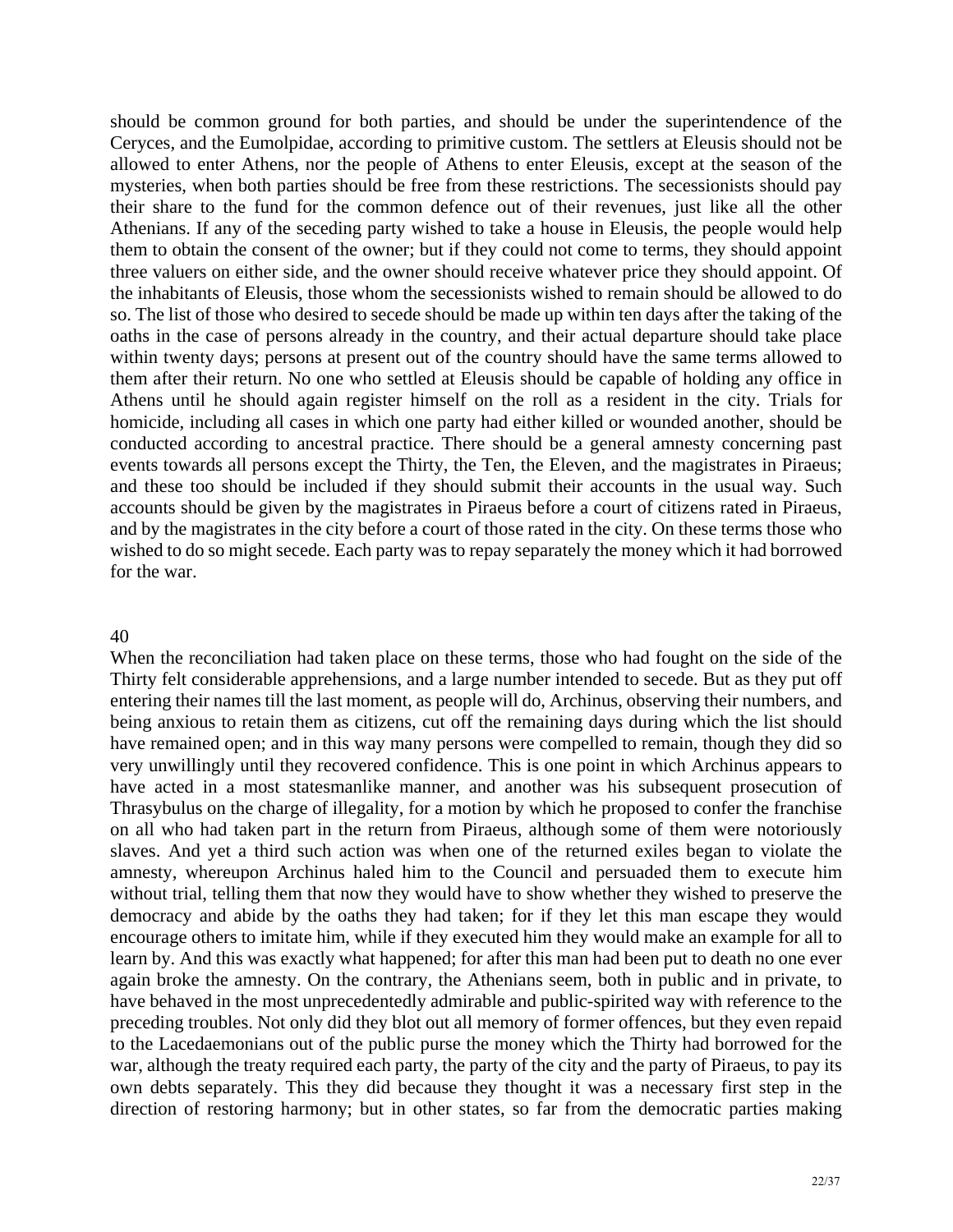advances from their own possessions, they are rather in the habit of making a general redistribution of the land. A final reconciliation was made with the secessionists at Eleusis two years after the secession, in the archonship of Xenaenetus.

### 41

This, however, took place at a later date; at the time of which we are speaking the people, having secured the control of the state, established the constitution which exists at the present day. Pythodorus was Archon at the time, but the democracy seems to have assumed the supreme power with perfect justice, since it had effected its own return by its own exertions. This was the eleventh change which had taken place in the constitution of Athens. The first modification of the primaeval condition of things was when Ion and his companions brought the people together into a community, for then the people was first divided into the four tribes, and the tribe-kings were created. Next, and first after this, having now some semblance of a constitution, was that which took place in the reign of Theseus, consisting in a slight deviation from absolute monarchy. After this came the constitution formed under Draco, when the first code of laws was drawn up. The third was that which followed the civil war, in the time of Solon; from this the democracy took its rise. The fourth was the tyranny of Pisistratus; the fifth the constitution of Cleisthenes, after the overthrow of the tyrants, of a more democratic character than that of Solon. The sixth was that which followed on the Persian wars, when the Council of Areopagus had the direction of the state. The seventh, succeeding this, was the constitution which Aristides sketched out, and which Ephialtes brought to completion by overthrowing the Areopagite Council; under this the nation, misled by the demagogues, made the most serious mistakes in the interest of its maritime empire. The eighth was the establishment of the Four Hundred, followed by the ninth, the restored democracy. The tenth was the tyranny of the Thirty and the Ten. The eleventh was that which followed the return from Phyle and Piraeus; and this has continued from that day to this, with continual accretions of power to the masses. The democracy has made itself master of everything and administers everything by its votes in the Assembly and by the law-courts, in which it holds the supreme power. Even the jurisdiction of the Council has passed into the hands of the people at large; and this appears to be a judicious change, since small bodies are more open to corruption, whether by actual money or influence, than large ones. At first they refused to allow payment for attendance at the Assembly; but the result was that people did not attend. Consequently, after the Prytanes had tried many devices in vain in order to induce the populace to come and ratify the votes, Agyrrhius, in the first instance, made a provision of one obol a day, which Heracleides of Clazomenae, nicknamed 'the king', increased to two obols, and Agyrrhius again to three.

## 42

The present state of the constitution is as follows. The franchise is open to all who are of citizen birth by both parents. They are enrolled among the demesmen at the age of eighteen. On the occasion of their enrollment the demesmen give their votes on oath, first whether the candidates appear to be of the age prescribed by the law (if not, they are dismissed back into the ranks of the boys), and secondly whether the candidate is free born and of such parentage as the laws require. Then if they decide that he is not a free man, he appeals to the law-courts, and the demesmen appoint five of their own number to act as accusers; if the court decides that he has no right to be enrolled, he is sold by the state as a slave, but if he wins his case he has a right to be enrolled among the demesmen without further question. After this the Council examines those who have been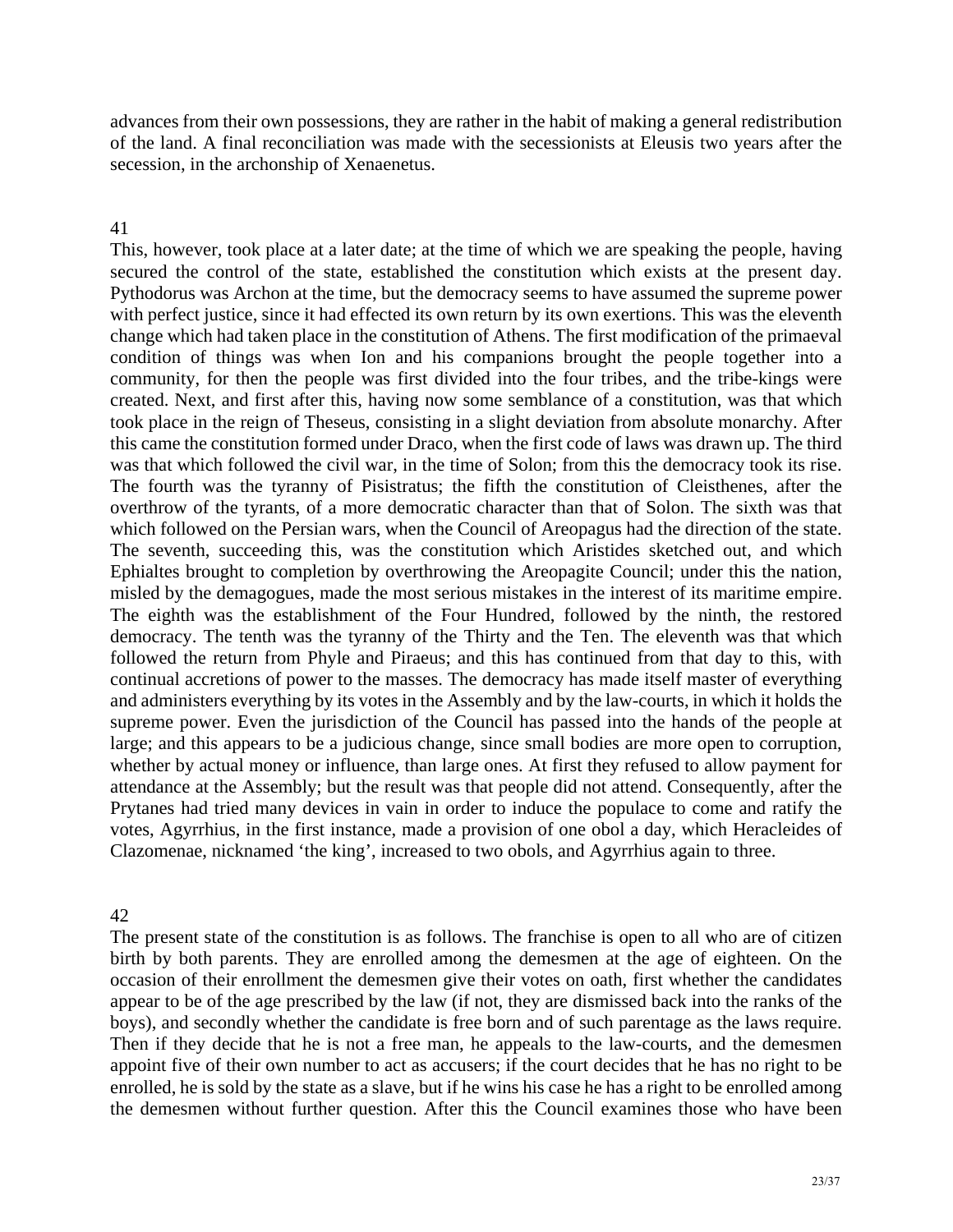enrolled, and if it comes to the conclusion that any of them is less than eighteen years of age, it fines the demesmen who enrolled him. When the youths (Ephebi) have passed this examination, their fathers meet by their tribes, and appoint on oath three of their fellow tribesmen, over forty years of age, who, in their opinion, are the best and most suitable persons to have charge of the youths; and of these the Assembly elects one from each tribe as guardian, together with a director, chosen from the general body of Athenians, to control the while. Under the charge of these persons the youths first of all make the circuit of the temples; then they proceed to Piraeus, and some of them garrison Munichia and some the south shore. The Assembly also elects two trainers, with subordinate instructors, who teach them to fight in heavy armour, to use the bow and javelin, and to discharge a catapult. The guardians receive from the state a drachma apiece for their keep, and the youths four obols apiece. Each guardian receives the allowance for all the members of his tribe and buys the necessary provisions for the common stock (they mess together by tribes), and generally superintends everything. In this way they spend the first year. The next year, after giving a public display of their military evolutions, on the occasion when the Assembly meets in the theatre, they receive a shield and spear from the state; after which they patrol the country and spend their time in the forts. For these two years they are on garrison duty, and wear the military cloak, and during this time they are exempt from all taxes. They also can neither bring an action at law, nor have one brought against them, in order that they may have no excuse for requiring leave of absence; though exception is made in cases of actions concerning inheritances and wards of state, or of any sacrificial ceremony connected with the family. When the two years have elapsed they thereupon take their position among the other citizens. Such is the manner of the enrollment of the citizens and the training of the youths.

### 43

All the magistrates that are concerned with the ordinary routine of administration are elected by lot, except the Military Treasurer, the Commissioners of the Theoric fund, and the Superintendent of Springs. These are elected by vote, and hold office from one Panathenaic festival to the next. All military officers are also elected by vote.

defence of the country. On this day, too, impeachments are introduced by those who wish to do so, the lists of property confiscated by the state are read, and also applications for inheritances and wards of state, so that nothing may pass unclaimed without the cognizance of any person concerned. In the sixth prytany, in addition to the business already stated, the question is put to the than three of either class, together with cases in which an individual has made some promise to the The Council of Five Hundred is elected by lot, fifty from each tribe. Each tribe holds the office of Prytanes in turn, the order being determined by lot; the first four serve for thirty-six days each, the last six for thirty-five, since the reckoning is by lunar years. The Prytanes for the time being, in the first place, mess together in the Tholus, and receive a sum of money from the state for their maintenance; and, secondly, they convene the meetings of the Council and the Assembly. The Council they convene every day, unless it is a holiday, the Assembly four times in each prytany. It is also their duty to draw up the programme of the business of the Council and to decide what subjects are to be dealt with on each particular da, and where the sitting is to be held. They also draw up the programme for the meetings of the Assembly. One of these in each prytany is called the 'sovereign' Assembly; in this the people have to ratify the continuance of the magistrates in office, if they are performing their duties properly, and to consider the supply of corn and the vote whether it is desirable to hold a vote of ostracism or not; and complaints against professional accusers, whether Athenian or aliens domiciled in Athens, are received, to the number of not more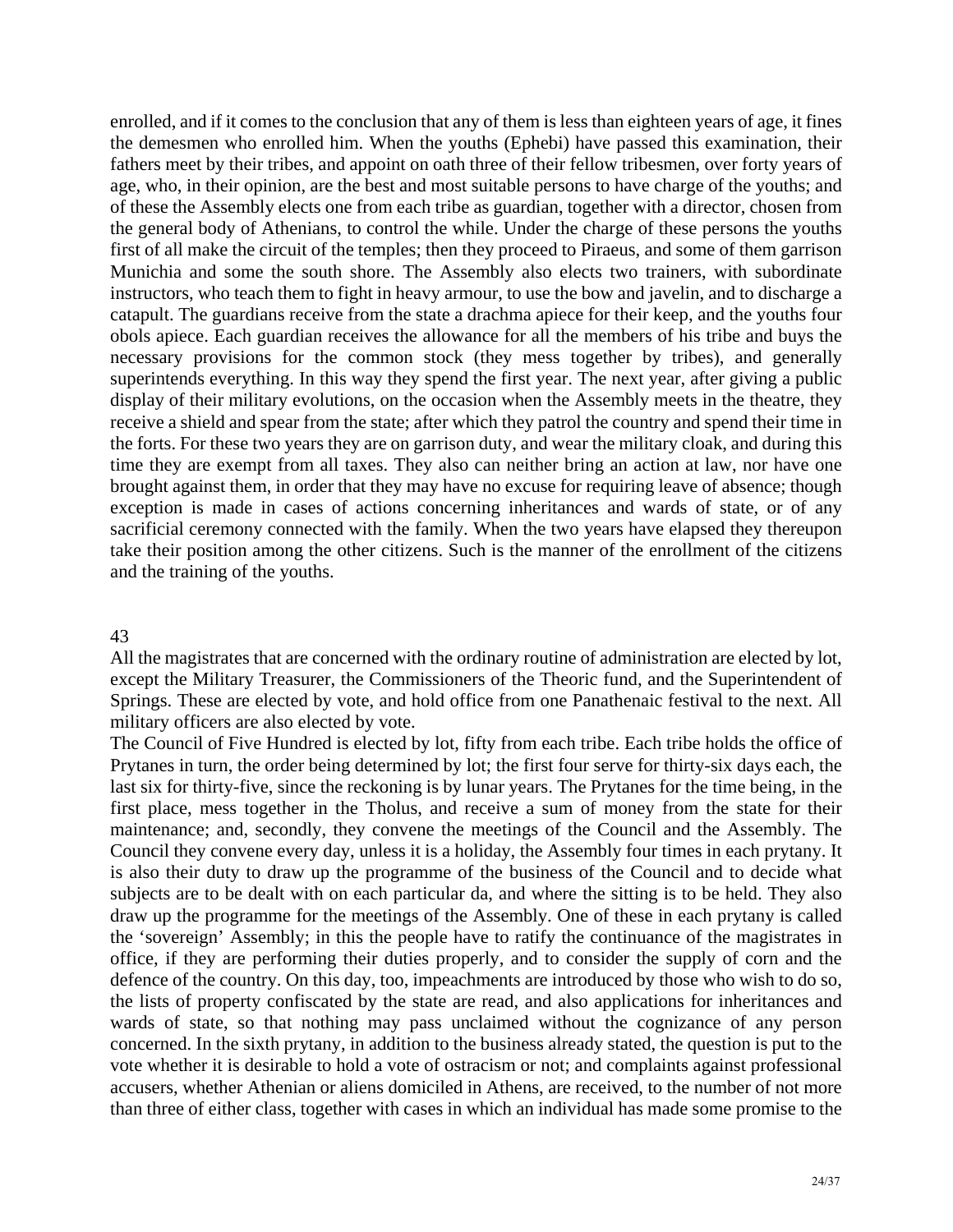people and has not performed it. Another Assembly in each prytany is assigned to the hearing of petitions, and at this meeting any one is free, on depositing the petitioner's olive-branch, to speak to the people concerning any matter, public or private. The two remaining meetings are devoted to all other subjects, and the laws require them to deal with three questions connected with religion, three connected with heralds and embassies, and three on secular subjects. Sometimes questions are brought forward without a preliminary vote of the Assembly to take them into consideration. Heralds and envoys appear first before the Prytanes, and the bearers of dispatches also deliver them to the same officials.

## 44

There is a single President of the Prytanes, elected by lot, who presides for a night and a day; he may not hold the office for more than that time, nor may the same individual hold it twice. He keeps the keys of the sanctuaries in which the treasures and public records of the state are preserved, and also the public seal; and he is bound to remain in the Tholus, together with one-third of the Prytanes, named by himself. Whenever the Prytanes convene a meeting of the Council or Assembly, he appoints by lot nine Proedri, one from each tribe except that which holds the office of Prytanes for the time being; and out of these nine he similarly appoints one as President, and hands over the programme for the meeting to them. They take it and see to the preservation of order, put forward the various subjects which are to be considered, decide the results of the votings, and direct the proceedings generally. They also have power to dismiss the meeting. No one may act as President more than once in the year, but he may be a Proedrus once in each prytany.

Elections to the offices of General and Hipparch and all other military commands are held in the Assembly, in such manner as the people decide; they are held after the sixth prytany by the first board of Prytanes in whose term of office the omens are favourable. There has, however, to be a preliminary consideration by the Council in this case also.

# 45

In former times the Council had full powers to inflict fines and imprisonment and death; but when it had consigned Lysimachus to the executioner, and he was sitting in the immediate expectation of death, Eumelides of Alopece rescued him from its hands, maintaining that no citizen ought to be put to death except on the decision of a court of law. Accordingly a trial was held in a law-court, and Lysimachus was acquitted, receiving henceforth the nickname of 'the man from the drum-head'; and the people deprived the Council thenceforward of the power to inflict death or imprisonment or fine, passing a law that if the Council condemn any person for an offence or inflict a fine, the Thesmothetae shall bring the sentence or fine before the law-court, and the decision of the jurors shall be the final judgement in the matter.

Archons. Formerly the Council had full power to reject candidates for office as unsuitable, but now and the Assembly cannot vote on any question unless it has first been considered by the Council The Council passes judgement on nearly all magistrates, especially those who have the control of money; its judgement, however, is not final, but is subject to an appeal to the lawcourts. Private individuals, also, may lay an information against any magistrate they please for not obeying the laws, but here too there is an appeal to the law-courts if the Council declare the charge proved. The Council also examines those who are to be its members for the ensuing year, and likewise the nine they have an appeal to the law-courts. In all these matters, therefore, the Council has no final jurisdiction. It takes, however, preliminary cognizance of all matters brought before the Assembly,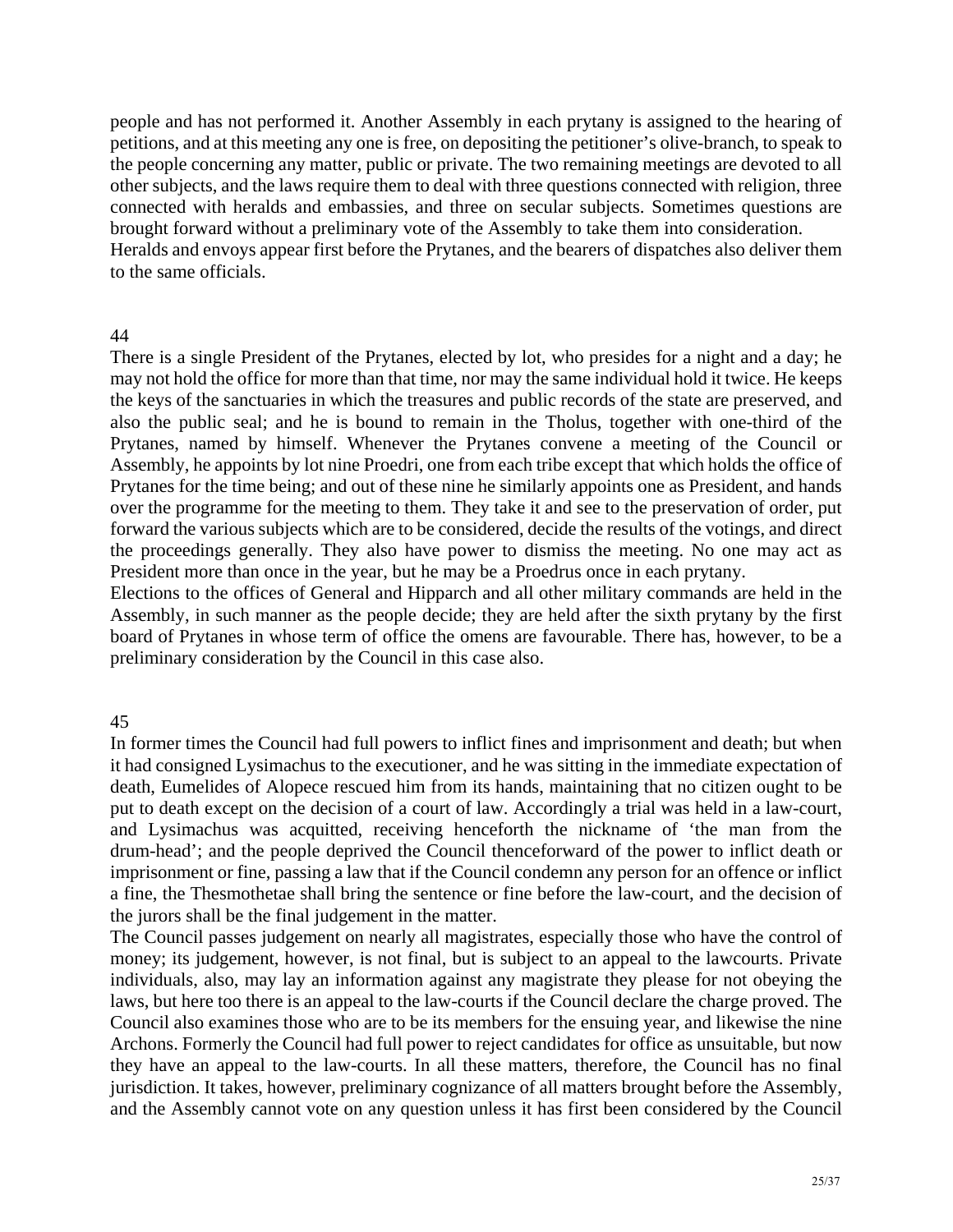and placed on the programme by the Prytanes; since a person who carries a motion in the Assembly is liable to an action for illegal proposal on these grounds.

### 46

The Council also superintends the triremes that are already in existence, with their tackle and sheds, and builds new triremes or quadriremes, whichever the Assembly votes, with tackle and sheds to match. The Assembly appoints master-builders for the ships by vote; and if they do not hand them over completed to the next Council, the old Council cannot receive the customary donation – that being normally given to it during its successor's term of office. For the building of the triremes it appoints ten commissioners, chosen from its own members. The Council also inspects all public buildings, and if it is of opinion that the state is being defrauded, it reports the culprit to the Assembly, and on condemnation hands him over to the law-courts.

### 47

The Council also co-operates with other magistrates in most of their duties. First there are the treasurers of Athena, ten in number, elected by lot, one from each tribe. According to the law of Solon – which is still in force – they must be Pentacosiomedimni, but in point of fact the person on whom the lot falls holds the office even though he be quite a poor man. These officers take over charge of the statue of Athena, the figures of Victory, and all the other ornaments of the temple, together with the money, in the presence of the Council. Then there are the Commissioners for Public Contracts (Poletae), ten in number, one chosen by lot from each tribe, who farm out the public contracts. They lease the mines and taxes, in conjunction with the Military Treasurer and the Commissioners of the Theoric fund, in the presence of the Council, and grant, to the persons indicated by the vote of the Council, the mines which are let out by the state, including both the workable ones, which are let for three years, and those which are let under special agreements years. They also sell, in the presence of the Council, the property of those who have gone into exile the case of dwellings the value must be paid up in five years, and in that of farms, in ten. The instalments are paid in the ninth prytany. Further, the King-archon brings before the Council the leases of the sacred enclosures, written on whitened tablets. These too are leased for ten years, and the instalments are paid in the prytany; consequently it is in this prytany that the greatest amount of from the court of the Areopagus, and of others whose goods have been confiscated, and the nine Archons ratify the contracts. They also hand over to the Council lists of the taxes which are farmed out for the year, entering on whitened tablets the name of the lessee and the amount paid. They make separate lists, first of those who have to pay their instalments in each prytany, on ten several tablets, next of those who pay thrice in the year, with a separate tablet for each instalment, and finally of those who pay in the ninth prytany. They also draw up a list of farms and dwellings which have been confiscated and sold by order of the courts; for these too come within their province. In money is collected. The tablets containing the lists of the instalments are carried into the Council, and the public clerk takes charge of them. Whenever a payment of instalments is to be made he takes from the pigeon-holes the precise list of the sums which are to be paid and struck off on that day, and delivers it to the Receivers-General. The rest are kept apart, in order that no sum may be struck off before it is paid.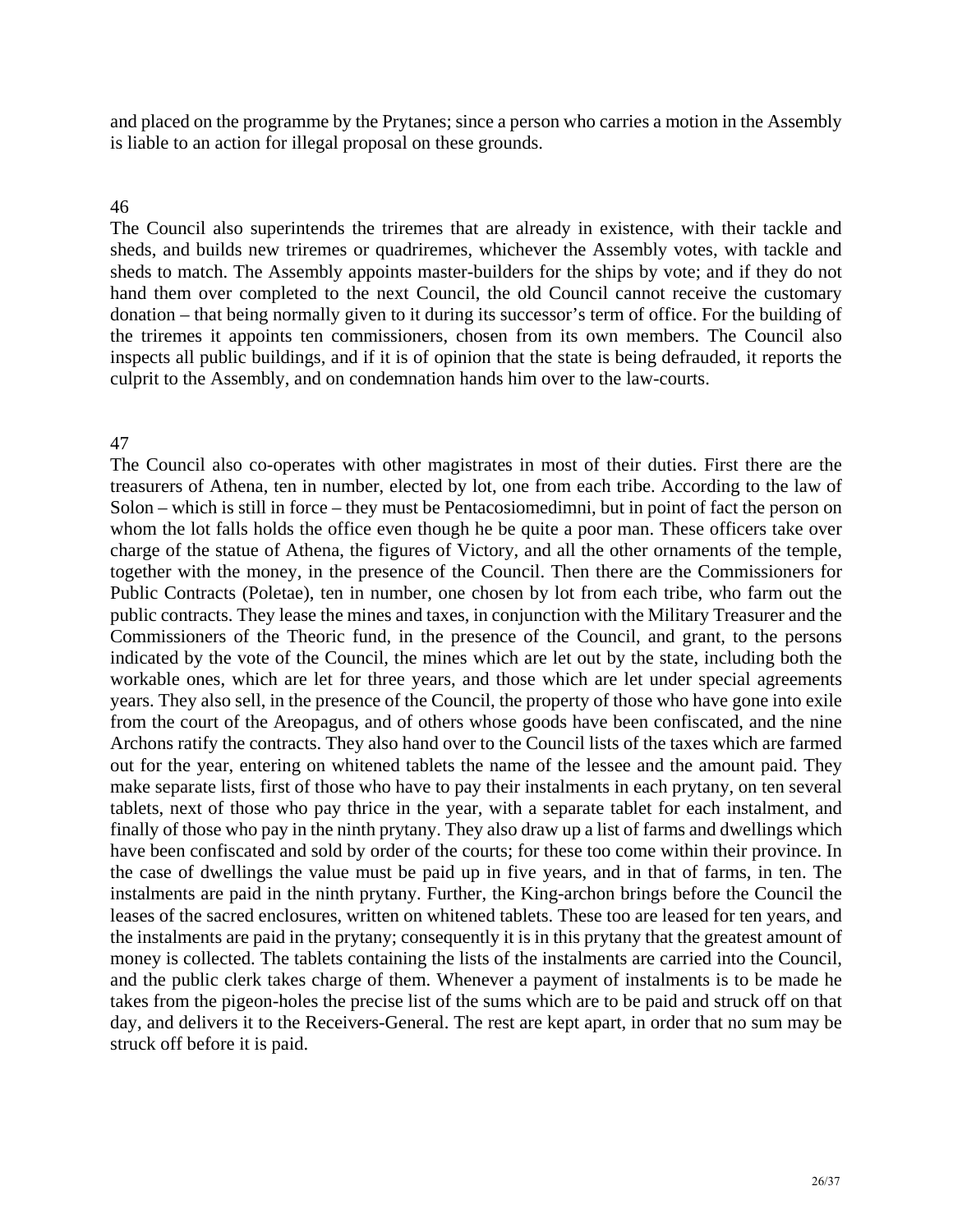### 48

There are ten Receivers-General (Apodectae), elected by lot, one from each tribe. These officers receive the tablets, and strike off the instalments as they are paid, in the presence of the Council in the Council-chamber, and give the tablets back to the public clerk. If any one fails to pay his instalment, a note is made of it on the tablet; and he is bound to pay double the amount of the deficiency, or, in default, to be imprisoned. The Council has full power by the laws to exact these payments and to inflict this imprisonment. They receive all the instalments, therefore, on one day, and portion the money out among the magistrates; and on the next day they bring up the report of the apportionment, written on a wooden notice-board, and read it out in the Council-chamber, after which they ask publicly in the Council whether any one knows of any malpractice in reference to the apportionment, on the part of either a magistrate or a private individual, and if any one is charged with malpractice they take a vote on it.

The Council also elects ten Auditors (Logistae) by lot from its own members, to audit the accounts of the magistrates for each prytany. They also elect one Examiner of Accounts (Euthunus) by lot from each tribe, with two assessors (Paredri) for each examiner, whose duty it is to sit at the ordinary market hours, each opposite the statue of the eponymous hero of his tribe; and if any one wishes to prefer a charge, on either public or private grounds, against any magistrate who has passed his audit before the law-courts, within three days of his having so passed, he enters on a whitened tablet his own name and that of the magistrate prosecuted, together with the malpractice that is alleged against him. He also appends his claim for a penalty of such amount as seems to him fitting, and gives in the record to the Examiner. The latter takes it, and if after reading it he considers it proved he hands it over, if a private case, to the local justices who introduce cases for the tribe concerned, while if it is a public case he enters it on the register of the Thesmothetae. Then, if the Thesmothetae accept it, they bring the accounts of this magistrate once more before the law-court, and the decision of the jury stands as the final judgement.

#### 49

up by the Commissioners of Enrolment (Catalogeis), ten in number, elected by the Assembly by The Council also inspects the horses belonging to the state. If a man who has a good horse is found to keep it in bad condition, he is mulcted in his allowance of corn; while those which cannot keep up or which shy and will not stand steady, it brands with a wheel on the jaw, and the horse so marked is disqualified for service. It also inspects those who appear to be fit for service as scouts, and any one whom it rejects is deprived of his horse. It also examines the infantry who serve among the cavalry, and any one whom it rejects ceases to receive his pay. The roll of the cavalry is drawn open vote. They hand over to the Hipparchs and Phylarchs the list of those whom they have enrolled, and these officers take it and bring it up before the Council, and there open the sealed tablet containing the names of the cavalry. If any of those who have been on the roll previously make affidavit that they are physically incapable of cavalry service, they strike them out; then they call up the persons newly enrolled, and if any one makes affidavit that he is either physically or pecuniarily incapable of cavalry service they dismiss him, but if no such affidavit is made the Council vote whether the individual in question is suitable for the purpose or not. If they vote in the affirmative his name is entered on the tablet; if not, he is dismissed with the others.

Formerly the Council used to decide on the plans for public buildings and the contract for making the robe of Athena; but now this work is done by a jury in the law-courts appointed by lot, since the Council was considered to have shown favouritism in its decisions. The Council also shares with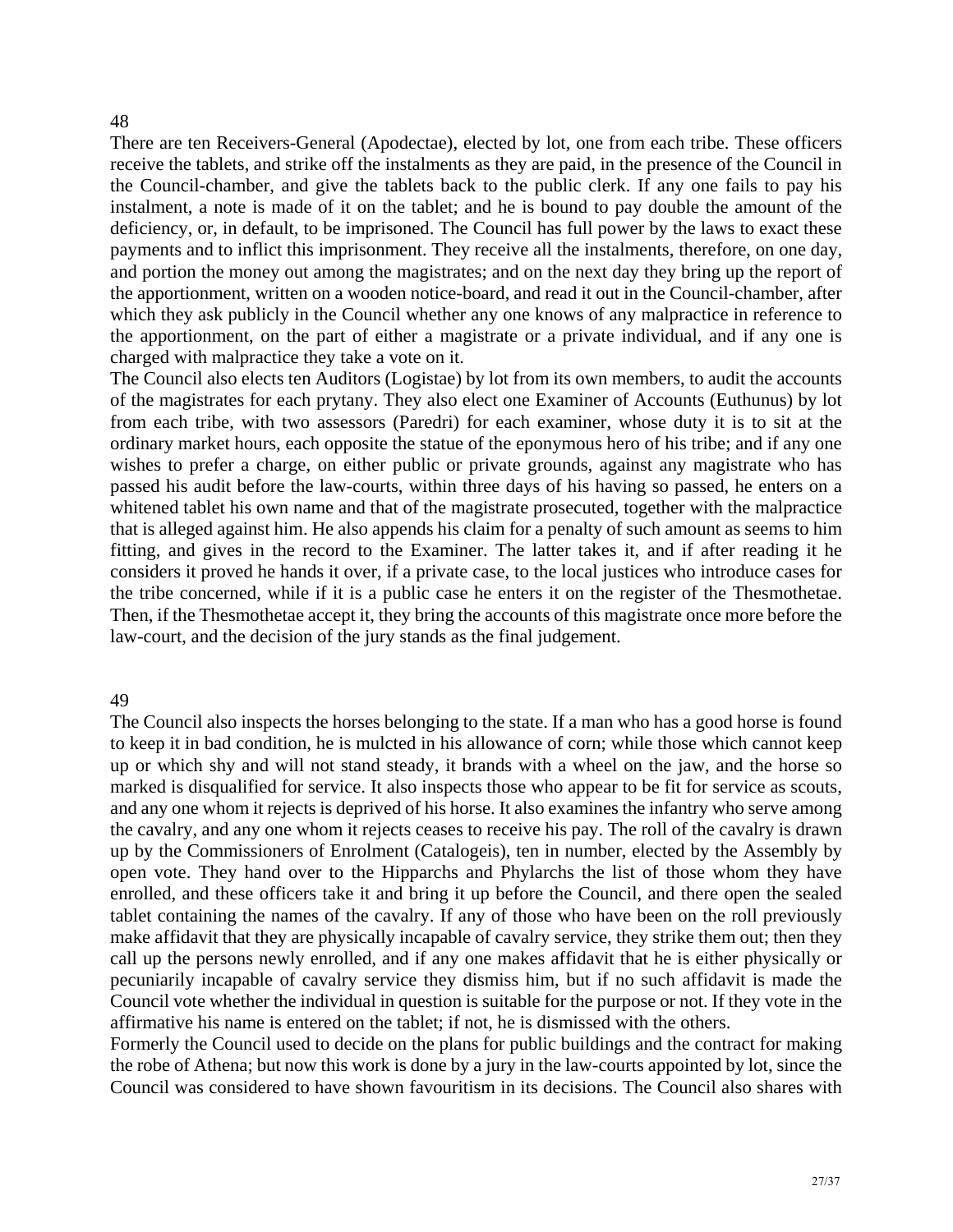the Military Treasurer the superintendence of the manufacture of the images of Victory and the prizes at the Panathenaic festival.

The Council also examines infirm paupers; for there is a law which provides that persons possessing less than three minas, who are so crippled as to be unable to do any work, are, after examination by the Council, to receive two obols a day from the state for their support. A treasurer is appointed by lot to attend to them.

The Council also, speaking broadly, cooperates in most of the duties of all the other magistrates; and this ends the list of the functions of that body.

# 50

There are ten Commissioners for Repairs of Temples, elected by lot, who receive a sum of thirty minas from the Receivers-General, and therewith carry out the most necessary repairs in the temples.

discharge into the street, or having doors which open outwards; they also remove the corpses of There are also ten City Commissioners (Astynomi), of whom five hold office in Piraeus and five in the city. Their duty is to see that female flute – and harp – and lute – players are not hired at more than two drachmas, and if more than one person is anxious to hire the same girl, they cast lots and hire her out to the person to whom the lot falls. They also provide that no collector of sewage shall shoot any of his sewage within ten stradia of the walls; they prevent people from blocking up the streets by building, or stretching barriers across them, or making drain-pipes in mid-air with a those who die in the streets, for which purpose they have a body of state slaves assigned to them.

# 51

Market Commissioners (Agoranomi) are elected by lot, five for Piraeus, five for the city. Their statutory duty is to see that all articles offered for sale in the market are pure and unadulterated.

Commissioners of Weights and Measures (Metronomi) are elected by lot, five for the city, and five for Piraeus. They see that sellers use fair weights and measures.

Formerly there were ten Corn Commissioners (Sitophylaces), elected by lot, five for Piraeus, and to see that the unprepared corn in the market is offered for sale at reasonable prices, and secondly, to see that the millers sell barley meal at a price proportionate to that of barley, and that the bakers sell their loaves at a price proportionate to that of wheat, and of such weight as the Commissioners five for the city; but now there are twenty for the city and fifteen for Piraeus. Their duties are, first, may appoint; for the law requires them to fix the standard weight.

the Corn Mart. There are ten Superintendents of the Mart, elected by lot, whose duty is to superintend the Mart, and to compel merchants to bring up into the city two-thirds of the corn which is brought by sea to

# 52

them to the Commissioners for Public Contracts. The Eleven also bring up informations laid The Eleven also are appointed by lot to take care of the prisoners in the state gaol. Thieves, kidnappers, and pickpockets are brought to them, and if they plead guilty they are executed, but if they deny the charge the Eleven bring the case before the law-courts; if the prisoners are acquitted, they release them, but if not, they then execute them. They also bring up before the law-courts the list of farms and houses claimed as state-property; and if it is decided that they are so, they deliver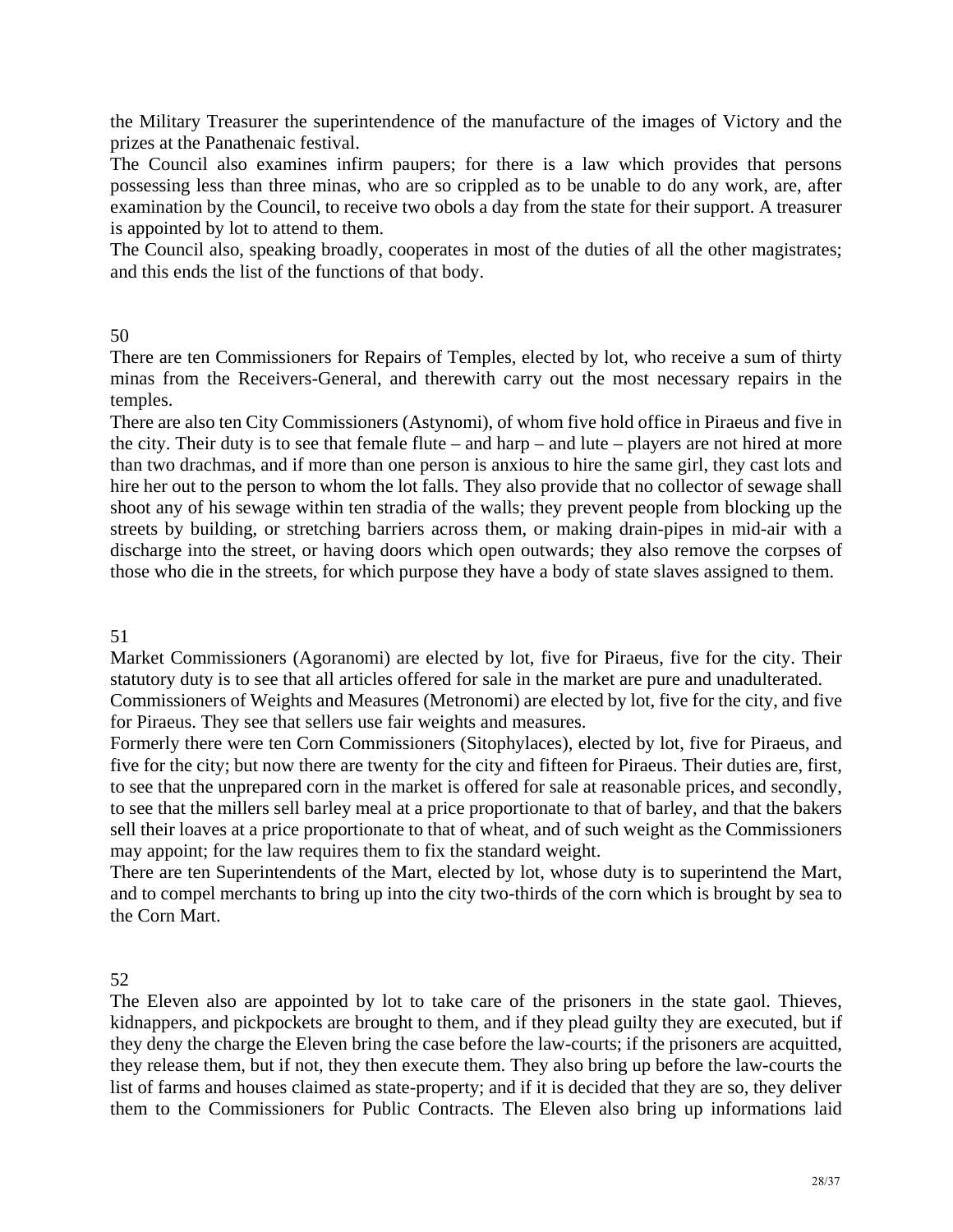against magistrates alleged to be disqualified; this function comes within their province, but some such cases are brought up by the Thesmothetae.

There are also five Introducers of Cases (Eisagogeis), elected by lot, one for each pair of tribes, dowry where a party is bound to do so, refusal to pay interest on money borrowed at 12 per cent., or to start with; also cases of slander, cases arising out of friendly loans or partnerships, and cases who bring up the 'monthly' cases to the law-courts. 'Monthly' cases are these: refusal to pay up a where a man desirous of setting up business in the market has borrowed from another man capital concerned with slaves, cattle, and the office of trierarch, or with banks. These are brought up as 'monthly' cases and are introduced by these officers; but the Receivers-General perform the same function in cases for or against the farmers of taxes. Those in which the sum concerned is not more than ten drachmas they can decide summarily, but all above that amount they bring into the law-courts as 'monthly' cases.

### 53

The Forty are also elected by lot, four from each tribe, before whom suitors bring all other cases. Formerly they were thirty in number, and they went on circuit through the demes to hear causes; but after the oligarchy of the Thirty they were increased to forty. They have full powers to decide cases in which the amount at issue does not exceed ten drachmas, but anything beyond that value officers take them and bring up the case before the law-court, to a jury of two hundred and one they hand over to the Arbitrators. The Arbitrators take up the case, and, if they cannot bring the parties to an agreement, they give a decision. If their decision satisfies both parties, and they abide by it, the case is at an end; but if either of the parties appeals to the law-courts, the Arbitrators enclose the evidence, the pleadings, and the laws quoted in the case in two urns, those of the plaintiff in the one, and those of the defendant in the other. These they seal up and, having attached to them the decision of the arbitrator, written out on a tablet, place them in the custody of the four justices whose function it is to introduce cases on behalf of the tribe of the defendant. These members in cases up to the value of a thousand drachmas, or to one of four hundred and one in cases above that value. No laws or pleadings or evidence may be used except those which were adduced before the Arbitrator, and have been enclosed in the urns.

near the Eponymi of the tribes. Then the Forty take the last of the Eponymi of the years of service, and assign the arbitrations to the persons belonging to that year, casting lots to determine which arbitrations each shall undertake; and every one is compelled to carry through the arbitrations which the lot assigns to him. The law enacts that any one who does not serve as Arbitrator when he The Arbitrators are persons in the sixtieth year of their age; this appears from the schedule of the Archons and the Eponymi. There are two classes of Eponymi, the ten who give their names to the tribes, and the forty-two of the years of service. The youths, on being enrolled among the citizens, were formerly registered upon whitened tablets, and the names were appended of the Archon in whose year they were enrolled, and of the Eponymus who had been in course in the preceding year; at the present day they are written on a bronze pillar, which stands in front of the Council-chamber, has arrived at the necessary age shall lose his civil rights, unless he happens to be holding some other office during that year, or to be out of the country. These are the only persons who escape the duty. Any one who suffers injustice at the hands of the Arbitrator may appeal to the whole board of Arbitrators, and if they find the magistrate guilty, the law enacts that he shall lose his civil rights. The persons thus condemned have, however, in their turn an appeal. The Eponymi are also used in reference to military expeditions; when the men of military age are despatched on service, a notice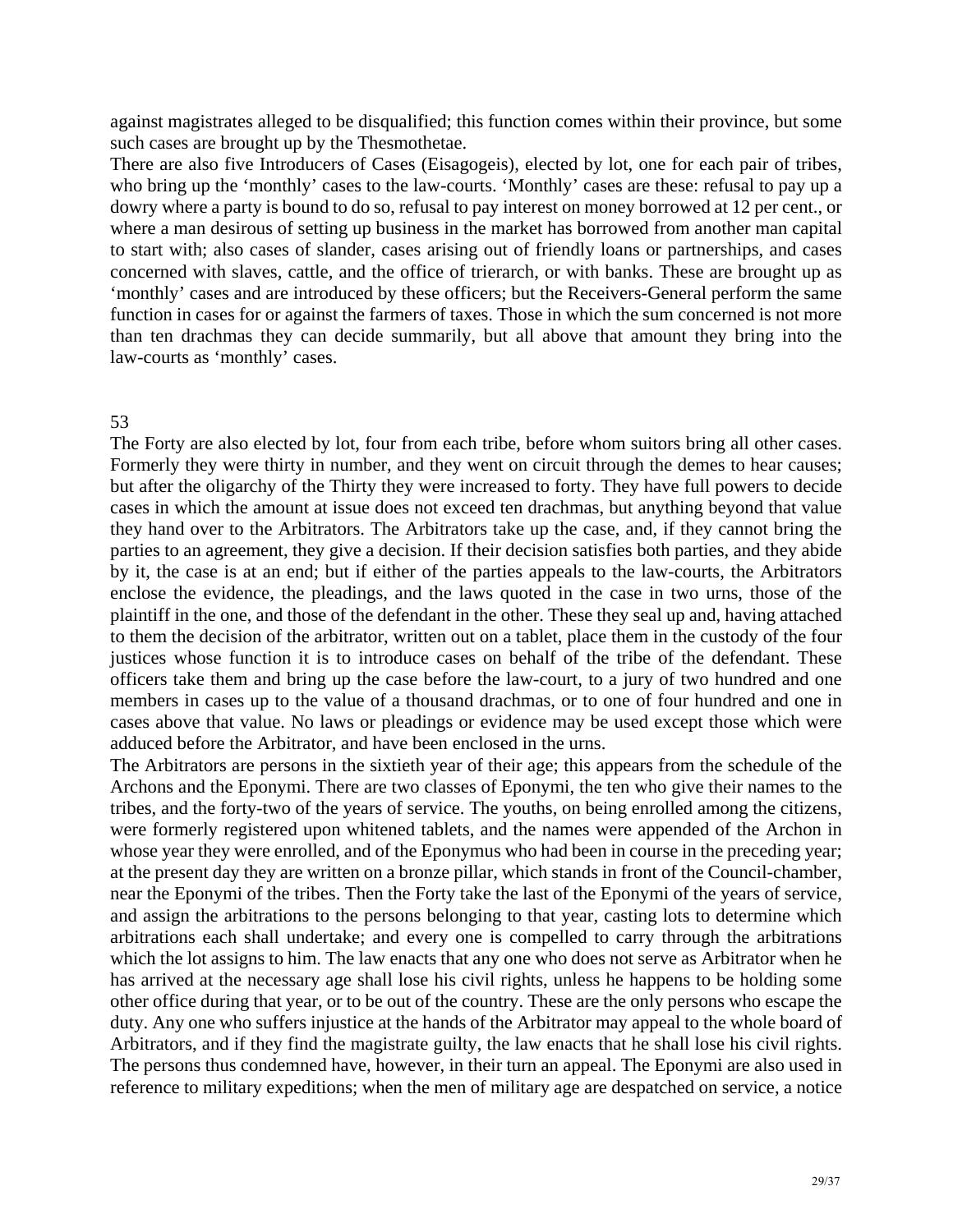is put up stating that the men from such and such an Archon and Eponymus to such and such another Archon and Eponymus are to go on the expedition.

# 54

The following magistrates also are elected by lot: Five Commissioners of Roads (Hodopoei), who, with an assigned body of public slaves, are required to keep the roads in order: and ten Auditors, with ten assistants, to whom all persons who have held any office must give in their accounts. These are the only officers who audit the accounts of those who are subject to examination, and who bring them up for examination before the law-courts. If they detect any magistrate in embezzlement, the jury condemn him for theft, and he is obliged to repay tenfold the sum he is declared to have misappropriated. If they charge a magistrate with accepting bribes and the jury convict him, they fine him for corruption, and this sum too is repaid tenfold. Or if they convict him of unfair dealing, he is fined on that charge, and the sum assessed is paid without increase, if payment is made before the ninth prytany, but otherwise it is doubled. A tenfold fine is not doubled.

The Clerk of the prytany, as he is called, is also elected by lot. He has the charge of all public documents, and keeps the resolutions which are passed by the Assembly, and checks the transcripts of all other official papers and attends at the sessions of the Council. Formerly he was elected by open vote, and the most distinguished and trustworthy persons were elected to the post, as is known from the fact that the name of this officer is appended on the pillars recording treaties of alliance and grants of consulship and citizenship. Now, however, he is elected by lot. There is, in addition, a Clerk of the Laws, elected by lot, who attends at the sessions of the Council; and he too checks the transcript of all the laws. The Assembly also elects by open vote a clerk to read documents to it and to the Council; but he has no other duty except that of reading aloud.

The Assembly also elects by lot the Commissioners of Public Worship (Hieropoei) known as the Commissioners for Sacrifices, who offer the sacrifices appointed by oracle, and, in conjunction with the seers, take the auspices whenever there is occasion. It also elects by lot ten others, known as Annual Commissioners, who offer certain sacrifices and administer all the quadrennial festivals except the Panathenaea. There are the following quadrennial festivals: first that of Delos (where there is also a sexennial festival), secondly the Brauronia, thirdly the Heracleia, fourthly the Eleusinia, and fifthly the Panathenaea; and no two of these are celebrated in the same place. To these the Hephaestia has now been added, in the archonship of Cephisophon.

An Archon is also elected by lot for Salamis, and a Demarch for Piraeus. These officers celebrate the Dionysia in these two places, and appoint Choregi. In Salamis, moreover, the name of the Archon is publicly recorded.

## 55

All the foregoing magistrates are elected by lot, and their powers are those which have been stated. To pass on to the nine Archons, as they are called, the manner of their appointment from the earliest times has been described already. At the present day six Thesmothetae are elected by lot, together with their clerk, and in addition to these an Archon, a King, and a Polemarch. One is elected from each tribe. They are examined first of all by the Council of Five Hundred, with the exception of the clerk. The latter is examined only in the lawcourt, like other magistrates (for all magistrates, whether elected by lot or by open vote, are examined before entering on their offices); but the nine Archons are examined both in the Council and again in the law-court. Formerly no one could hold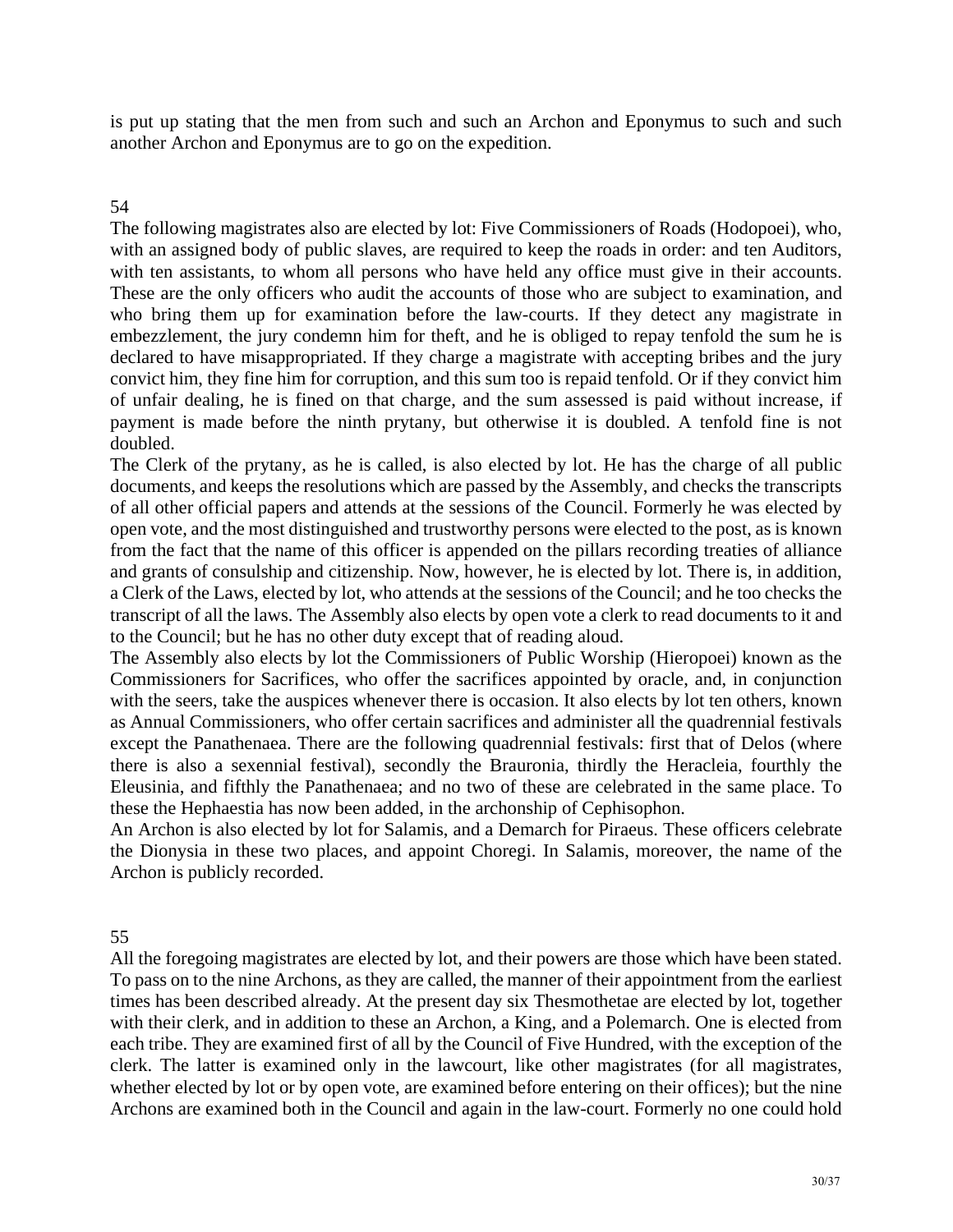the office if the Council rejected him, but now there is an appeal to the law-court, which is the final authority in the matter of the examination. When they are examined, they are asked, first, 'Who is your father, and of what deme? who is your father's father? who is your mother? who is your candidate or not, and to the law-court to give the final vote. If no one wishes to make an accusation, to get rid of his accusers, it may still be possible for him to be disqualified before the law-court. When the examination has been thus completed, they proceed to the stone on which are the pieces of the victims, and on which the Arbitrators take oath before declaring their decisions, and witnesses swear to their testimony. On this stone the Archons stand, and swear to execute their mother's father, and of what deme?' Then the candidate is asked whether he possesses an ancestral Apollo and a household Zeus, and where their sanctuaries are; next if he possesses a family tomb, and where; then if he treats his parents well, and pays his taxes, and has served on the required military expeditions. When the examiner has put these questions, he proceeds, 'Call the witnesses to these facts'; and when the candidate has produced his witnesses, he next asks, 'Does any one wish to make any accusation against this man?' If an accuser appears, he gives the parties an opportunity of making their accusation and defence, and then puts it to the Council to pass the he proceeds at once to the vote. Formerly a single individual gave the vote, but now all the members are obliged to vote on the candidates, so that if any unprincipled candidate has managed office uprightly and according to the laws, and not to receive presents in respect of the performance of their duties, or, if they do, to dedicate a golden statue. When they have taken this oath they proceed to the Acropolis, and there they repeat it; after this they enter upon their office.

### 56

The Archon, the King, and the Polemarch have each two assessors, nominated by themselves. These officers are examined in the lawcourt before they begin to act, and give in accounts on each occasion of their acting.

As soon as the Archon enters office, he begins by issuing a proclamation that whatever any one possessed before he entered into office, that he shall possess and hold until the end of his term. Next he assigns Choregi to the tragic poets, choosing three of the richest persons out of the whole body of Athenians. Formerly he used also to assign five Choregi to the comic poets, but now the tribes provide the Choregi for them. Then he receives the Choregi who have been appointed by the tribes for the men's and boys' choruses and the comic poets at the Dionysia, and for the men's and boys' choruses at the Thargelia (at the Dionysia there is a chorus for each tribe, but at the Thargelia one between two tribes, each tribe bearing its share in providing it); he transacts the exchanges of properties for them, and reports any excuses that are tendered, if any one says that he has already borne this burden, or that he is exempt because he has borne a similar burden and the period of his exemption has not yet expired, or that he is not of the required age; since the Choregus of a boys' chorus must be over forty years of age. He also appoints Choregi for the festival at Delos, and a chief of the mission for the thirty oar boat which conveys the youths thither. He also superintends sacred processions, both that in honour of Asclepius, when the initiated keep house, and that of the great Dionysia – the latter in conjunction with the Superintendents of that festival. These officers, ten in number, were formerly elected by open vote in the Assembly, and used to provide for the expenses of the procession out of their private means; but now one is elected by lot from each tribe, and the state contributes a hundred minas for the expenses. The Archon also superintends the procession at the Thargelia, and that in honour of Zeus the Saviour. He also manages the contests at the Dionysia and the Thargelia.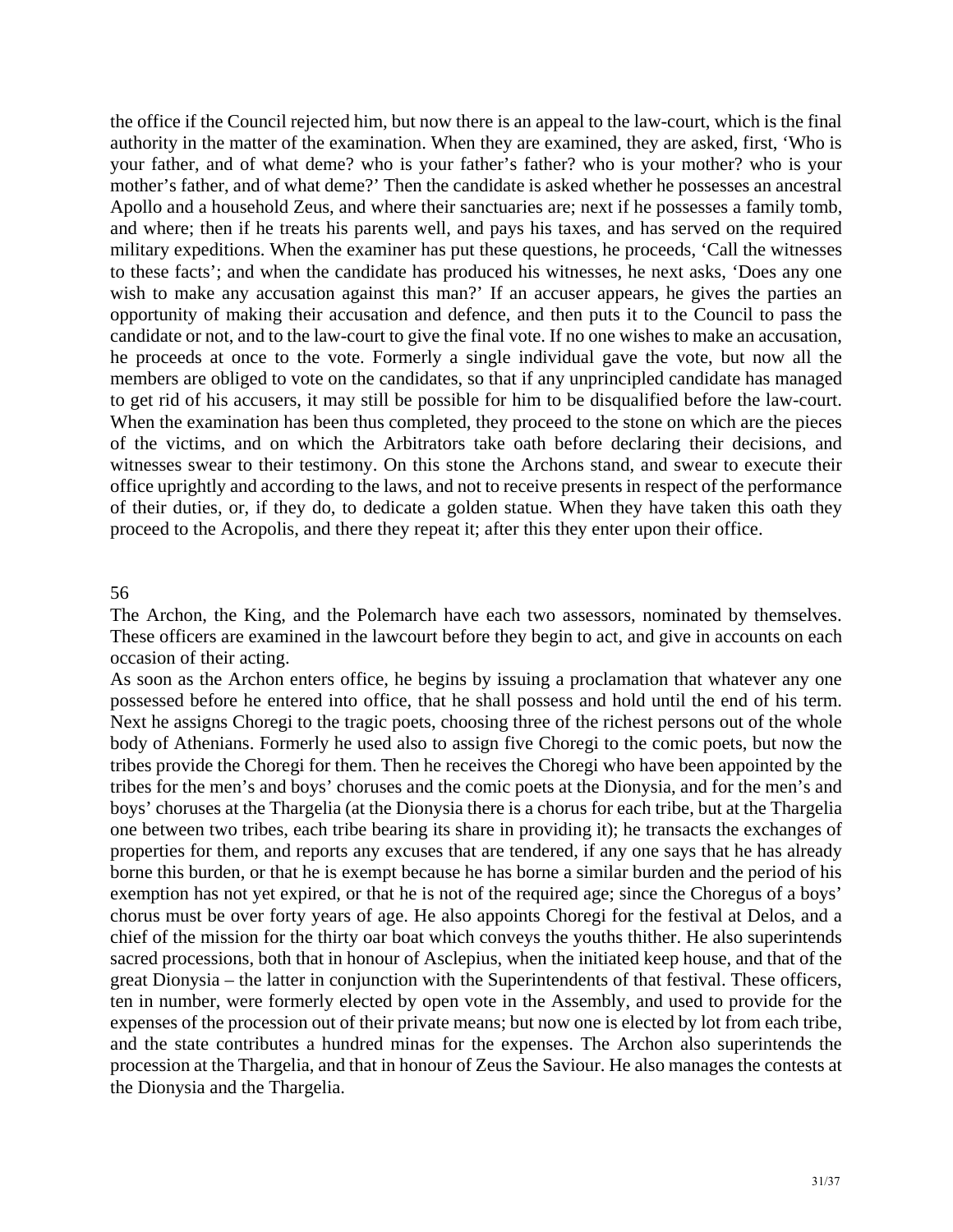These, then, are the festivals which he superintends. The suits and indictments which come before him, and which he, after a preliminary inquiry, brings up before the lawcourts, are as follows. guardians or their husbands), injury to an orphan's estate (these too lie against the guardians); Injury to parents (for bringing these actions the prosecutor cannot suffer any penalty); injury to orphans (these actions lie against their guardians); injury to a ward of state (these lie against their mental derangement, where a party charges another with destroying his own property through unsoundness of mind; for appointment of liquidators, where a party refuses to divide property in which others have a share; for constituting a wardship; for determining between rival claims to a wardship; for granting inspection of property to which another party lays claim; for appointing oneself as guardian; and for determining disputes as to inheritances and wards of state. The Archon also has the care of orphans and wards of state, and of women who, on the death of their husbands, declare themselves to be with child; and he has power to inflict a fine on those who offend against the persons under his charge, or to bring the case before the law-courts. He also leases the houses of orphans and wards of state until they reach the age of fourteen, and takes mortgages on them; and if the guardians fail to provide the necessary food for the children under their charge, he exacts it from them. Such are the duties of the Archon.

### 57

all the contests of the torch-race; and to speak broadly, he administers all the ancestral sacrifices. is at all other times excluded from the temples, nor is it even lawful for him to enter the market-place; but on the occasion of his trial he enters the temple and makes his defence. If the actual offender is unknown, the writ runs against 'the doer of the deed'. The King and the tribe-kings also hear the cases in which the guilt rests on inanimate objects and the lower animal. The King in the first place superintends the mysteries, in conjunction with the Superintendents of Mysteries. The latter are elected in the Assembly by open vote, two from the general body of Athenians, one from the Eumolpidae, and one from the Ceryces. Next, he superintends the Lenaean Dionysia, which consists of a procession and a contest. The procession is ordered by the King and the Superintendents in conjunction; but the contest is managed by the King alone. He also manages Indictments for impiety come before him, or any disputes between parties concerning priestly rites; and he also determines all controversies concerning sacred rites for the ancient families and the priests. All actions for homicide come before him, and it is he that makes the proclamation requiring polluted persons to keep away from sacred ceremonies. Actions for homicide and wounding are heard, if the homicide or wounding be willful, in the Areopagus; so also in cases of killing by poison, and of arson. These are the only cases heard by that Council. Cases of unintentional homicide, or of intent to kill, or of killing a slave or a resident alien or a foreigner, are heard by the court of Palladium. When the homicide is acknowledged, but legal justification is pleaded, as when a man takes an adulterer in the act, or kills another by mistake in battle, or in an athletic contest, the prisoner is tried in the court of Delphinium. If a man who is in banishment for a homicide which admits of reconcilliation incurs a further charge of killing or wounding, he is tried in Phreatto, and he makes his defence from a boat moored near the shore. All these cases, except those which are heard in the Areopagus, are tried by the Ephetae on whom the lot falls. The King introduces them, and the hearing is held within sacred precincts and in the open air. Whenever the King hears a case he takes off his crown. The person who is charged with homicide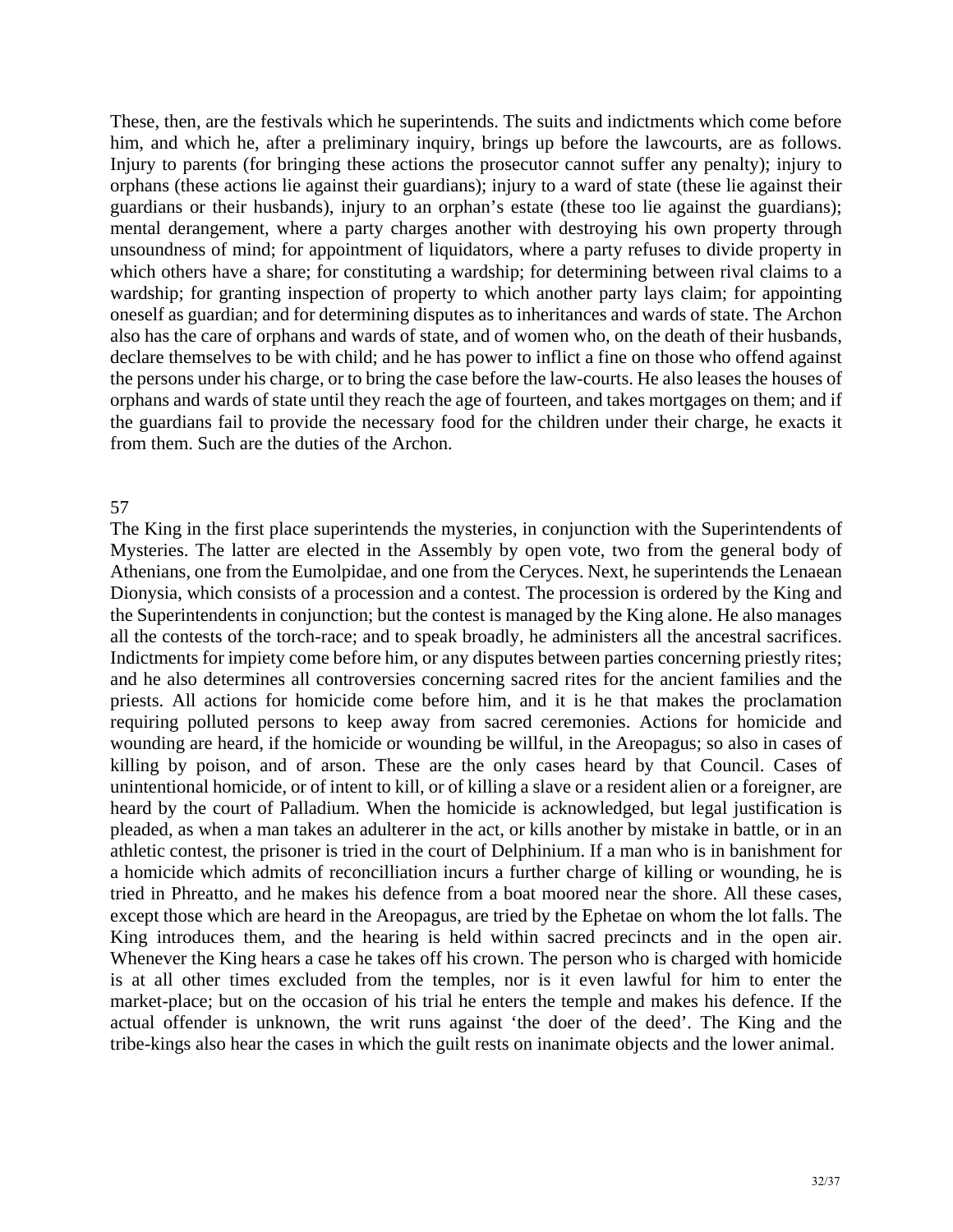### 58

The Polemarch performs the sacrifices to Artemis the huntress and to Enyalius, and arranges the contest at the funeral of those who have fallen in war, and makes offerings to the memory of Harmodius and Aristogeiton. Only private actions come before him, namely those in which resident aliens, both ordinary and privileged, and agents of foreign states are concerned. It is his duty to receive these cases and divide them into ten groups, and assign to each tribe the group which comes to it by lot; after which the magistrates who introduce cases for the tribe hand them over to the Arbitrators. The Polemarch, however, brings up in person cases in which an alien is charged with deserting his patron or neglecting to provide himself with one, and also of inheritances and wards of state where aliens are concerned; and in fact, generally, whatever the Archon does for citizens, the Polemarch does for aliens.

### 59

The Thesmothetae in the first place have the power of prescribing on what days the lawcourts are to sit, and next of assigning them to the several magistrates; for the latter must follow the arrangement which the Thesmothetae assign. Moreover they introduce impeachments before the Assembly, and bring up all votes for removal from office, challenges of a magistrate's conduct before the Assembly, indictments for illegal proposals, or for proposing a law which is contrary to the interests of the state, complaints against Proedri or their president for their conduct in office, and the accounts presented by the generals. All indictments also come before them in which a deposit has to be made by the prosecutor, namely, indictments for concealment of foreign origin, for corrupt evasion of foreign origin (when a man escapes the disqualification by bribery), for blackmailing accusations, bribery, false entry of another as a state debtor, false testimony to the service of a summons, conspiracy to enter a man as a state debtor, corrupt removal from the list of debtors, and adultery. They also bring up the examinations of all magistrates, and the rejections by the demes and the condemnations by the Council. Moreover they bring up certain private suits in cases of merchandise and mines, or where a slave has slandered a free man. It is they also who cast lots to assign the courts to the various magistrates, whether for private or public cases. They ratify commercial treaties, and bring up the cases which arise out of such treaties; and they also bring up cases of perjury from the Areopagus. The casting of lots for the jurors is conducted by all the nine Archons, with the clerk to the Thesmothetae as the tenth, each performing the duty for his own tribe. Such are the duties of the nine Archons.

### 0 6

There are also ten Commissioners of Games (Athlothetae), elected by lot, one from each tribe. These officers, after passing an examination, serve for four years; and they manage the Panathenaic procession, the contest in music and that in gymnastic, and the horse-race; they also provide the robe of Athena and, in conjunction with the Council, the vases, and they present the oil to the athletes. This oil is collected from the sacred olives. The Archon requisitions it from the owners of the farms on which the sacred olives grow, at the rate of three-quarters of a pint from each plant. Formerly the state used to sell the fruit itself, and if any one dug up or broke down one of the sacred olives, he was tried by the Council of Areopagus, and if he was condemned, the penalty was death. Since, however, the oil has been paid by the owner of the farm, the procedure has lapsed, though the law remains; and the oil is a state charge upon the property instead of being taken from the individual plants. When, then, the Archon has collected the oil for his year of office, he hands it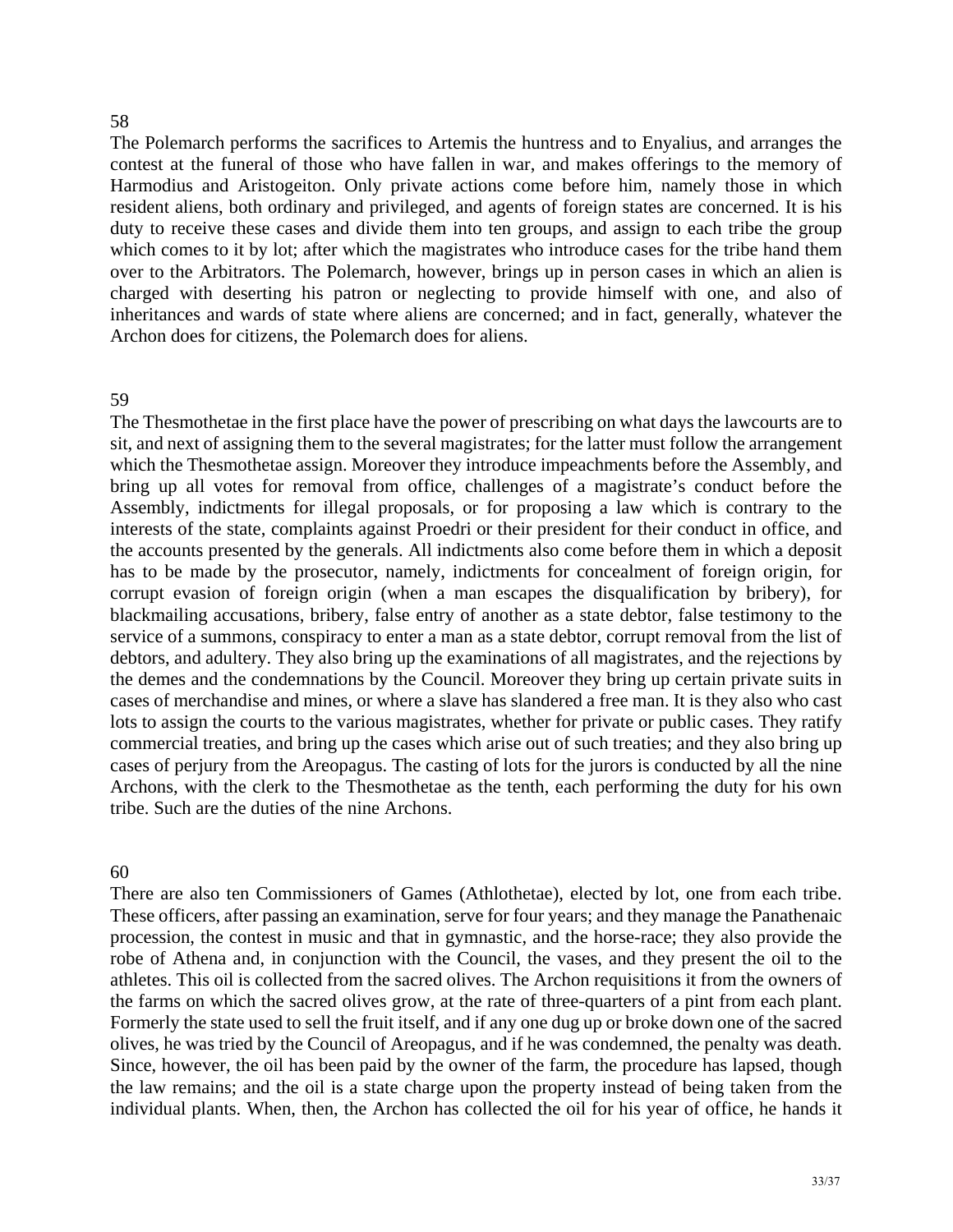over to the Treasurers to preserve in the Acropolis, and he may not take his seat in the Areopagus until he has paid over to the Treasurers the full amount. The Treasurers keep it in the Acropolis until the Panathenaea, when they measure it out to the Commissioners of Games, and they again to the victorious competitors. The prizes for the victors in the musical contest consist of silver and gold, for the victors in manly vigour, of shields, and for the victors in the gymnastic contest and the horse-race, of oil.

# 61

All officers connected with military service are elected by open vote. In the first place, ten Generals (Strategi), who were formerly elected one from each tribe, but now are chosen from the whole mass of citizens. Their duties are assigned to them by open vote; one is appointed to command the heavy infantry, and leads them if they go out to war; one to the defence of the country, who remains on the defensive, and fights if there is war within the borders of the country; two to Piraeus, one of whom is assigned to Munichia, and one to the south shore, and these have charge of the defence of the Piraeus; and one to superintend the symmories, who nominates the trierarchs arranges exchanges of properties for them, and brings up actions to decide on rival claims in connexion with them. The rest are dispatched to whatever business may be on hand at the moment. The appointment of these officers is submitted for confirmation in each prytany, when the question is put whether they are considered to be doing their duty. If any officer is rejected on this vote, he is tried in the lawcourt, and if he is found guilty the people decide what punishment or fine shall be inflicted on him; but if he is acquitted he resumes his office. The Generals have full power, when on active service, to arrest any one for insubordination, or to cashier him publicly, or to inflict a fine; the latter is, however, unusual.

one from each tribe, to command the cavalry, as the Taxiarchs do the infantry. There is also a Hipparch for Lemnos, elected by open vote, who has charge of the cavalry in Lemnos. There is also a treasurer of the Paralus, and another of the Ammonias, similarly elected. There are also ten Taxiarchs, one from each tribe, elected by open vote; and each commands his own tribesmen and appoints captains of companies (Lochagi). There are also two Hipparchs, elected by open vote from the whole mass of the citizens, who command the cavalry, each taking five tribes. They have the same powers as the Generals have in respect of the infantry, and their appointments are also subject to confirmation. There are also ten Phylarchs, elected by open vote,

# 62

Of the magistrates elected by lot, in former times some including the nine Archons, were elected out of the tribe as a whole, while others, namely those who are now elected in the Theseum, were apportioned among the demes; but since the demes used to sell the elections, these magistrates too are now elected from the whole tribe, except the members of the Council and the guards of the dockyards, who are still left to the demes.

Hecatombaeon in which the Panathenaic festival takes place, from the fourteenth day onwards. The Pay is received for the following services. First the members of the Assembly receive a drachma for the ordinary meetings, and nine obols for the 'sovereign' meeting. Then the jurors at the law-courts receive three obols; and the members of the Council five obols. They Prytanes receive an allowance of an obol for their maintenance. The nine Archons receive four obols apiece for maintenance, and also keep a herald and a flute-player; and the Archon for Salamis receives a drachma a day. The Commissioners for Games dine in the Prytaneum during the month of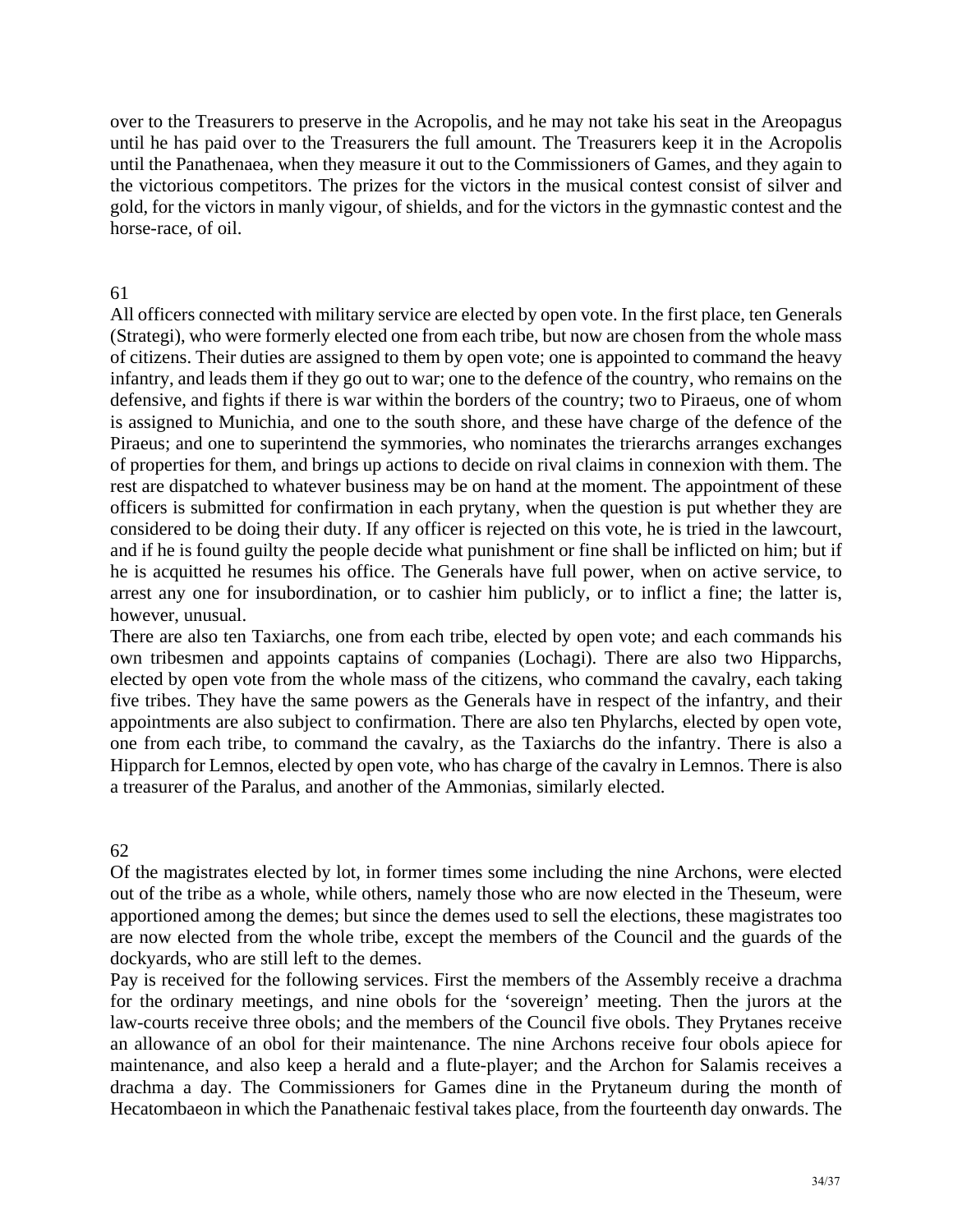Amphictyonic deputies to Delos receive a drachma a day from the exchequer of Delos. Also all magistrates sent to Samos, Scyros, Lemnos, or Imbros receive an allowance for their maintenance. The military offices may be held any number of times, but none of the others more than once, except the membership of the Council, which may be held twice.

## 63

tribe; twenty rooms in which the lots are drawn, two for each tribe; a hundred chests, ten for each tribe; other chests, in which are placed the tickets of the jurors on whom the lot falls; and two vases. Further, staves, equal in number to the jurors required, are placed by the side of each entrance; and counters are put into one vase, equal in number to the staves. These are inscribed with letters of the assess the punishment or fine which they consider him to deserve. If he is condemned to a money The juries for the law-courts are chosen by lot by the nine Archons, each for their own tribe, and by the clerk to the Thesmothetae for the tenth. There are ten entrances into the courts, one for each alphabet beginning with the eleventh (lambda), equal in number to the courts which require to be filled. All persons above thirty years of age are qualified to serve as jurors, provided they are not debtors to the state and have not lost their civil rights. If any unqualified person serves as juror, an information is laid against him, and he is brought before the court; and, if he is convicted, the jurors fine, he must be imprisoned until he has paid up both the original debt, on account of which the information was laid against him, and also the fine which the court as imposed upon him. Each juror has his ticket of boxwood, on which is inscribed his name, with the name of his father and his deme, and one of the letters of the alphabet up to kappa; for the jurors in their several tribes are divided into ten sections, with approximately an equal number in each letter. When the Thesmothetes has decided by lot which letters are required to attend at the courts, the servant puts up above each court the letter which has been assigned to it by the lot.

## 64

The ten chests above mentioned are placed in front of the entrance used by each tribe, and are inscribed with the letters of the alphabet from alpha to kappa. The jurors cast in their tickets, each into the chest on which is inscribed the letter which is on his ticket; then the servant shakes them all and the Archon draws one ticket from each chest. The individual so selected is called the up, Ticket-hanger (Empectes), and his function is to hang up the tickets out of his chest on the bar which bears the same letter as that on the chest. He is chosen by lot, lest, if the Ticket-hanger were always the same person, he might tamper with the results. There are five of these bars in each of the rooms assigned for the lot-drawing. Then the Archon casts in the dice and thereby chooses the jurors from each tribe, room by room. The dice are made of brass, coloured black or white; and according to the number of jurors required, so many white dice are put in, one for each five tickets, while the remainder are black, in the same proportion. As the Archon draws out the dice, the crier calls out the names of the individuals chosen. The Ticket-hanger is included among those selected. Each juror, as he is chosen and answers to his name, draws a counter from the vase, and holding it out with the letter uppermost shows it first to the presiding Archon; and he, when he has seen it, throws the ticket of the juror into the chest on which is inscribed the letter which is on the counter, so that the juror must go into the court assigned to him by lot, and not into one chosen by himself, and that it may be impossible for any one to collect the jurors of his choice into any particular court. For this purpose chests are placed near the Archon, as many in number as there are courts to be filled that day, bearing the letters of the courts on which the lot has fallen.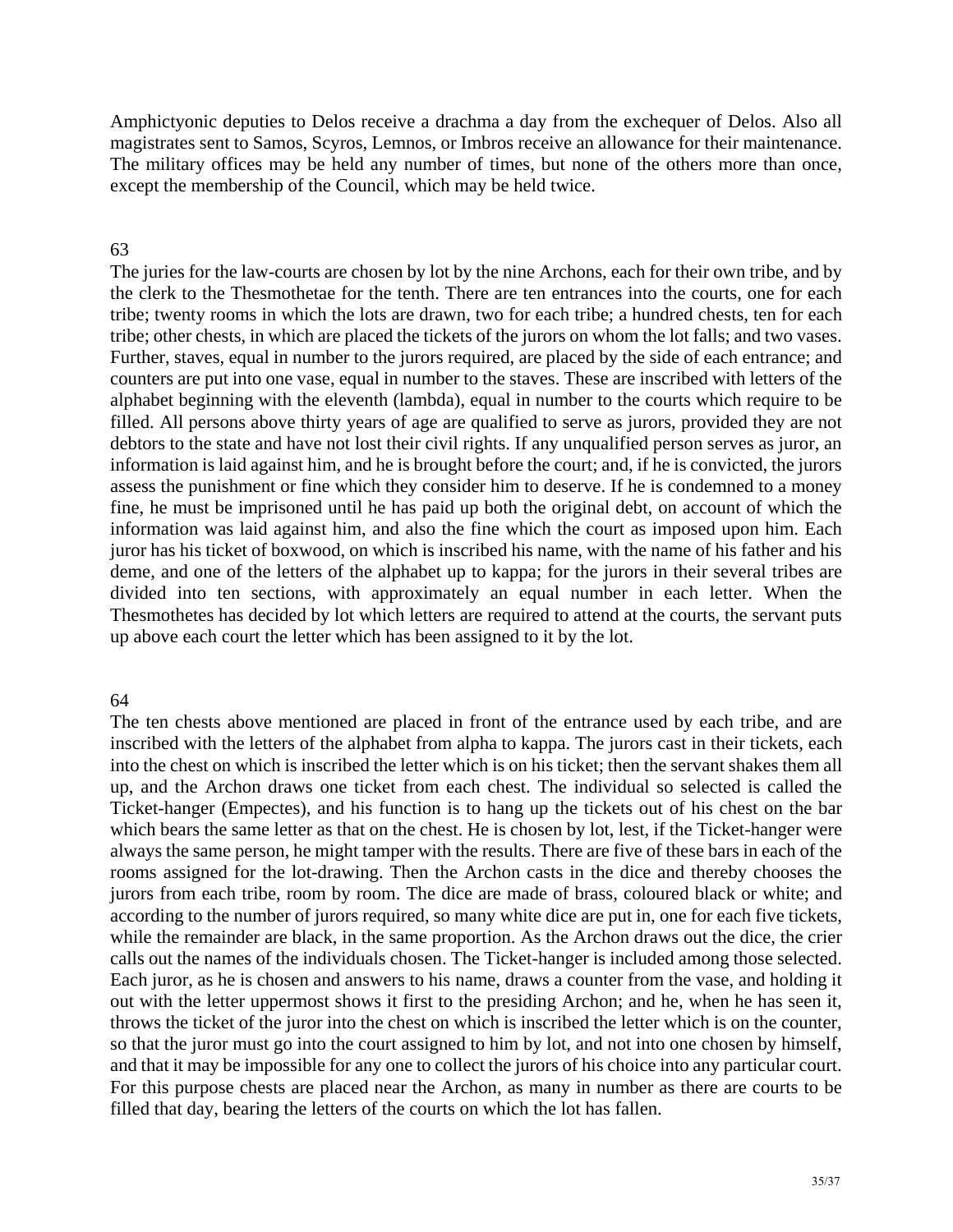### 65

The juror thereupon, after showing his counter again to the attendant, passes through the barrier into the court. The attendant gives him a staff of the same colour as the court bearing the letter which is on his counter, so as to ensure his going into the court assigned to him by lot; since, if he were to go into any other, he would be betrayed by the colour of his staff. Each court has a certain colour painted on the lintel of the entrance. Accordingly the juror, bearing his staff, enters the court which has the same colour as his staff, and the same letter as his counter. As he enters, he receives a voucher from the official to whom this duty has been assigned by lot. So with their counters and their staves the selected jurors take their seats in the court, having thus completed the process of admission. The unsuccessful candidates receive back their tickets from the Ticket-hangers. The public servants carry the chests from each tribe, one to each court, containing the names of the members of the tribe who are in that court, and hand them over to the officials assigned to the duty of giving back their tickets to the jurors in each court, so that these officials may call them up by name and pay them their fee.

### 66

procedure is that no one may know which court he will have, but that each may take the court assigned to him by lot. When all the courts are full, two ballot boxes are placed in the first court, and a number of brazen dice, bearing the colours of the several courts, and other dice inscribed with the names of the presiding magistrates. Then two of the Thesmothetae, selected by lot, severally throw the dice with the colours into one box, and those with the magistrates' names into the other. The magistrate whose name is first drawn is thereupon proclaimed by the crier as assigned for duty in the court which is first drawn, and the second in the second, and similarly with the rest. The object of this

When the jurors have come in, and have been assigned to their respective courts, the presiding magistrate in each court draws one ticket out of each chest (making ten in all, one out of each tribe), and throws them into another empty chest. He then draws out five of them, and assigns one to the superintendence of the water-clock, and the other four to the telling of the votes. This is to prevent any tampering beforehand with either the superintendent of the clock or the tellers of the votes, and to secure that there is no malpractice in these respects. The five who have not been selected for these duties receive from them a statement of the order in which the jurors shall receive their fees, and of the places where the several tribes shall respectively gather in the court for this purpose when their duties are completed; the object being that the jurors may be broken up into small groups for the reception of their pay, and not all crowd together and impede one another.

### 67

private litigants are called. Four cases are taken in each of the categories defined in the law, and the litigants swear to confine their speeches to the point at issue. If it is a day for public causes, the public litigants are called, and only one case is tried. Water-clocks are provided, having small supply-tubes, into which the water is poured by which the length of the pleadings is regulated. Ten These preliminaries being concluded, the cases are called on. If it is a day for private cases, the gallons are allowed for a case in which an amount of more than five thousand drachmas is involved, and three for the second speech on each side. When the amount is between one and five